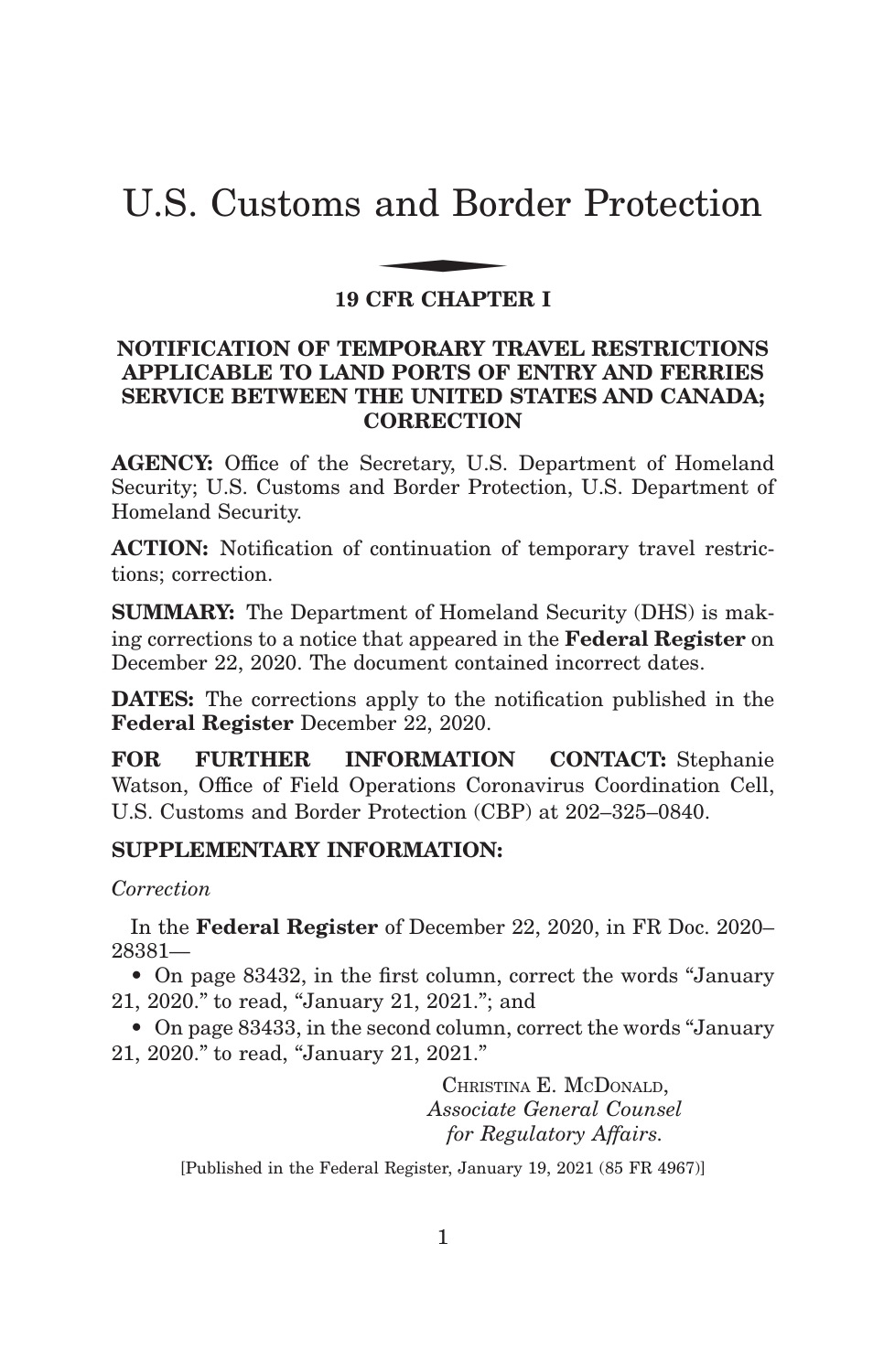#### **19 CFR CHAPTER I**

### **NOTIFICATION OF TEMPORARY TRAVEL RESTRICTIONS APPLICABLE TO LAND PORTS OF ENTRY AND FERRIES SERVICE BETWEEN THE UNITED STATES AND MEXICO; CORRECTION**

**AGENCY:** Office of the Secretary, U.S. Department of Homeland Security; U.S. Customs and Border Protection, U.S. Department of Homeland Security.

**ACTION:** Notification of continuation of temporary travel restrictions; correction.

**SUMMARY:** The Department of Homeland Security (DHS) is making corrections to a notice that appeared in the **Federal Register** on December 22, 2020. The document contained incorrect dates.

**DATES:** The corrections apply to the notification published in the **Federal Register** December 22, 2020.

**FOR FURTHER INFORMATION CONTACT:** Stephanie Watson, Office of Field Operations Coronavirus Coordination Cell, U.S. Customs and Border Protection (CBP) at 202–325–0840.

#### **SUPPLEMENTARY INFORMATION:**

*Correction*

In the **Federal Register** of December 22, 2020, in FR Doc. 2020– 28375—

• On page 83433, in the third column, correct the words "January" 21, 2020.'' to read, ''January 21, 2021.''; and

• On page 83434, in the third column, correct the words "January" 21, 2020.'' to read, ''January 21, 2021.''

> CHRISTINA E. MCDONALD, *Associate General Counsel for Regulatory Affairs, U.S. Department of Homeland Security.*

[Published in the Federal Register, January 19, 2021 (85 FR 4967)]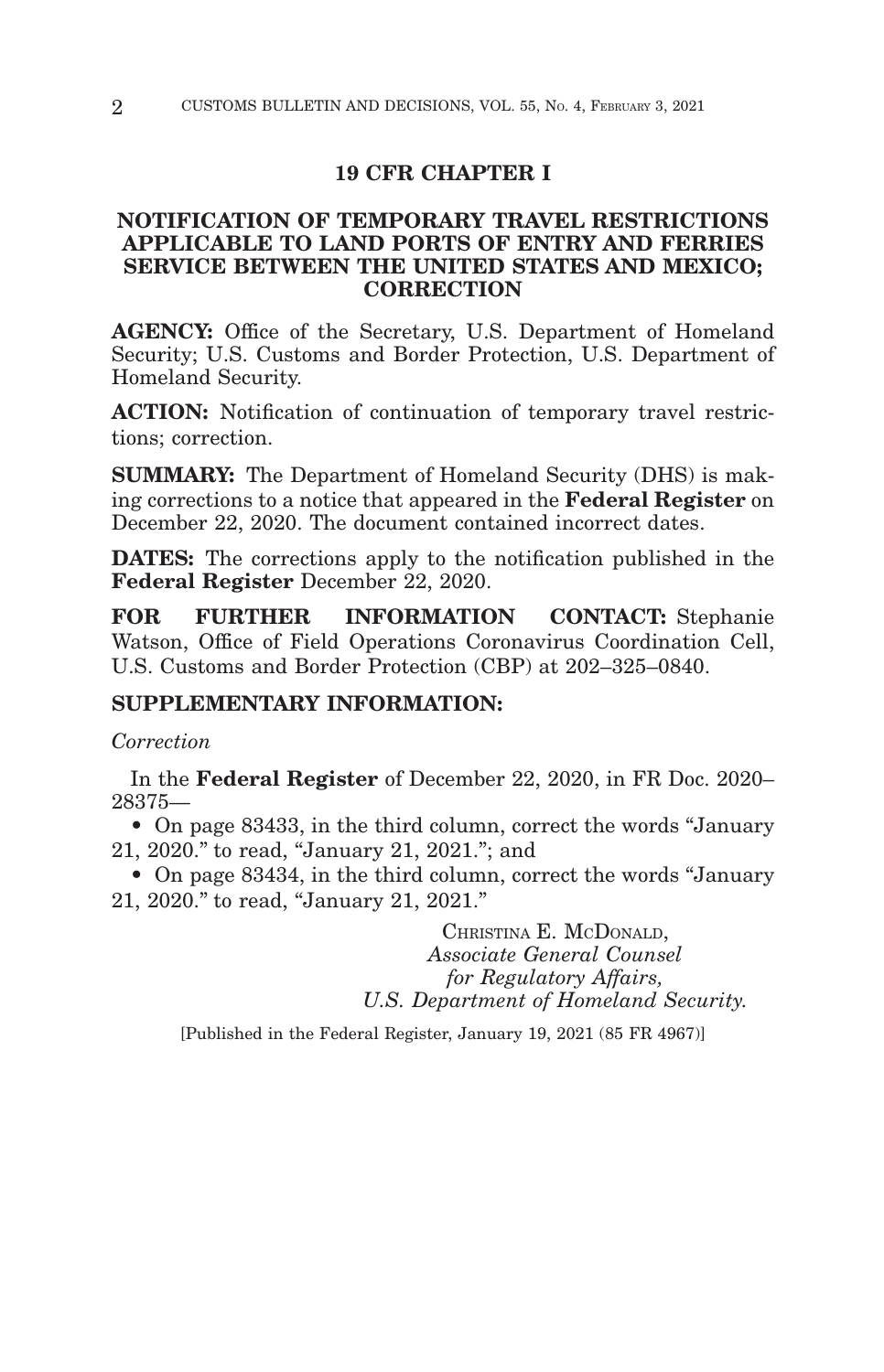# **19 CFR CHAPTER I**

# **NOTIFICATION OF TEMPORARY TRAVEL RESTRICTIONS APPLICABLE TO LAND PORTS OF ENTRY AND FERRIES SERVICE BETWEEN THE UNITED STATES AND CANADA**

**AGENCY:** Office of the Secretary, U.S. Department of Homeland Security; U.S. Customs and Border Protection, U.S. Department of Homeland Security.

**ACTION:** Notification of continuation of temporary travel restrictions.

**SUMMARY:** This document announces the decision of the Secretary of Homeland Security (Secretary) to continue to temporarily limit the travel of individuals from Canada into the United States at land ports of entry along the United States-Canada border. Such travel will be limited to "essential travel," as further defined in this document.

**DATES:** These restrictions go into effect at 12 a.m. Eastern Standard Time (EST) on January 22, 2021 and will remain in effect until 11:59 p.m. EST on February 21, 2021.

**FOR FURTHER INFORMATION CONTACT:** Stephanie Watson, Office of Field Operations Coronavirus Coordination Cell, U.S. Customs and Border Protection (CBP) at 202–325–0840.

# **SUPPLEMENTARY INFORMATION:**

# **Background**

On March 24, 2020, DHS published notice of the Secretary's decision to temporarily limit the travel of individuals from Canada into the United States at land ports of entry along the United States-Canada border to "essential travel," as further defined in that document.<sup>1</sup> The document described the developing circumstances regarding the COVID–19 pandemic and stated that, given the outbreak and continued transmission and spread of the virus associated with COVID–19 within the United States and globally, the Secretary had determined that the risk of continued transmission and spread of the virus associated with COVID–19 between the United States and Canada posed a ''specific threat to human life or national interests.''

<sup>1 85</sup> FR 16548 (Mar. 24, 2020). That same day, DHS also published notice of the Secretary's decision to temporarily limit the travel of individuals from Mexico into the United States at land ports of entry along the United States-Mexico border to "essential travel," as further defined in that document. 85 FR 16547 (Mar. 24, 2020).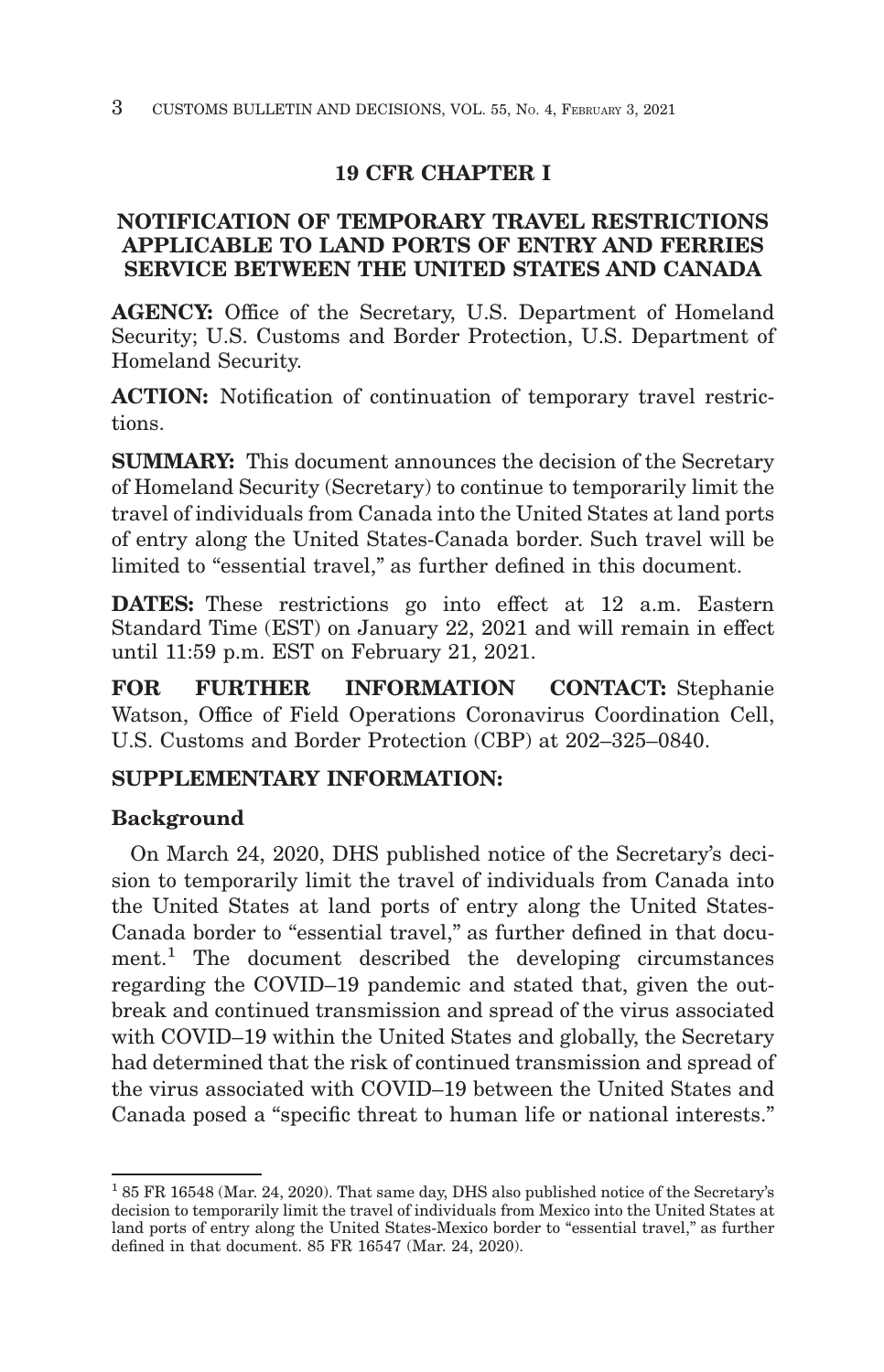The Secretary later published a series of notifications continuing such limitations on travel until 11:59 p.m. EST on January 21, 2021.<sup>2</sup>

The Secretary has continued to monitor and respond to the COVID–19 pandemic. As of the week of January 4, there have been over 83.3 million confirmed cases globally, with over 1.8 million confirmed deaths.<sup>3</sup> There have been over 20.7 million confirmed and probable cases within the United States, $4$  over 587,000 confirmed cases in Canada,<sup>5</sup> and over 1.4 million confirmed cases in Mexico.<sup>6</sup>

## **Notice of Action**

Given the outbreak and continued transmission and spread of COVID–19 within the United States and globally, the Secretary has determined that the risk of continued transmission and spread of the virus associated with COVID–19 between the United States and Canada poses an ongoing ''specific threat to human life or national interests.''

U.S. and Canadian officials have mutually determined that nonessential travel between the United States and Canada poses additional risk of transmission and spread of the virus associated with COVID–19 and places the populace of both nations at increased risk of contracting the virus associated with COVID–19. Moreover, given the sustained human-to-human transmission of the virus, returning to previous levels of travel between the two nations places the personnel staffing land ports of entry between the United States and Canada, as well as the individuals traveling through these ports of entry, at increased risk of exposure to the virus associated with COVID–19. Accordingly, and consistent with the authority granted in

<sup>2</sup>*See* 85 FR 83432 (Dec. 22, 2020); 85 FR 74603 (Nov. 23, 2020); 85 FR 67276 (Oct. 22, 2020); 85 FR 59670 (Sept. 23, 2020); 85 FR 51634 (Aug. 21, 2020); 85 FR 44185 (July 22, 2020); 85 FR 37744 (June 24, 2020); 85 FR 31050 (May 22, 2020); 85 FR 22352 (Apr. 22, 2020). DHS also published parallel notifications of the Secretary's decisions to continue temporarily limiting the travel of individuals from Mexico into the United States at land ports of entry along the United States-Mexico border to ''essential travel.'' *See* 85 FR 83433 (Dec. 22, 2020); 85 FR 74604 (Nov. 23, 2020); 85 FR 67275 (Oct. 22, 2020); 85 FR 59669 (Sept. 23, 2020); 85 FR 51633 (Aug. 21, 2020); 85 FR 44183 (July 22, 2020); 85 FR 37745 (June 24, 2020); 85 FR 31057 (May 22, 2020); 85 FR 22353 (Apr. 22, 2020). Both December notices contained typos with respect to the end date of the extension; as of December 23, 2020, correction notices were pending publication in the **Federal Register**.

<sup>3</sup> WHO, Coronavirus disease 2019 (COVID–19) Weekly Epidemiological Update (Jan. 5, 2021), available at *https://www.who.int/publications/m/item/weekly-epidemiologicalupdate—5-january-2021.*

<sup>4</sup> CDC, COVID Data Tracker (accessed Jan. 6, 2021), available at *https://covid.cdc.gov/ covid-data-tracker/.*

<sup>5</sup> WHO, COVID–19 Weekly Epidemiological Update (Jan. 5, 2021).

<sup>6</sup>*Id.*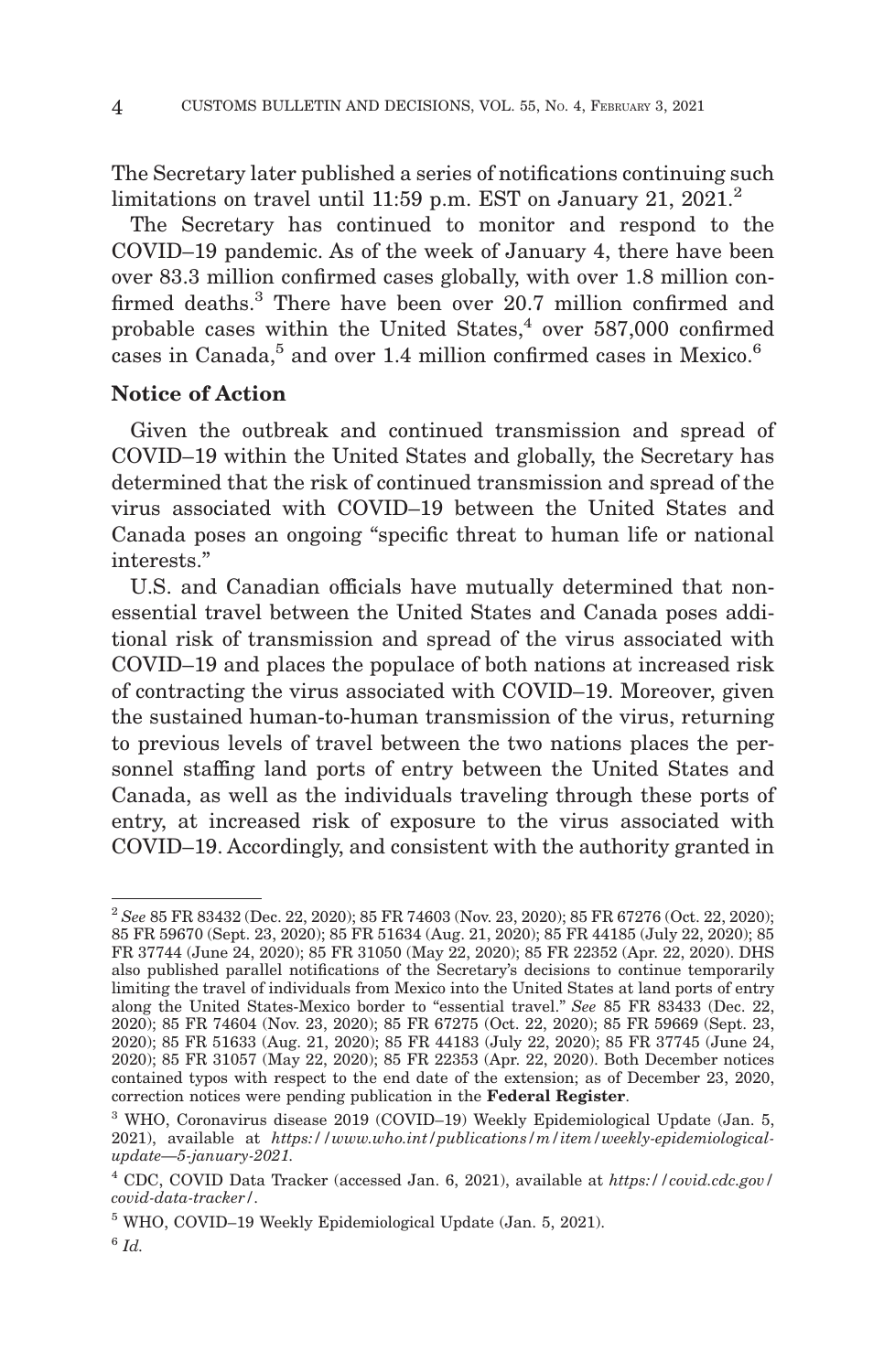19 U.S.C. 1318(b)(1)(C) and (b)(2),<sup>7</sup> I have determined that land ports of entry along the U.S.-Canada border will continue to suspend normal operations and will only allow processing for entry into the United States of those travelers engaged in ''essential travel,'' as defined below. Given the definition of ''essential travel'' below, this temporary alteration in land ports of entry operations should not interrupt legitimate trade between the two nations or disrupt critical supply chains that ensure food, fuel, medicine, and other critical materials reach individuals on both sides of the border.

For purposes of the temporary alteration in certain designated ports of entry operations authorized under 19 U.S.C. 1318(b)(1)(C) and (b)(2), travel through the land ports of entry and ferry terminals along the United States-Canada border shall be limited to ''essential travel,'' which includes, but is not limited to—

• U.S. citizens and lawful permanent residents returning to the United States;

• Individuals traveling for medical purposes (*e.g.,* to receive medical treatment in the United States);

• Individuals traveling to attend educational institutions;

• Individuals traveling to work in the United States (*e.g.,* individuals working in the farming or agriculture industry who must travel between the United States and Canada in furtherance of such work);

• Individuals traveling for emergency response and public health purposes (*e.g.,* government officials or emergency responders entering the United States to support federal, state, local, tribal, or territorial government efforts to respond to COVID–19 or other emergencies);

• Individuals engaged in lawful cross-border trade (*e.g.,* truck drivers supporting the movement of cargo between the United States and Canada);

<sup>7 19</sup> U.S.C. 1318(b)(1)(C) provides that ''[n]otwithstanding any other provision of law, the Secretary of the Treasury, when necessary to respond to a national emergency declared under the National Emergencies Act (50 U.S.C. 1601 *et seq.*) or to a specific threat to human life or national interests," is authorized to "[t]ake any . . . action that may be necessary to respond directly to the national emergency or specific threat.'' On March 1, 2003, certain functions of the Secretary of the Treasury were transferred to the Secretary of Homeland Security. *See* 6 U.S.C. 202(2), 203(1). Under 6 U.S.C. 212(a)(1), authorities "related to Customs revenue functions'' were reserved to the Secretary of the Treasury. To the extent that any authority under section 1318(b)(1) was reserved to the Secretary of the Treasury, it has been delegated to the Secretary of Homeland Security. *See* Treas. Dep't Order No. 100–16 (May 15, 2003), 68 FR 28322 (May 23, 2003). Additionally, 19 U.S.C. 1318(b)(2) provides that ''[n]otwithstanding any other provision of law, the Commissioner of U.S. Customs and Border Protection, when necessary to respond to a specific threat to human life or national interests, is authorized to close temporarily any Customs office or port of entry or take any other lesser action that may be necessary to respond to the specific threat.'' Congress has vested in the Secretary of Homeland Security the ''functions of all officers, employees, and organizational units of the Department,'' including the Commissioner of CBP. 6 U.S.C. 112(a)(3).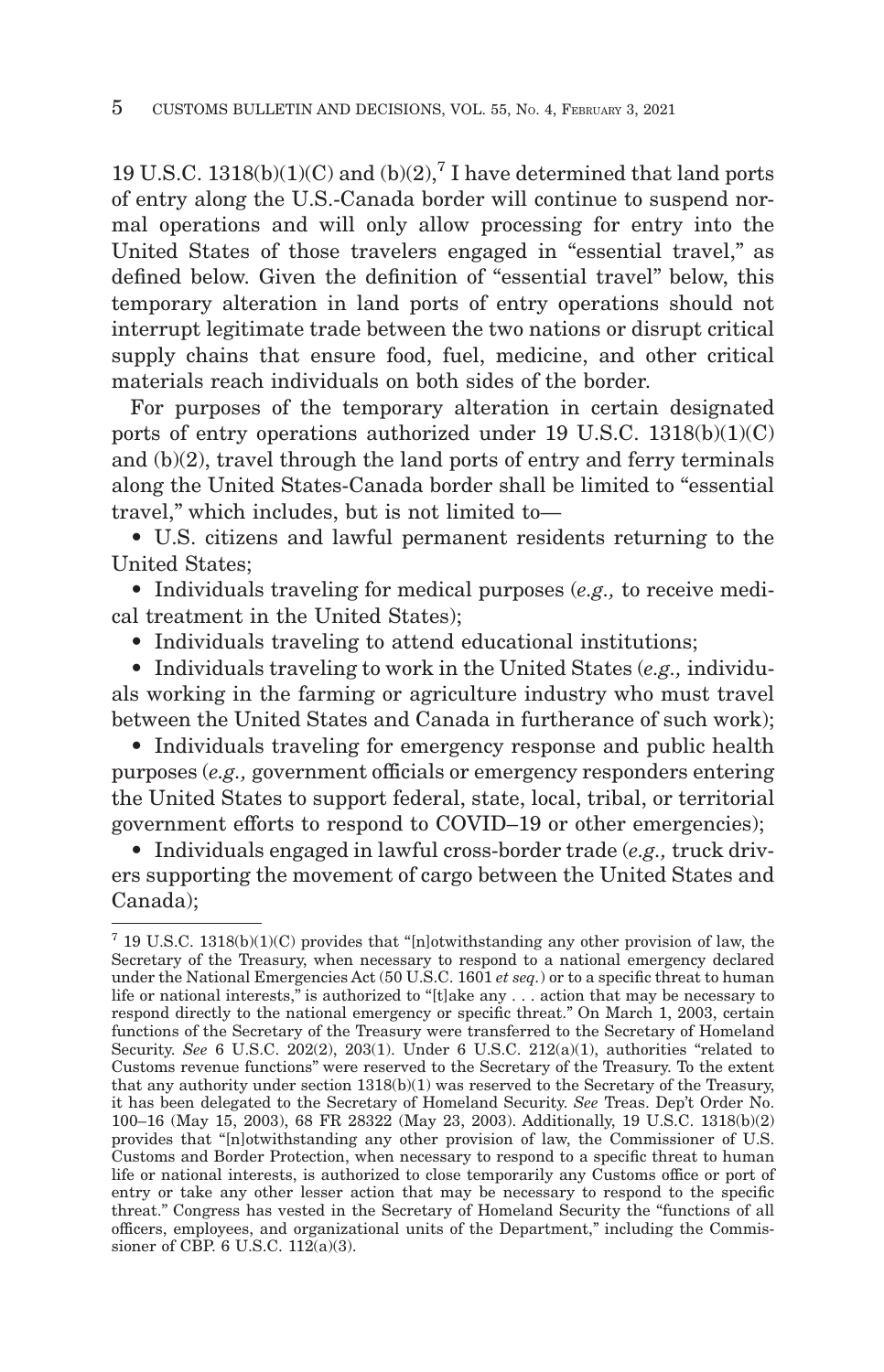• Individuals engaged in official government travel or diplomatic travel;

• Members of the U.S. Armed Forces, and the spouses and children of members of the U.S. Armed Forces, returning to the United States; and

• Individuals engaged in military-related travel or operations.

The following travel does not fall within the definition of ''essential travel'' for purposes of this Notification—

• Individuals traveling for tourism purposes (*e.g.,* sightseeing, recreation, gambling, or attending cultural events).

At this time, this Notification does not apply to air, freight rail, or sea travel between the United States and Canada, but does apply to passenger rail, passenger ferry travel, and pleasure boat travel between the United States and Canada. These restrictions are temporary in nature and shall remain in effect until 11:59 p.m. EST on February 21, 2021. This Notification may be amended or rescinded prior to that time, based on circumstances associated with the specific threat.8

The Commissioner of U.S. Customs and Border Protection (CBP) is hereby directed to prepare and distribute appropriate guidance to CBP personnel on the continued implementation of the temporary measures set forth in this Notification. The CBP Commissioner may determine that other forms of travel, such as travel in furtherance of economic stability or social order, constitute "essential travel" under this Notification. Further, the CBP Commissioner may, on an individualized basis and for humanitarian reasons or for other purposes in the national interest, permit the processing of travelers to the United States not engaged in "essential travel."

> PETER T. GAYNOR *Acting Secretary, U.S. Department of Homeland Security.*

[Published in the Federal Register, January 19, 2021 (85 FR 4969)]

<sup>&</sup>lt;sup>8</sup> DHS is working closely with counterparts in Mexico and Canada to identify appropriate public health conditions to safely ease restrictions in the future and support U.S. border communities.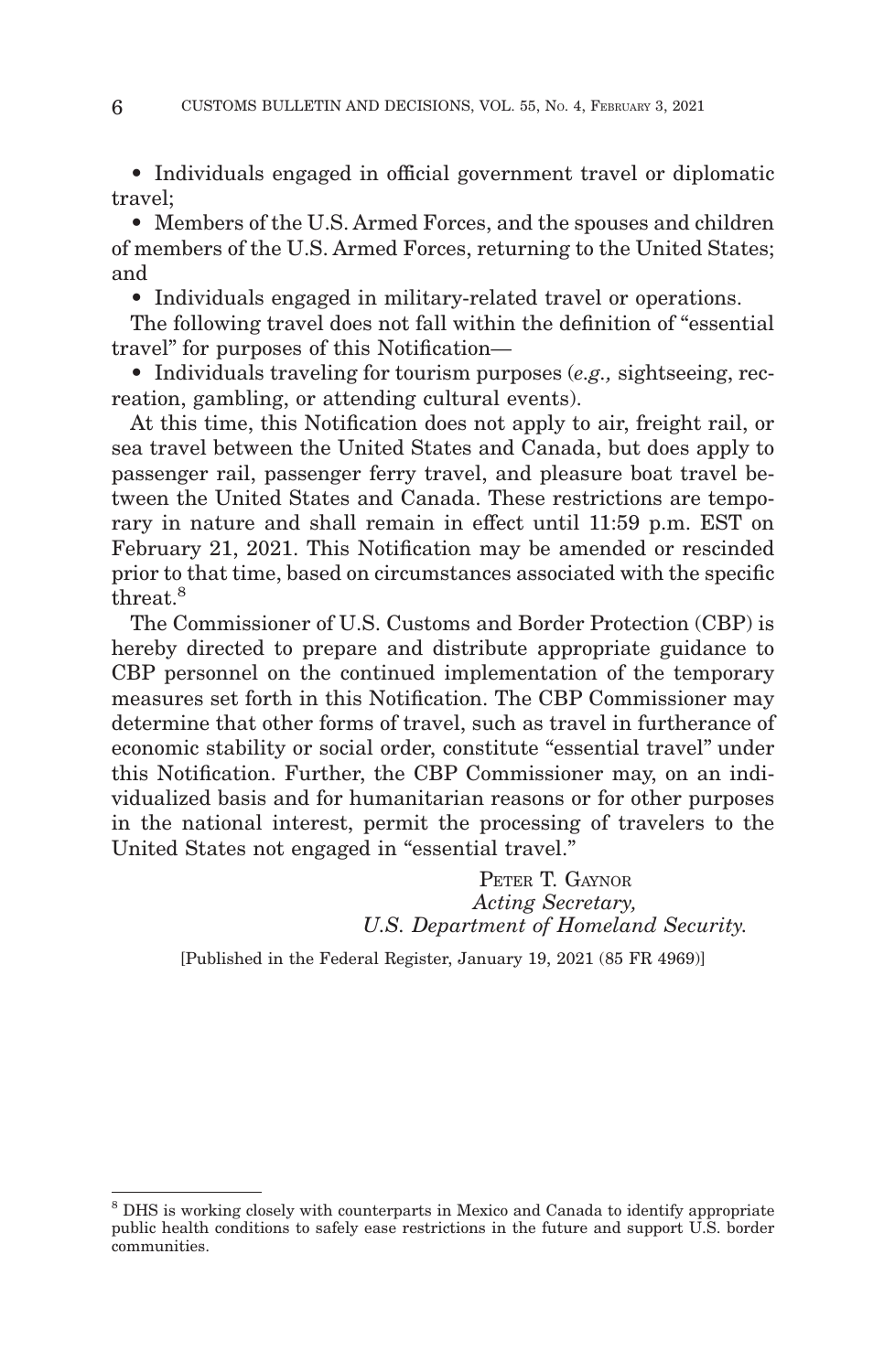# **19 CFR CHAPTER I**

# **NOTIFICATION OF TEMPORARY TRAVEL RESTRICTIONS APPLICABLE TO LAND PORTS OF ENTRY AND FERRIES SERVICE BETWEEN THE UNITED STATES AND MEXICO**

**AGENCY:** Office of the Secretary, U.S. Department of Homeland Security; U.S. Customs and Border Protection, U.S. Department of Homeland Security.

**ACTION:** Notification of continuation of temporary travel restrictions.

**SUMMARY:** This document announces the decision of the Secretary of Homeland Security (Secretary) to continue to temporarily limit the travel of individuals from Mexico into the United States at land ports of entry along the United States-Mexico border. Such travel will be limited to "essential travel," as further defined in this document.

**DATES:** These restrictions go into effect at 12 a.m. Eastern Standard Time (EST) on January 22, 2021 and will remain in effect until 11:59 p.m. EST on February 21, 2021.

**FOR FURTHER INFORMATION CONTACT:** Stephanie Watson, Office of Field Operations Coronavirus Coordination Cell, U.S. Customs and Border Protection (CBP) at 202–325–0840.

# **SUPPLEMENTARY INFORMATION:**

# **Background**

On March 24, 2020, DHS published notice of the Secretary's decision to temporarily limit the travel of individuals from Mexico into the United States at land ports of entry along the United States-Mexico border to "essential travel," as further defined in that document.<sup>1</sup> The document described the developing circumstances regarding the COVID–19 pandemic and stated that, given the outbreak and continued transmission and spread of the virus associated with COVID–19 within the United States and globally, the Secretary had determined that the risk of continued transmission and spread of the virus associated with COVID–19 between the United States and Mexico posed a ''specific threat to human life or national interests.''

<sup>1 85</sup> FR 16547 (Mar. 24, 2020). That same day, DHS also published notice of the Secretary's decision to temporarily limit the travel of individuals from Canada into the United States at land ports of entry along the United States-Canada border to "essential travel," as further defined in that document. 85 FR 16548 (Mar. 24, 2020).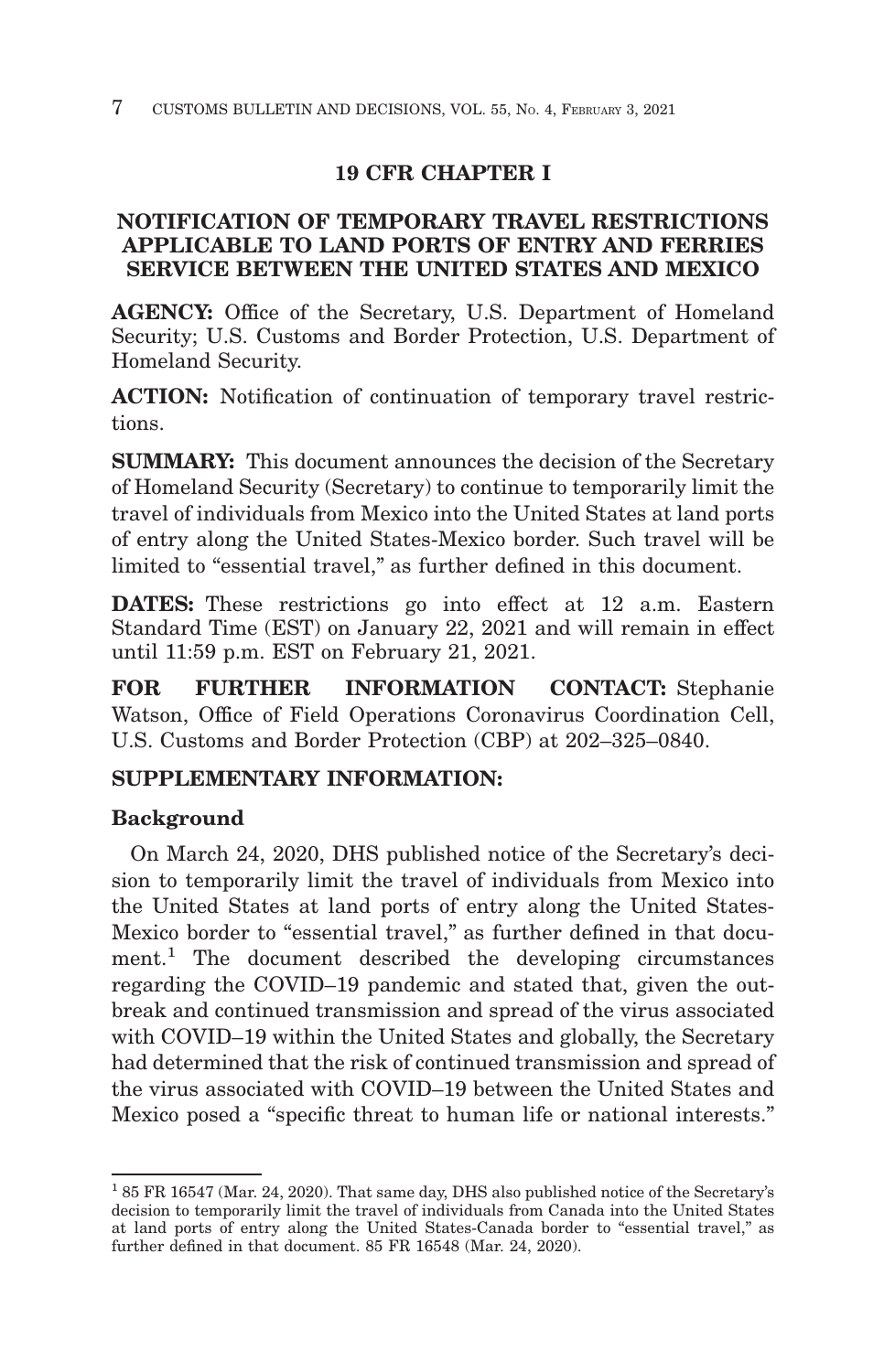The Secretary later published a series of notifications continuing such limitations on travel until 11:59 p.m. EST on January 21, 2021.<sup>2</sup>

The Secretary has continued to monitor and respond to the COVID–19 pandemic. As of the week of January 4, there have been over 83.3 million confirmed cases globally, with over 1.8 million confirmed deaths.<sup>3</sup> There have been over 20.7 million confirmed and probable cases within the United States, $4$  over 587,000 confirmed cases in Canada,<sup>5</sup> and over 1.4 million confirmed cases in Mexico.<sup>6</sup>

## **Notice of Action**

Given the outbreak and continued transmission and spread of COVID–19 within the United States and globally, the Secretary has determined that the risk of continued transmission and spread of the virus associated with COVID–19 between the United States and Mexico poses an ongoing ''specific threat to human life or national interests.''

U.S. and Mexican officials have mutually determined that nonessential travel between the United States and Mexico poses additional risk of transmission and spread of the virus associated with COVID–19 and places the populace of both nations at increased risk of contracting the virus associated with COVID–19. Moreover, given the sustained human-to-human transmission of the virus, returning to previous levels of travel between the two nations places the personnel staffing land ports of entry between the United States and Mexico, as well as the individuals traveling through these ports of entry, at increased risk of exposure to the virus associated with COVID–19. Accordingly, and consistent with the authority granted in

<sup>2</sup>*See* 85 FR 83433 (Dec. 22, 2020); 85 FR 74604 (Nov. 23, 2020); 85 FR 67275 (Oct. 22, 2020); 85 FR 59669 (Sept. 23, 2020); 85 FR 51633 (Aug. 21, 2020); 85 FR 44183 (July 22, 2020); 85 FR 37745 (June 24, 2020); 85 FR 31057 (May 22, 2020); 85 FR 22353 (Apr. 22, 2020). DHS also published parallel notifications of the Secretary's decisions to continue temporarily limiting the travel of individuals from Canada into the United States at land ports of entry along the United States-Canada border to "essential travel." See 85 FR 83432 (Dec. 22, 2020); 85 FR 74603 (Nov. 23, 2020); 85 FR 67276 (Oct. 22, 2020); 85 FR 59670 (Sept. 23, 2020); 85 FR 51634 (Aug. 21, 2020); 85 FR 44185 (July 22, 2020); 85 FR 37744 (June 24, 2020); 85 FR 31050 (May 22, 2020); 85 FR 22352 (Apr. 22, 2020). Both December notices contained typos with respect to the end date of the extension; as of December 23, 2020, correction notices were pending publication in the **Federal Register**.

<sup>3</sup> WHO, Coronavirus disease 2019 (COVID–19) Weekly Epidemiological Update (Jan. 5, 2021), available at *https://www.who.int/publications/m/item/weekly-epidemiologicalupdate—5-january-2021.*

<sup>4</sup> CDC, COVID Data Tracker (accessed Jan. 6, 2021), available at *https://covid.cdc.gov/ covid-data-tracker/.*

<sup>5</sup> WHO, COVID–19 Weekly Epidemiological Update (Jan. 5, 2021).

<sup>6</sup>*Id.*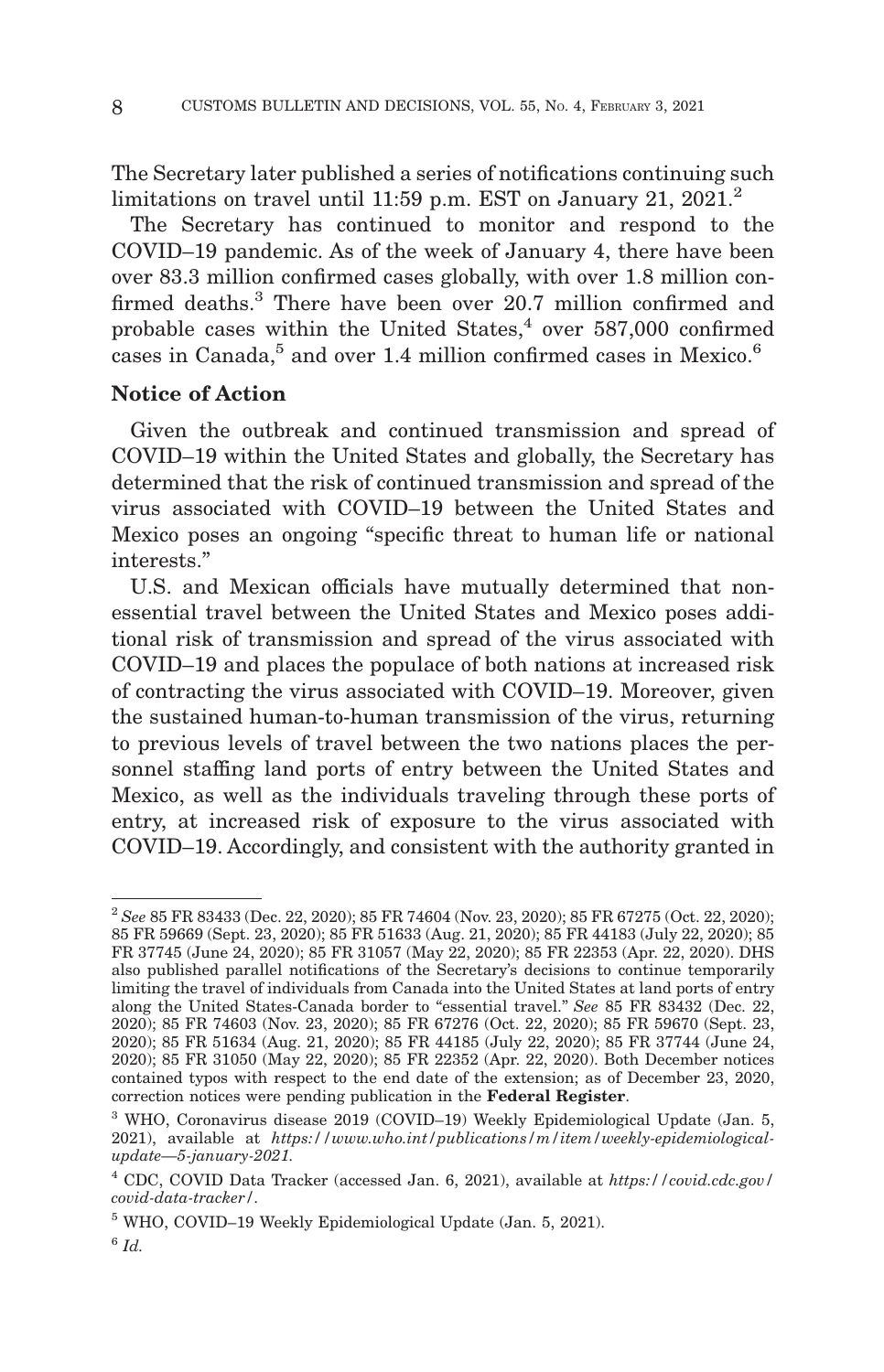19 U.S.C. 1318(b)(1)(C) and (b)(2),<sup>7</sup> I have determined that land ports of entry along the U.S.-Mexico border will continue to suspend normal operations and will only allow processing for entry into the United States of those travelers engaged in "essential travel," as defined below. Given the definition of ''essential travel'' below, this temporary alteration in land ports of entry operations should not interrupt legitimate trade between the two nations or disrupt critical supply chains that ensure food, fuel, medicine, and other critical materials reach individuals on both sides of the border.

For purposes of the temporary alteration in certain designated ports of entry operations authorized under 19 U.S.C. 1318(b)(1)(C) and (b)(2), travel through the land ports of entry and ferry terminals along the United States-Mexico border shall be limited to ''essential travel,'' which includes, but is not limited to—

• U.S. citizens and lawful permanent residents returning to the United States;

• Individuals traveling for medical purposes (*e.g.,* to receive medical treatment in the United States);

• Individuals traveling to attend educational institutions;

• Individuals traveling to work in the United States (*e.g.,* individuals working in the farming or agriculture industry who must travel between the United States and Mexico in furtherance of such work);

• Individuals traveling for emergency response and public health purposes (*e.g.,* government officials or emergency responders entering the United States to support federal, state, local, tribal, or territorial government efforts to respond to COVID–19 or other emergencies);

• Individuals engaged in lawful cross-border trade (*e.g.,* truck drivers supporting the movement of cargo between the United States and Mexico);

<sup>7 19</sup> U.S.C. 1318(b)(1)(C) provides that ''[n]otwithstanding any other provision of law, the Secretary of the Treasury, when necessary to respond to a national emergency declared under the National Emergencies Act (50 U.S.C. 1601 *et seq.*) or to a specific threat to human life or national interests," is authorized to "[t]ake any . . . action that may be necessary to respond directly to the national emergency or specific threat.'' On March 1, 2003, certain functions of the Secretary of the Treasury were transferred to the Secretary of Homeland Security. *See* 6 U.S.C. 202(2), 203(1). Under 6 U.S.C. 212(a)(1), authorities "related to Customs revenue functions'' were reserved to the Secretary of the Treasury. To the extent that any authority under section 1318(b)(1) was reserved to the Secretary of the Treasury, it has been delegated to the Secretary of Homeland Security. *See* Treas. Dep't Order No. 100–16 (May 15, 2003), 68 FR 28322 (May 23, 2003). Additionally, 19 U.S.C. 1318(b)(2) provides that ''[n]otwithstanding any other provision of law, the Commissioner of U.S. Customs and Border Protection, when necessary to respond to a specific threat to human life or national interests, is authorized to close temporarily any Customs office or port of entry or take any other lesser action that may be necessary to respond to the specific threat.'' Congress has vested in the Secretary of Homeland Security the ''functions of all officers, employees, and organizational units of the Department,'' including the Commissioner of CBP. 6 U.S.C. 112(a)(3).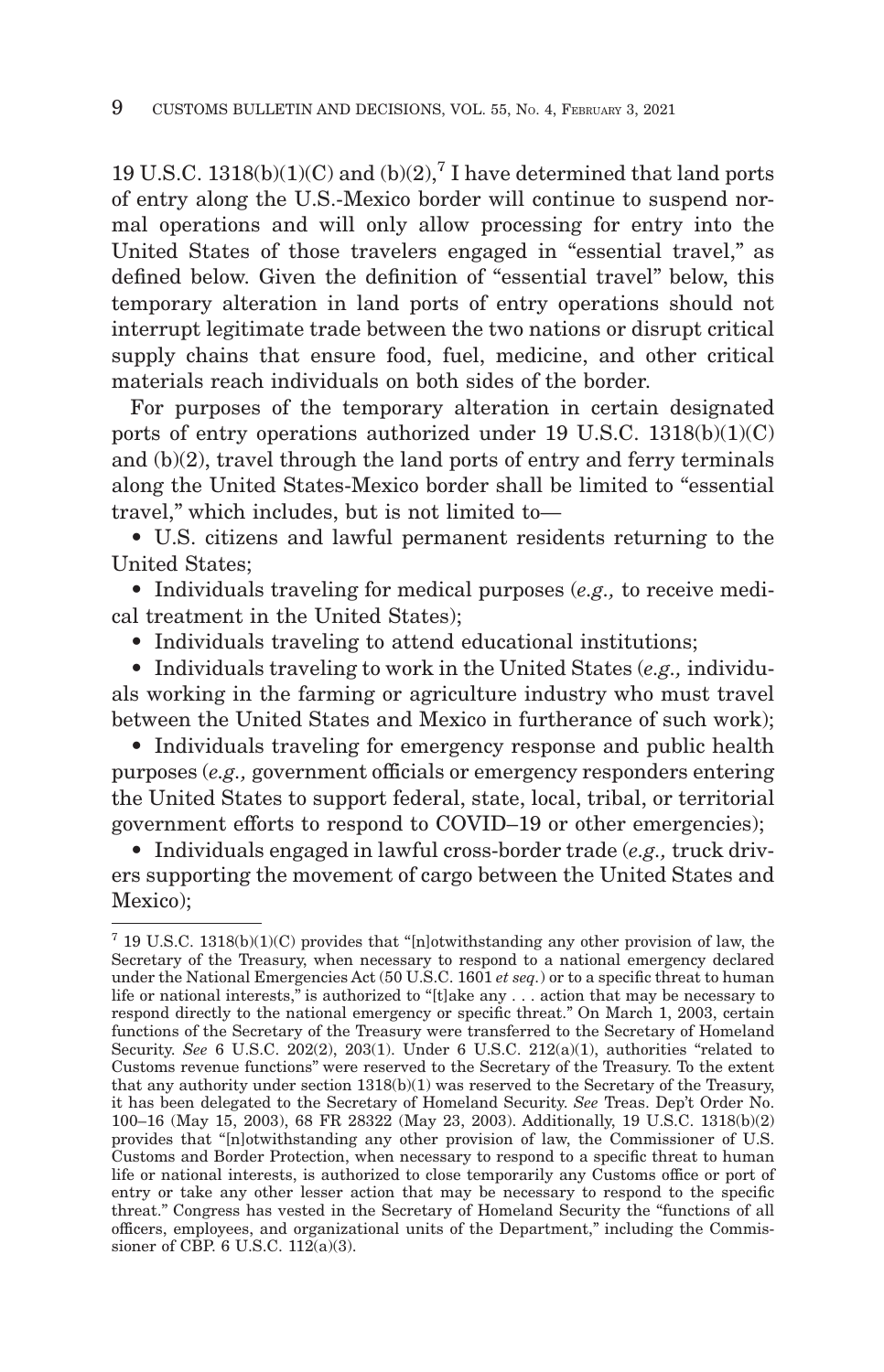• Individuals engaged in official government travel or diplomatic travel;

• Members of the U.S. Armed Forces, and the spouses and children of members of the U.S. Armed Forces, returning to the United States; and

• Individuals engaged in military-related travel or operations.

The following travel does not fall within the definition of ''essential travel'' for purposes of this Notification—

• Individuals traveling for tourism purposes (*e.g.,* sightseeing, recreation, gambling, or attending cultural events).

At this time, this Notification does not apply to air, freight rail, or sea travel between the United States and Mexico, but does apply to passenger rail, passenger ferry travel, and pleasure boat travel between the United States and Mexico. These restrictions are temporary in nature and shall remain in effect until 11:59 p.m. EST on February 21, 2021. This Notification may be amended or rescinded prior to that time, based on circumstances associated with the specific threat.8

The Commissioner of U.S. Customs and Border Protection (CBP) is hereby directed to prepare and distribute appropriate guidance to CBP personnel on the continued implementation of the temporary measures set forth in this Notification. The CBP Commissioner may determine that other forms of travel, such as travel in furtherance of economic stability or social order, constitute "essential travel" under this Notification. Further, the CBP Commissioner may, on an individualized basis and for humanitarian reasons or for other purposes in the national interest, permit the processing of travelers to the United States not engaged in "essential travel."

> PETER T. GAYNOR, *Acting Secretary, U.S. Department of Homeland Security.*

[Published in the Federal Register, January 19, 2021 (85 FR 4967)]

<sup>8</sup> DHS is working closely with counterparts in Mexico and Canada to identify appropriate public health conditions to safely ease restrictions in the future and support U.S. border communities.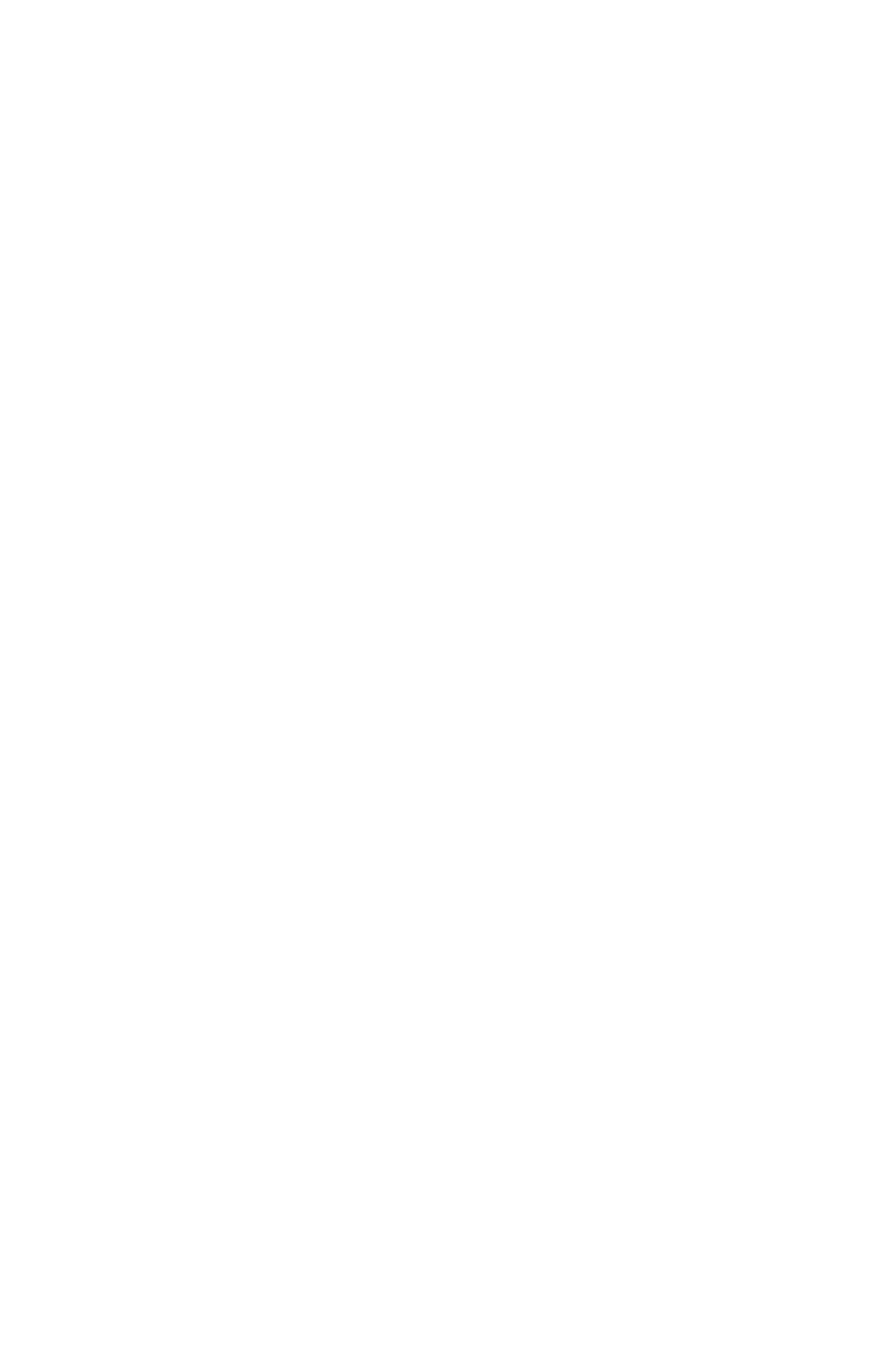# U.S. Court of International Trade f Interna

Slip Op. 21–05

PRIME TIME COMMERCE LLC, Plaintiff, v. UNITED STATES, Defendant.

Before: Claire R. Kelly, Judge Court No. 18–00024

[Sustaining the U.S. Department of Commerce's remand redetermination in the 2015–2016 administrative review of certain cased pencils from the People's Republic of China.]

Dated: January 19, 2021

*Mark B. Lehnardt* and *Lindita V. Ciko Torza* Baker & Hostetler, LLP, of Washington, DC, for plaintiff.

*Ashley Akers*, Trial Attorney, Commercial Litigation Branch, Civil Division, U.S. Department of Justice, of Washington, DC, for defendant. Also on the brief was *Patricia M. McCarthy*, Assistant Director, *Jeanne E. Davidson*, Director, and *Joseph H. Hunt*, Assistant Attorney General. Of Counsel on the brief was *Brendan Saslow*, Attorney, Office of the Chief Counsel for Trade Enforcement & Compliance, U.S. Department of Commerce, of Washington, DC.

#### *OPINION AND ORDER*

#### **Kelly, Judge:**

Before the court is the U.S. Department of Commerce's ("Commerce") remand redetermination pursuant to the court's order in *Prime Time Commerce LLC v. United States*, 43 CIT \_\_, \_\_, 396 F. Supp. 3d 1319, 1334 (2019) ("*Prime Time I*"). *See also* Final Results of Redetermination Pursuant to Ct. Remand Order in [*Prime Time I*] Confidential Version, Oct. 7, 2019, ECF No. 39–1 ("*Remand Results*"). In *Prime Time I*, the court remanded in part Commerce's final determination in the 2015–2016 administrative review of the antidumping duty ("ADD") order covering certain cased pencils from the People's Republic of China ("PRC"). *See Prime Time I*, 43 CIT at \_\_, 396 F. Supp. 3d at 1334. The court ruled that Commerce's decision rejecting Prime Time's factual submissions was contrary to law. *See id.* at 1326–29, 1334. The court instructed Commerce to place Prime Time's submission on the record, review it, and determine whether the information would allow Commerce to calculate an importer-specific rate. *See id.* at 1326–29. Further, the court ruled that Commerce's refusal to calculate an importer-specific assessment rate was unsupported by substantial evidence. *See id.* 1329–32. On remand, Commerce reconsiders its rejection of Prime Time's factual submission, but nonetheless concludes that it cannot calculate an importer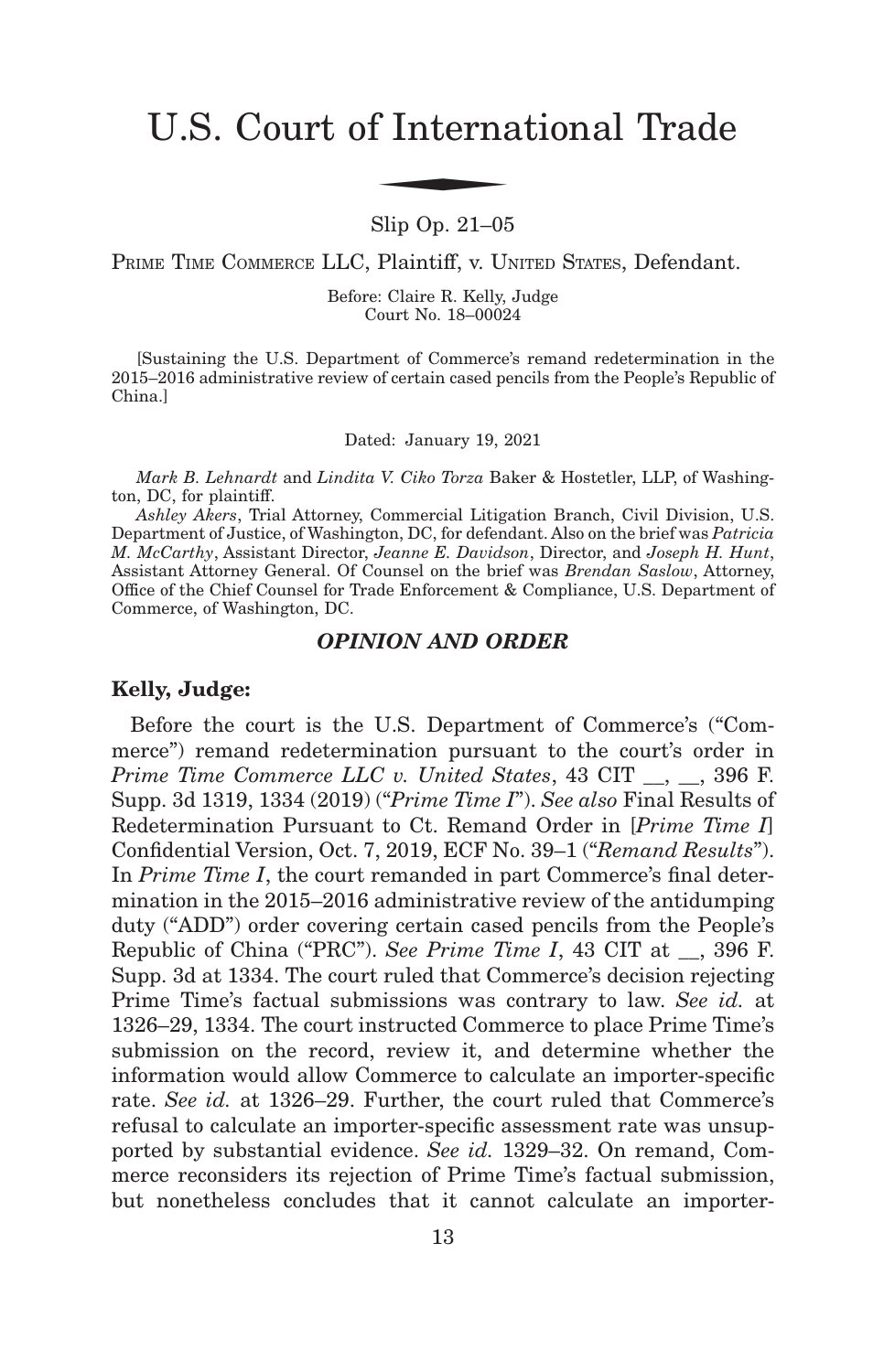specific assessment rate for Prime Time. *See Remand Results* at 3–16. For the following reasons, the court sustains Commerce's remand redetermination.

# **BACKGROUND**

The court presumes familiarity with the facts of this case, as set out in its previous remand order, and now recounts the facts relevant to disposition of this action. *See Prime Time I*, 43 CIT at  $\,$ , 396 F. Supp. 3d at 1323–25. In response to timely requests, Commerce initiated its 2015–2016 administrative review of the ADD order covering certain cased pencils from the PRC. *See Initiation of Antidumping and Countervailing Duty Admin. Reviews*, 82 Fed. Reg. 10,457, 10,458–59 (Dep't Commerce Feb. 13, 2017) ("Initiation Notice"). Pertinent here, Commerce selected Ningbo Homey Union Co., Ltd. ("Homey") as the sole mandatory respondent for individual examination.1 *See* Resp't Selection Memo. at 1, PD 23, bar code 3558523-01 (Mar. 31, 2017) ("Resp't Selection Memo").2

Since Commerce considers the PRC to be a non-market economy ("NME"), unless a respondent demonstrates otherwise, Commerce presumes that all companies within the PRC are subject to government-control and should be assigned a single "country-wide" rate. *See, e.g.*, Import Admin., [Commerce], Separate-Rates Practice and Application of Combination Rates in Antidumping Investigations involving [NME] Countries, Policy Bulletin 05.1 at 1 (Apr. 5, 2005) ("Policy Bulletin 05.1") (citations omitted), available at http:// enforcement.trade.gov/policy/bull05–1.pdf (last visited Jan. 12, 2021). Although Homey initially sought to demonstrate its independence from the country-wide entity by timely submitting a separate rate application, it later stopped cooperating with Commerce's requests for information. *See Certain Cased Pencils From the [PRC]*, 82 Fed. Reg. 43,329, 43,330 (Dep't Commerce Sept. 15, 2017) (preliminary results of [ADD] admin. review, prelim. determination of no shipments, & rescission of review, in part; 2015–2016) ("*Prelim. Results*")

<sup>1</sup> Commerce received requests for review of six companies, but after Orient International Holding Shanghai Foreign Trade Co., Ltd. timely withdrew its request, Homey was the only company left with entries during the period of review. *See* Resp't Selection Memo at 1.

<sup>2</sup> On March 26, 2018, Defendant submitted indices to the public and confidential administrative records underlying Commerce's final determination. These indices are located on the docket at ECF Nos. 12–2–3. On October 18, 2019, Defendant filed indices to the public and confidential administrative records underlying Commerce's remand redetermination. These indices are located on the docket at ECF Nos. 41–2–3. All references to documents from the initial administrative record are identified by the numbers assigned by Commerce in the March 26th indices, *see* ECF No. 12, and preceded by "PD" or "CD" to denote the public or confidential documents. All references to the administrative record for the remand determination are identified by the numbers assigned in the October 18th indices, *see* ECF No. 41, and preceded by "PRR" or "CRR" to denote remand public or confidential documents.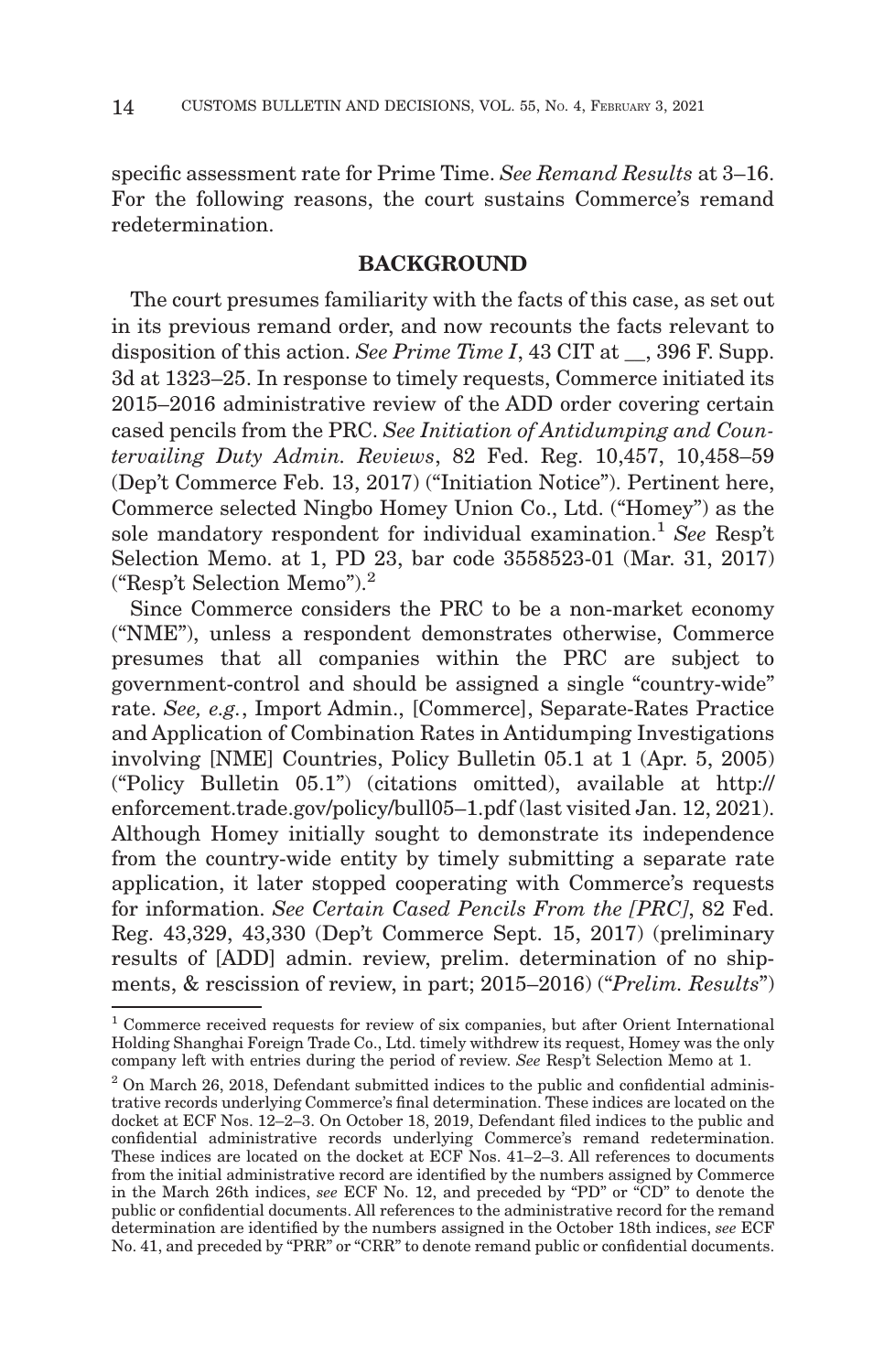and accompanying Decision Memo for [the *Prelim. Results*] at 2, A-570–827, PD 63, bar code 3614317–01 (Aug. 31, 2017) ("Prelim. Decision Memo"). Namely, Homey did not respond to Commerce's AD questionnaire. *See* Prelim. Decision Memo at 2.

Prime Time, an unaffiliated importer of Homey's exports, sought to file Sections C&D Questionnaire responses on behalf of Homey. *See Prime Time I*, 43 CIT at \_\_, 396 F. Supp. 3d at 1323; *see also* [Prime Time's] Req. Reconsideration at 2, PD 60, bar code 3604262–01 (Aug. 3, 2017).3 Commerce found that Prime Time's questionnaire response constituted unsolicited factual information, rejected Prime Time's submission along with Prime Time's accompanying narrative of admissibility, and removed all filings associated with Prime Time's submission from the record. *See Prime Time I*, 43 CIT at \_\_, 396 F. Supp. 3d at 1323–24. For its preliminary and final determinations, Commerce concluded that Homey failed to meet the prerequisites for separate rate eligibility, and further concluded that it could not calculate an importer-specific assessment rate for Prime Time. *See* Prelim. Decision Memo at 6; *Certain Cased Pencils From the [PRC]*, 83 Fed. Reg. 3,112, 3,112 (Dep't Commerce Jan. 23, 2018) (final results of [ADD] administrative review; 2015–2016) ("*Final Results*") and accompanying Issues & Decision Memo: Certain Cased Pencil's from the [PRC]; 2015– 2016 at 4–5, 6–7, A-570–827, (Jan. 16, 2018), ECF No. 12–4 ("Final Decision Memo"). Commerce assigned the PRC-wide assessment rate of 114.90% to Homey's exports of subject merchandise during the period of review. *See Final Results*, 83 Fed. Reg. at 3,113.

On July 19, 2019, the court remanded aspects of Commerce's final determination for further explanation or reconsideration. *See Prime Time I*, 43 CIT at \_\_, 396 F. Supp. 3d at 1326–34. *Prime Time I* held that, to the extent that Prime Time's submission was offered as factual information not elsewhere defined pursuant to 19 C.F.R. §  $301.301(c)(5)$  (2017),<sup>4</sup> Commerce acted contrary to law by removing Prime Time's submission and accompanying narrative of admissibil-

<sup>3</sup> Prime Time explained that it submitted the questionnaire responses so that Commerce could construct an ADD rate for Homey. *See* Reply Br. of [Prime Time] Supp. R. 56.2 Mot. for J. on Agency Record at 1, 18–19, Jan. 11, 2019, ECF No. 25. At oral argument, Prime Time re-iterated that its objective in filing questionnaire responses on behalf of Homey was to give Commerce the information it needed to construct an exporter-specific rate for Homey, rather than a country-wide rate that resulted from Homey's failure to meet the prerequisites for separate rate eligibility. Oral Arg. at 11:30:32, Nov. 6, 2019, ECF No. 42 ("Oral Arg."). With the questionnaire responses Prime Time filed on behalf of Homey, Prime Time believed that Commerce could have used facts available, plus gap-filling information, to construct Homey's rate. *Id.* at 11:32:05. If Commerce constructed an exporter-specific rate for Homey, then Commerce could have assigned an importer-specific rate to Prime Time—a rate that Prime Time believed would be more favorable to it than the PRC-wide rate. *Id*.

<sup>4</sup> Further citations to Title 19 of the Code of Federal Regulations are to the 2017 edition.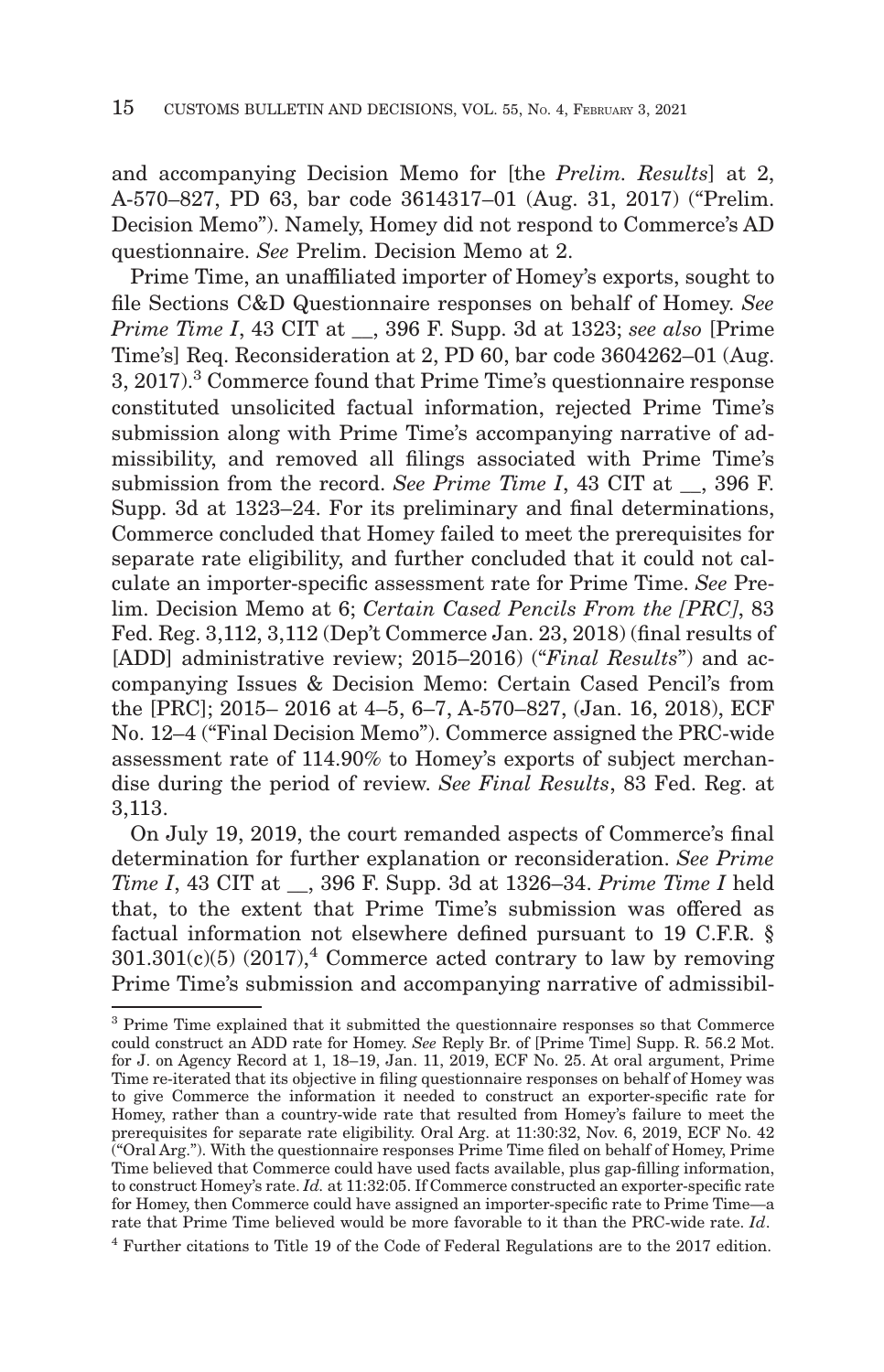ity from the record because Commerce's regulations establish that only unsolicited questionnaire responses and untimely information will be removed from the record. *See Prime Time I*, 43 CIT at  $\,$ , 396 F. Supp. 3d at 1326–29, 1334; *see also* 19 C.F.R. § 351.104(a)(2)(iii).5 The court also held that Commerce's attempt to justify its refusal to calculate an importer-specific assessment rate based on agency practice was unsupported by substantial evidence, because Commerce did not explain why its practice is reasonable in light of its own regulation directing the calculation of such a rate. *See Prime Time I*, 43 CIT at \_\_, 396 F. Supp. 3d at 1329–32.

On remand, Commerce accepts Prime Time's submission and evaluates it in light of Prime Time's request that Commerce calculate an importer-specific rate. *See Remand Results* at 1–16. However, Commerce continues to determine that it cannot calculate an importer-specific assessment rate for Prime Time. *See id.* Commerce instead explains why its practice of calculating an importer-specific assessment rate only when it calculates a margin for an individuallyexamined exporter is reasonable, even in light of its regulation directing the calculation of an importer-specific rate. *See id.* at 5–8. Moreover, Commerce explains why it can neither calculate an exporter rate for Homey using Prime Time's factual submission, *see* Final Decision Memo at 4–5, nor can it calculate an assessment rate for Prime Time using the PRC-wide entity rate or Prime Time's factual submission. *See Remand Results* at 5–8.

Commerce received no comments on the draft results of its remand analysis. *See id.* at 2. Only after Commerce's final remand redetermination did Prime Time submit comments before this court challenging Commerce's continued refusal to calculate an importerspecific assessment rate. *See* Pl. [Prime Time]'s Cmts. on Remand Redetermination Confidential Version, Nov. 6, 2019, ECF No. 42 ("Prime Time's Br."). On December 6, 2019, briefing on Commerce's remand redetermination concluded. *See* Def.'s Reply to Cmts. on Remand Results, Dec. 6, 2019, ECF No. 44 ("Def.'s Reply Br."). On November 5, 2020, the court heard oral argument. *See* Oral Arg., Nov. 5, 2020, ECF No. 55 ("Oral Arg.").

#### **JURISDICTION AND STANDARD OF REVIEW**

The court has jurisdiction pursuant to section  $516A(a)(2)(B)(iii)$  of the Tariff Act of 1930, as amended 19 U.S.C.  $\S$  1516a(a)(2)(B)(iii)

<sup>5</sup> Moreover, because Commerce removed Prime Time's narrative of admissibility from the record, the court held that Commerce's rejection of the factual submission was unsupported by substantial evidence, as the very basis for that decision was not made available to the court for review. *See Prime Time I*, 43 CIT at \_\_, 396 F. Supp. 3d at 1329.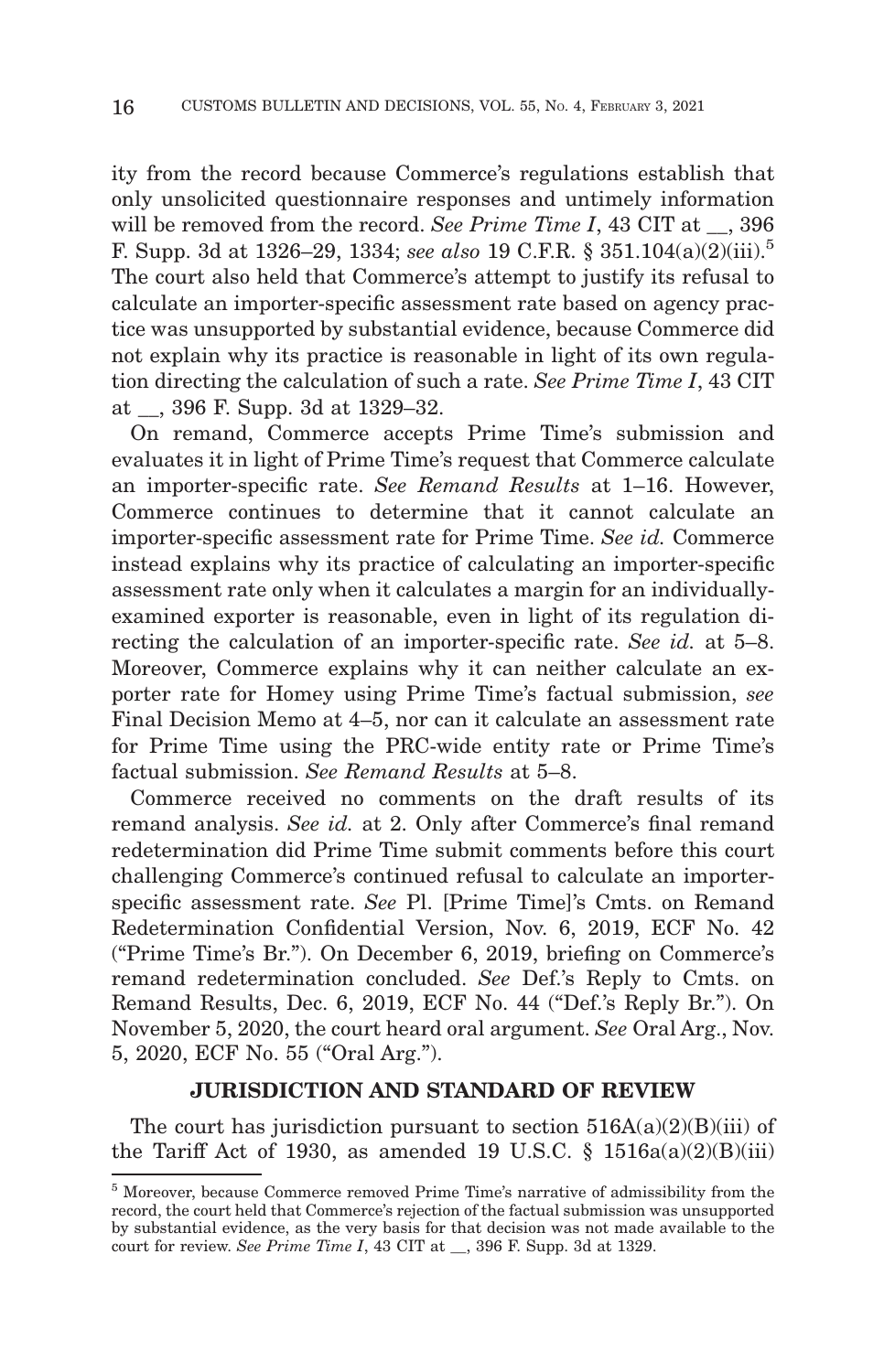$(2012)$ ,<sup>6</sup> and 28 U.S.C. § 1581(c)  $(2012)$ ,<sup>7</sup> which grant the court authority to review actions contesting the final determination in an administrative review of an ADD order. The court will uphold Commerce's determination unless it is "unsupported by substantial evidence on the record, or otherwise not in accordance with law[.]" 19 U.S.C. § 1516a(b)(1)(B)(i). "The results of a redetermination pursuant to court remand are also reviewed 'for compliance with the court's remand order.'" *Xinjiamei Furniture (Zhangzhou) Co. v. United States*, 38 CIT \_\_, \_\_, 968 F. Supp. 2d 1255, 1259 (2014) (quoting *Nakornthai Strip Mill Public Co. v. United States*, 32 CIT 1272, 1274, 587 F. Supp. 2d 1303, 1306 (2008)).

#### **DISCUSSION**

#### **I. Exhaustion**

Prime Time argues that Commerce ignored remand instructions to use Prime Time's questionnaire responses, along with gap-filling information, to calculate a rate for Prime Time; and, that Commerce's explanation regarding its practice of calculating an importer-specific rate only when Commerce calculates a margin for an individuallyexamined exporter, was insufficient and unreasonable. *See* Prime Time's Br. at 5–9. In response, Defendant argues that Prime Time misstates the remand instructions and that the court should not consider Prime Time's submissions with respect to Commerce's refusal to calculate an importer-specific assessment rate because Prime Time did not exhaust its administrative remedies. *See* Def.'s Reply Br. at 3–8. Prime Time submits that the exhaustion requirement does not preclude the court from considering arguments, where the issue before the court is a pure question of law, and where doing so would have otherwise been futile. *See* Prime Time's Br. at 9–11.

"[T]he Court of International Trade shall, where appropriate, require the exhaustion of administrative remedies." 28 U.S.C. § 2637(d). Parties are required to exhaust administrative remedies before the agency by raising all issues in their initial case briefs before Commerce. *See Dorbest Ltd. v. United States*, 604 F.3d 1363, 1375 (Fed. Cir. 2010) (citing to 19 C.F.R. § 351.309(c)(2), (d)(2); *Mittal Steel Point Lisas Ltd. v. United States*, 548 F.3d 1375, 1383 (Fed. Cir. 2008)); *ABB, Inc. v. United States*, 920 F.3d 811, 818 (Fed. Cir. 2019). However, courts have recognized several exceptions to the exhaustion requirement. *See Itochu Bldg. Prods. v. United States*, 733 F.3d 1140,

<sup>6</sup> Further citations to the Tariff Act of 1930, as amended, are to the relevant provisions of Title 19 of the U.S. Code, 2012 edition.

<sup>7</sup> Further citations to Title 28 of the U.S. Code are to the 2012 edition.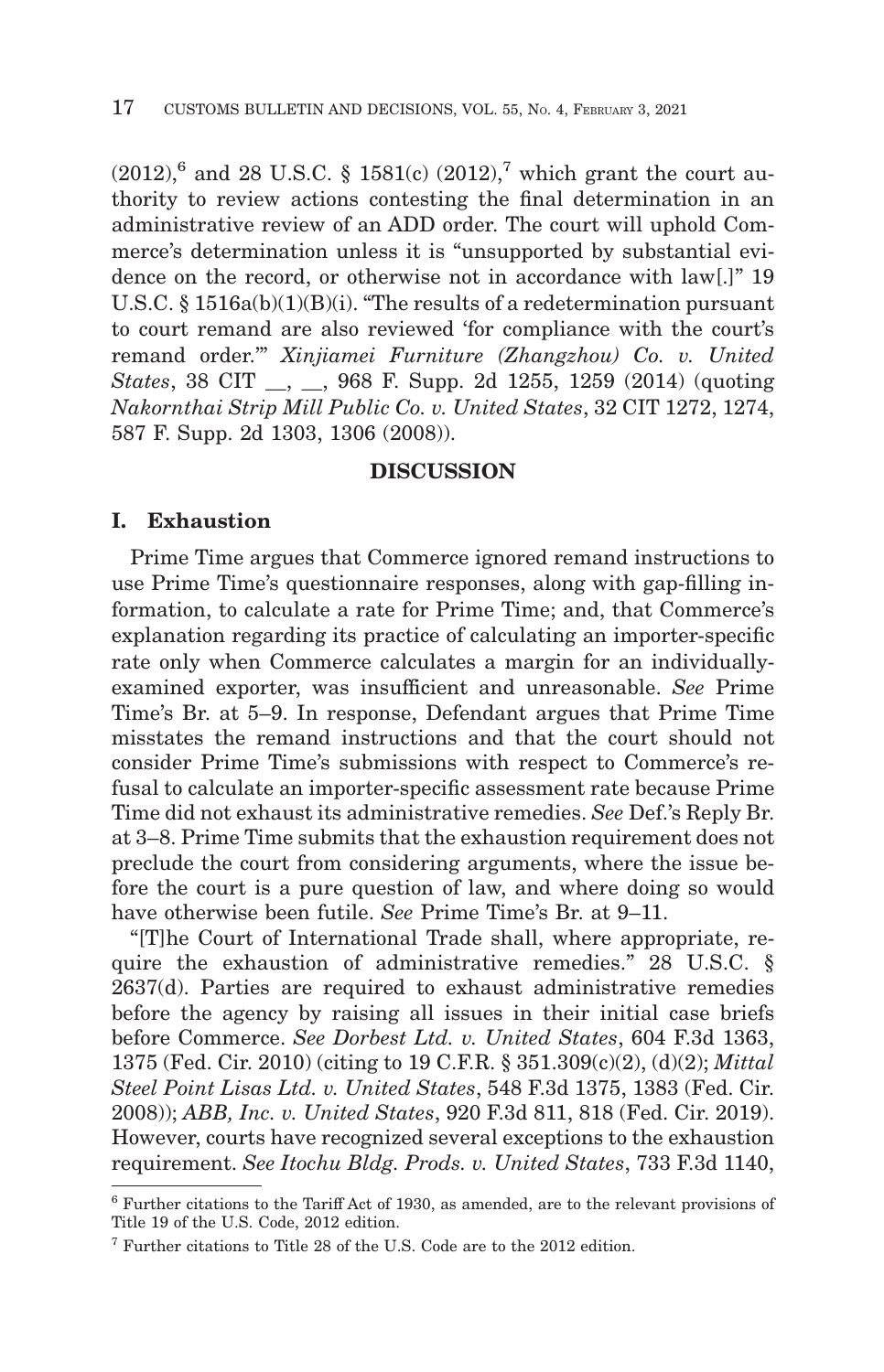1146 (Fed. Cir. 2013) ("*Itochu*") ("Requiring exhaustion may also be inappropriate where the issue for the court is a 'pure question of law' that can be addressed without further factual development or further agency exercise of discretion." (quoting *Agro Dutch Indus., Ltd. v. United States*, 508 F.3d 1024, 1029 (Fed. Cir. 2007)); *see id.* ("[A] party often is permitted to bypass an available avenue of administrative challenge if pursuing that route would clearly be futile, i.e., where it is clear that additional filings with the agency would be ineffectual." (citing *Corus Staal BV v. United States*, 502 F.3d 1370, 1378–79 (Fed. Cir. 2007)).

Prime Time's arguments are barred because they were not raised before Commerce. After issuing the draft results of redetermination, Commerce invited parties to comment, but none did. *See Remand Results* at 2. Prime Time claims that raising its arguments before Commerce would have been futile, explaining that it "has repeated its request that Commerce place gap-filling information on the record on five prior occasions." Prime Time's Br. at 10. Prime Time conflates Commerce's refusal to place gap-filling information on the record prior to having Prime Time's questionnaire responses, with Commerce's refusal to place gap-filling information on the record after having Prime Time's questionnaire responses. Prime Time cannot argue that prior attempts to have Commerce obtain and consider gap-filling information, or its questionnaire responses, render its efforts to have Commerce obtain and consider the gap-filling information now, under different circumstances, futile.

Prime Time cites a number of cases which do not support its position. *See Yangzhou Bestpak Gifts & Crafts Co. v. United States*, 716 F.3d 1370, 1381 (Fed. Cir. 2013) (finding that plaintiff was precluded from introducing an invoice for the first time in its challenge before the CIT to the remand determination, where the underlying issue existed throughout the entirety of the proceedings); *Hontex Enters. v. United States*, 28 CIT 1000, 1004–06, 342 F. Supp. 2d. 1225, 1229–30 (2004) (confronting identical issue upon which the plaintiff had already commented); *Holmes Prods. Corp. v. United States*, 16 CIT 1101, 1103–04 (1992) (finding that plaintiff was precluded from challenging an agency decision, even though agency was aware of the issue, because no party objected); *Valley Fresh Seafood, Inc. v. United States*, 31 CIT 1989, 1994–96 (2007) (not requiring exhaustion where agency considered the issue and the plaintiff lacked "meaningful opportunity" to challenge agency's position).

Additionally, at oral argument, Defendant invoked *Itochu*, Oral Arg. at 11:24:22, in which a domestic nail manufacturer notified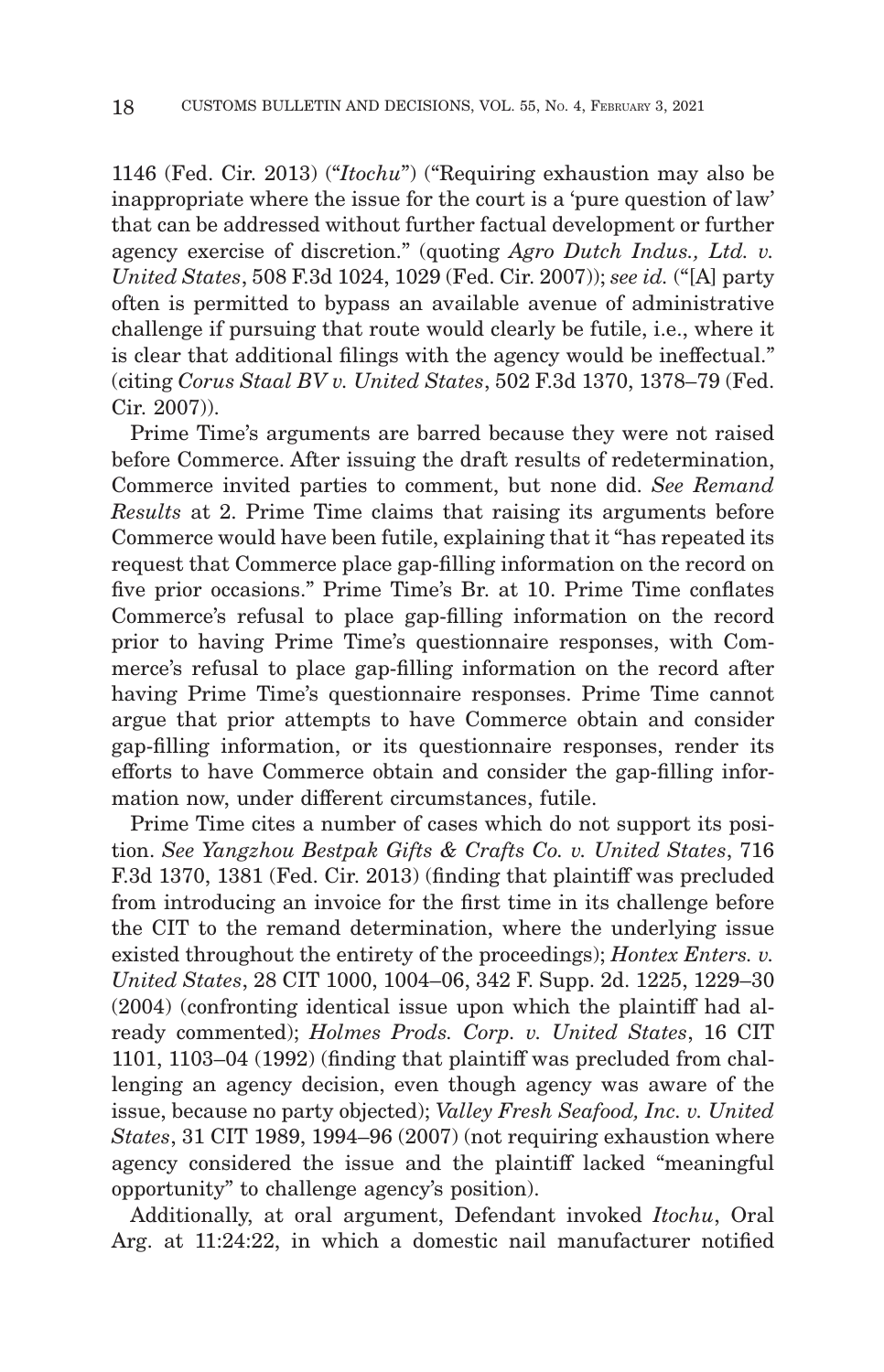Commerce "that it no longer had an interest in receiving [ADD] relief from imports" of certain nails, and requested partial revocation of a standing ADD order. *See Itochu*, 733 F.3d at 1142–43. Itochu Building Products ("Itochu"), in support of that request, "submitted comments, and met with department officials" to advocate a proposed date for the revocation to become effective. *See id.* at 1143. Commerce preliminarily declined Itochu's requested date in favor of setting a date in accordance with Commerce's standard practice. *See id.* at 1143–44. Commerce invited interested parties to submit comments on its preliminary determination, however it stated that the receipt of comments would impact the publication date for the final results (up to 270 days if it received comments or up to 45 if it did not). *See id.* at 1144. Since submitting comments would have delayed the publication of Commerce's final results, and because Itochu did not have any new or different reasons supporting its proposed effective date, the Court of Appeals for the Federal Circuit ruled that Itochu was excused from the normal exhaustion requirement because it would have been futile and indeed harmful for Itochu to have to exhaust remedies. *See id.* at 1146–47.

In *Itochu*, Commerce summarily rejected the domestic producers challenge to Commerce's choice of an effective date because of an established practice. *See id.* at 1146–47. Here, although Commerce has a practice to calculate importer-specific assessment rates only when Commerce calculates a margin for each individually-examined exporter, *see Remand Results* at 5, the court remanded to Commerce to consider Prime Time's submission "in the context of calculating an importer-specific assessment rate." *See Prime Time I*, 43 CIT at \_\_, 396 F. Supp. 3d at 1323. Commerce therefore had to apply and justify its practice as reasonable in light of Prime Time's submission. Although Prime Time called upon Commerce to use gap-filling information it might have from other reviews, Commerce found that obtaining and utilizing gap-filling information in this case would not be appropriate given the amount and character of information missing from the record. Specifically, Commerce lacked necessary factors of production and consumption data for Homey, as well as any expenses paid in connection with possible market economy purchases. *See Remand Results* at 9–14. Without this information, Commerce explained, it could not calculate an accurate margin for Homey. *See id.* Commerce concluded that too many inaccuracies and distortions "would likely result from seeking to construct a proxy for Ningbo Homey's production process." *Id.* at 14. Prime Time now challenges Commerce's determination and argues that Commerce should use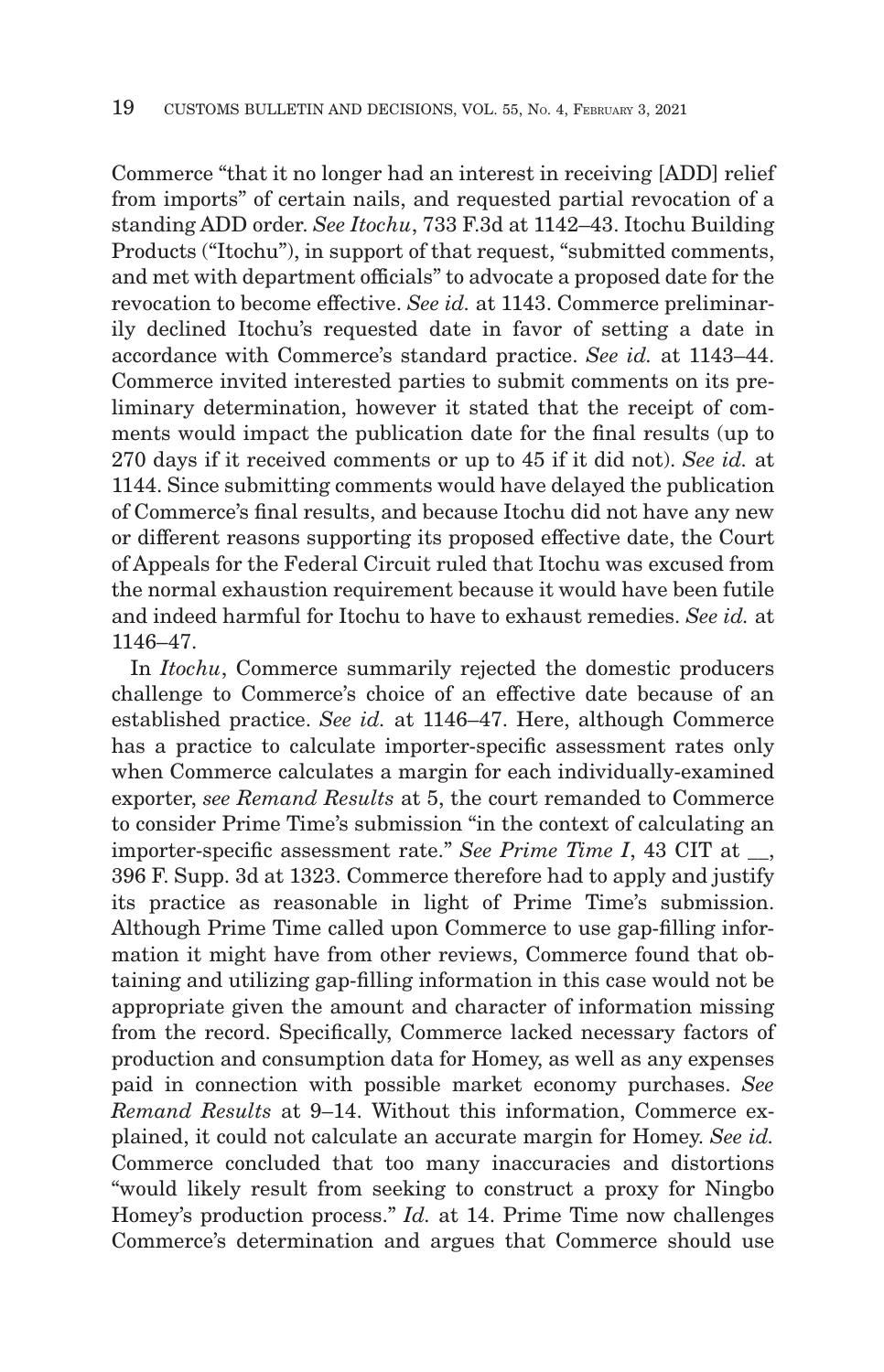gap-filing information to calculate an importer specific rate. *See* Prime Time's Br. at 5–11. Yet, Commerce was not given an opportunity to respond to Prime Time's arguments in its remand redetermination; thus, the court cannot now assess Commerce's analysis in light of submissions advanced by Prime Time after the fact. The question of whether Commerce could reasonably obtain gap filling information and construct a proxy for Homey's production process prior to inclusion of Prime Time's questionnaire responses is distinct from the question of whether Commerce could do so after inclusion and consideration of Prime Time's responses.

Prime Time's argument that it was not required to exhaust remedies before Commerce because the issue presented is a pure question of law is also misplaced. Prime Time argues that Commerce failed to comply with the remand order—an issue which Prime Time states is a pure question of law, for which exhaustion is not required. *See* Prime Time's Br. at 9–10. The court reviews Commerce's remand determination for compliance with the court's order below, however, Prime Time's argument misstates the court's remand order. Prime Time suggests that this court ordered Commerce to put the gap-filling information on the record. *See id.* at 5–7; Oral Arg. at 11:06:22. The remand order directed Commerce to consider the information Prime Time had previously submitted, determine whether it could use the information to calculate an importer-specific rate, and if not, explain why. *See Prime Time I*, 43 CIT at \_\_, 396 F. Supp. 3d at 1334. Commerce did consider whether it could use Prime Time's information to calculate such a rate, and it explained why it could not. *See Remand Results* at 2, 5–16. Given that Prime Time disagreed with Commerce's conclusion, it could, and should, have submitted comments on Commerce's draft results.

The question resolved in *Prime Time I* was whether Commerce reasonably determined that it could not consider the information Prime Time submitted to it. *See Prime Time I*, 43 CIT at , 396 F. Supp. 3d at 1326–31. In the remand order, the court instructed Commerce to consider whether, with Prime Time's information, it could calculate an importer-specific rate. *See id.* at 1334. Commerce concluded that it could not supplement the record with information from other sources to calculate a reliable importer-specific rate, even with Prime Time's information on the record. *See Remand Results* at 13–14. Prime Time failed to exhaust administrative remedies, thus the court will not consider its arguments contesting Commerce's decision not to place gap-filling information on the record to calculate an importer-specific rate.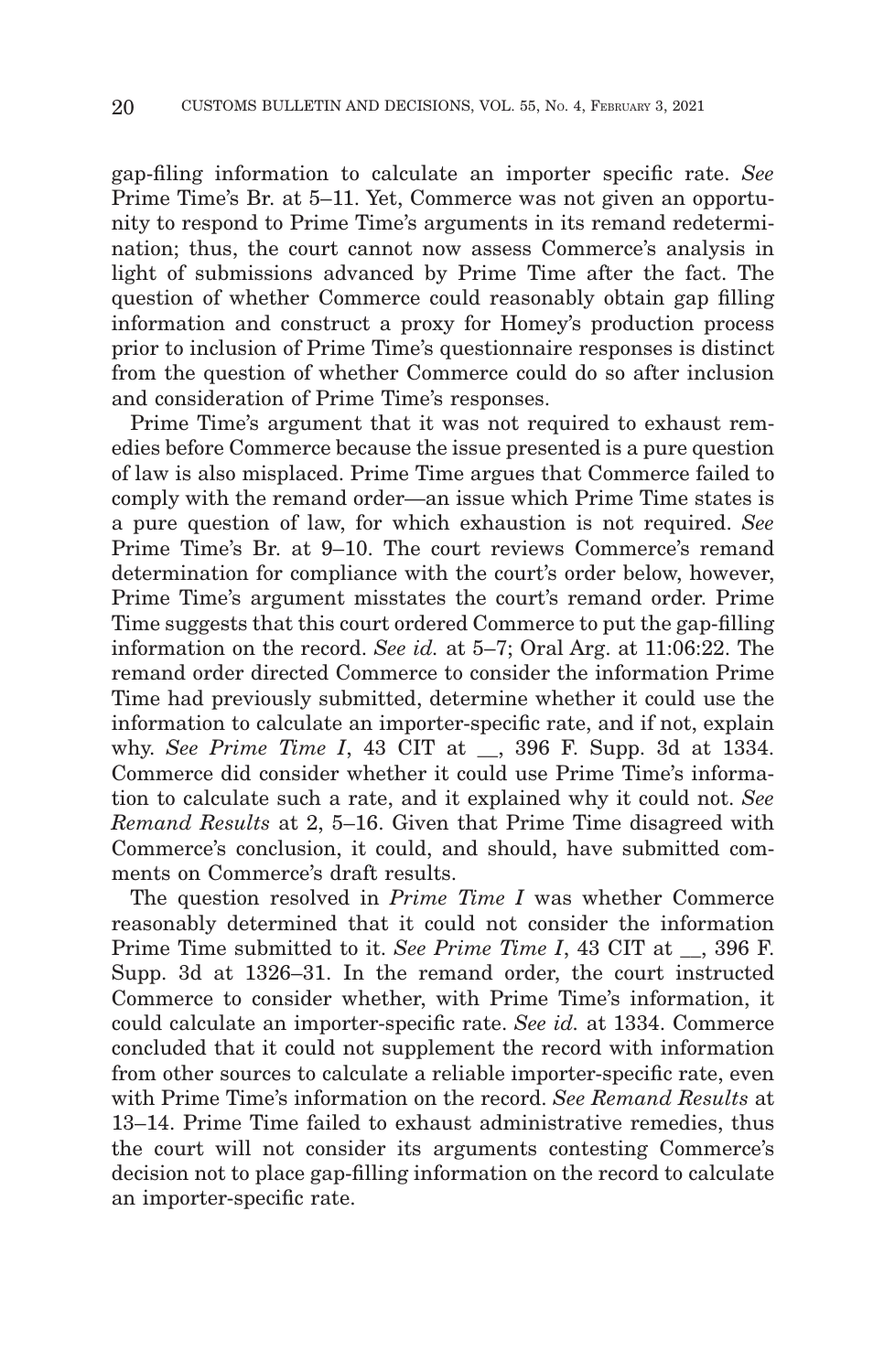#### **II. Calculation of an Importer-Specific Assessment Rate**

The court remanded for further explanation, Commerce's determination that it could not calculate an importer-specific assessment rate in light of Prime Time's submission. Commerce's explanation that it only calculates an importer-specific rate when it can calculate an exporter-specific rate, and that due to the amount of information missing from Prime Time's submissions, it would be unduly difficult, and in any event unreliable, to calculate an importer-specific assessment rate, is reasonable.

Commerce must calculate a dumping margin for each entry of subject merchandise under review. *See* 19 U.S.C. § 1675(a)(2)(A). Further, pursuant to 19 C.F.R. § 351.212(b)(1), Commerce "normally will calculate an assessment rate for each importer of subject merchandise covered by the review . . . by dividing the dumping margin found on the subject merchandise examined by the entered value of such merchandise for normal customs duty purposes." 19 C.F.R. § 351.212(b)(1).

Commerce explains that, where it does not calculate a dumping margin for an examined exporter, its practice is to not calculate an assessment rate for a given importer of the subject merchandise because Commerce's calculation of that importer's assessment rate is contingent on data provided by the exporter during the course of a review. *See Remand Results* at 5–8. According to Commerce, the term "dumping margin" used in 19 C.F.R.  $\S$  351.212(b)(1) refers to an exporter's "extended margin." *Id.* at 6. When Commerce determines the importer-specific assessment rate, it is determining what portion of an exporter's extended margin is attributable to entries of the subject merchandise made by each importer. *See id.* Commerce thus explains that calculating an exporter's "extended margin" is a prerequisite for calculating an importer-specific assessment rate. *Id.* at 6–7.

Elaborating on its methodology, Commerce explains that the extended margin is calculated by multiplying a figure Commerce refers to as the "potential uncollected dumping duties" ("PUDD") of an exporter's U.S. sales by the total quantity of the exporter's U.S. sales. Id. at 6. The PUDD represents the difference between ex-factory prices of a mandatory respondent's U.S. sales and the normal value of those sales. *See id.* & n.18 (citing *Torrington Co. v. United States*, 44 F.3d 1572, 1576, 1578 (Fed. Cir. 1995)). By multiplying the PUDD by the total quantity of the exporter's U.S. sales, Commerce derives the extended margin, which represents the universe of potentially uncollected dumping duties stemming from the respondent's sales of sub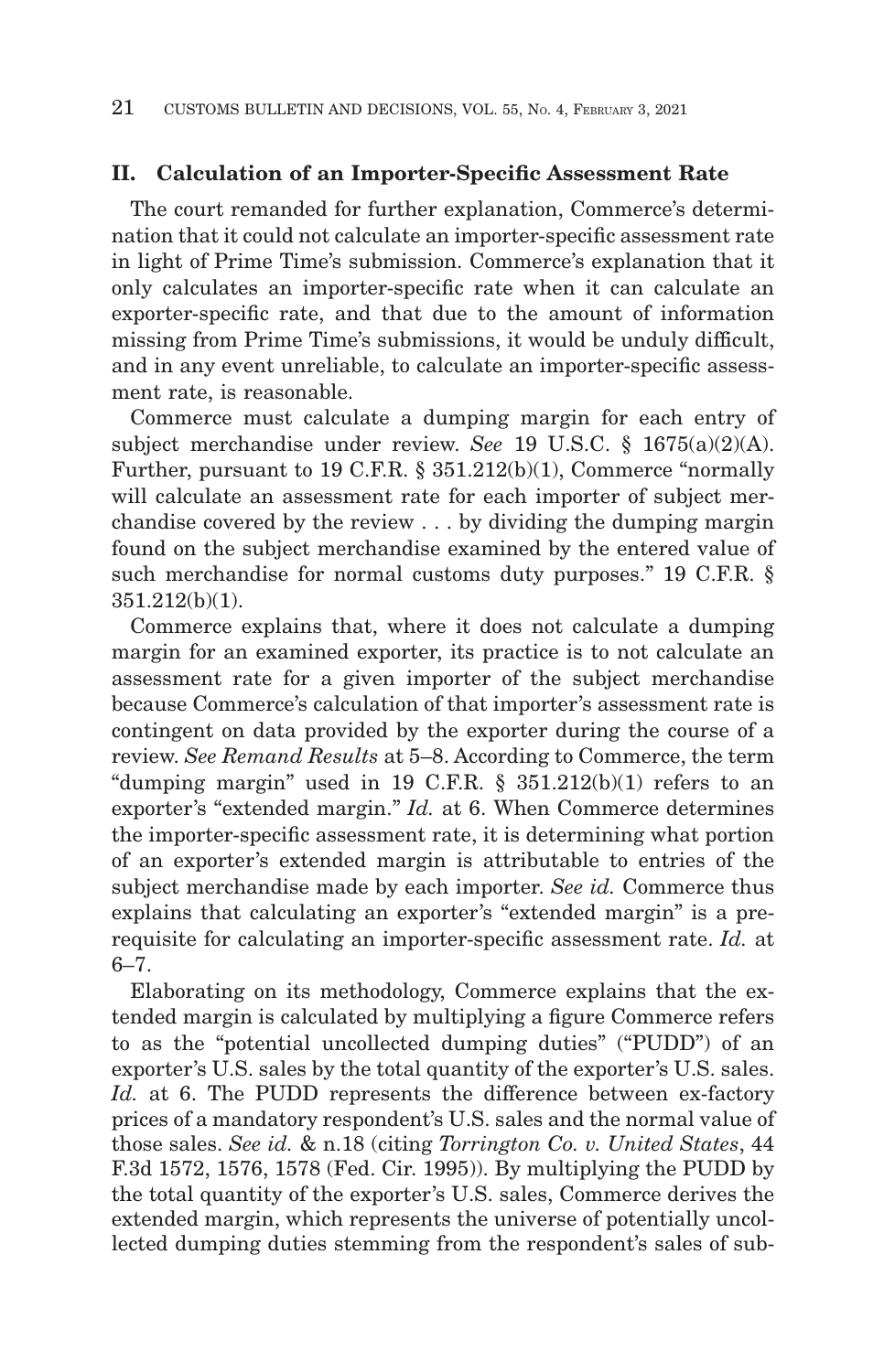ject merchandise into the United States. *See id.* That extended margin serves as the basis for calculating the importer-specific assessment rate. *See id.* at 6–8. Namely, Commerce apportions the pool of potentially uncollected dumping duties arising out of a respondent's sales of subject merchandise into the U.S. amongst various importers by dividing that amount by the total value of the importer's entries of subject merchandise from that respondent-exporter. *See id.* The resulting figure, i.e., the importer-specific assessment rate, represents the amount of potentially unpaid duties relating to a specific importer's entries. *See id.* at 7.

As such, Commerce submits that its practice of declining to calculate an importer-specific assessment rate is reasonable, even though its regulation directs that normally one will be calculated, because the extended margin is necessarily unique to the exporter being examined. *See id.* at 7–8; *see also* 19 C.F.R. § 351.212(b)(1). Commerce adds that, although it could theoretically extract a PUDD from the PRC-wide rate, since a PUDD extracted from the PRC-wide rate would "in no way relate to the importer-specific entered value.]" Commerce concludes that this approach would be "no more representative than using the [PRC]-wide rate for assessment purposes." *Id.* at 8 & n.8.

Moreover, Commerce explains that although Prime Time submitted some questionnaire information, it did not—because it could not submit certain information that is unique to Homey. *See Remand Results* at 9–14. In the Final Results, Commerce explained that it would be unduly difficult for Commerce to obtain gap-filling information to supplement Prime Time's submission and construct a proxy rate for Homey because Prime Time's submission was too incomplete. *See* Final Decision Memo at 4–5; *Remand Results* at 9–16 & n.44. On remand, Commerce further explains that it cannot reliably fill in this missing information. *See id.*8 In Prime Time's Section C submission, the "complete universe of sales" that Homey made was missing, and without this information, Commerce cannot properly conduct a differential pricing analysis which looks at all of the exporters sales and determines if there is "pattern of sales for comparable merchandise that differ significantly among purchasers, regions, or time periods in order to determine whether a pattern of prices differ significantly."

 $8$  Prime Time argues that Commerce failed to comply with 19 U.S.C. § 1677m(e)(3) which states that it should not refuse to consider information that is "not so incomplete that it cannot serve as a reliable basis for reaching the applicable determination[.]" However, Commerce has specifically stated that Prime Time's submission is insufficient to calculate either an exporter rate for Homey or an importer rate for Prime Time. See Remand Results at 9–16.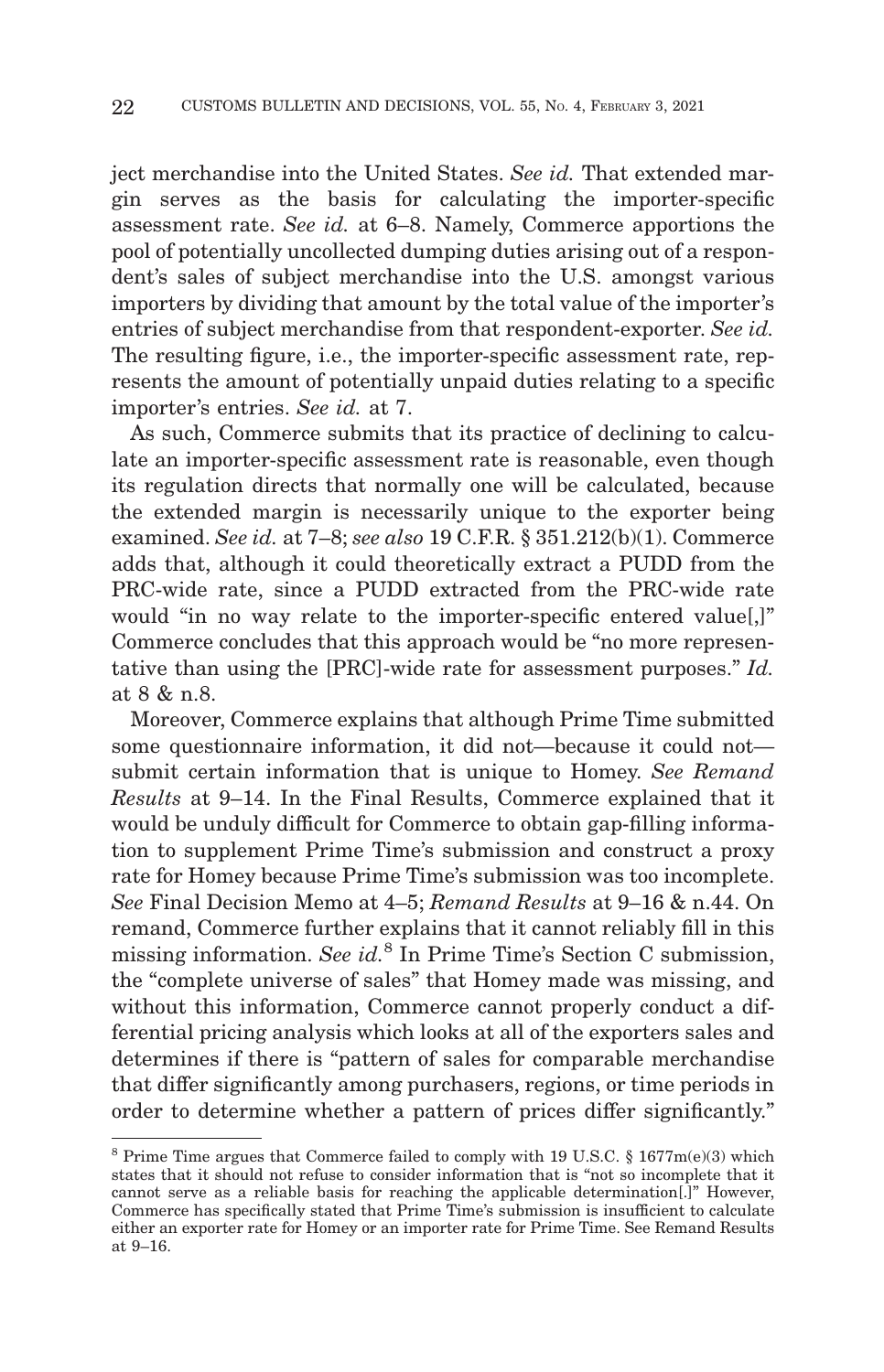*See id.* at 10–11. In Prime Time's Section D submission, information about the production and manufacturing process is missing, but is needed in order for Commerce to calculate Homey's normal values. *See id.* at 12–14.

Commerce's practice, and consequent decision not to calculate an importer-specific assessment rate here, is reasonable. Commerce explains its practice that it only calculates an importer-specific rate when it has calculated a rate for the corresponding exporter under review and further explains why it chose not to obtain gap-filling information to create a proxy for Homey's production process. *See Remand Results* at 5–14. It is the burden of interested parties to populate the record; a burden which was not met in this case. *See BMW of N. Am. LLC v. United States*, 926 F.3d 1291, 1295 (Fed. Cir. 2019); *Qingdao Sea-Line Trading Co. v. United States*, 766 F.3d 1378, 1386–87 (Fed. Cir. 2014); *QVD Food Co., Ltd. v. United States*, 658 F.3d 1318, 1324 (Fed. Cir. 2011).

#### **CONCLUSION**

For the foregoing reasons, Commerce's *Remand Results* are supported by substantial evidence and comply with the court's order in *Prime Time I*, and are therefore sustained. Judgment will enter accordingly.  $\begin{array}{c|c}\n\hline\n\text{rk} & & /s / C \\
\hline\n\text{CALARE} & & \\
\hline\n\end{array}$ 

Dated: January 19, 2021 New York, New York

*/s/ Claire R. Kelly* CLAIRE R. KELLY, JUDGE

#### Slip Op. 21–06

PRIMESOURCE BUILDING PRODUCTS, INC., Plaintiff, v. UNITED STATES, et al., Defendants.

> Before: Timothy C. Stanceu, Chief Judge Jennifer Choe-Groves, Judge M. Miller Baker, Judge Court No. 20–00032

OMAN FASTENERS, LLC, Plaintiff, v. UNITED STATES, et al., Defendants.

Consol. Court No. 20–00037

ASTROTECH STEELS PRIVATE LTD., Plaintiff, v. UNITED STATES, et al., Defendants.

Court No. 20–00046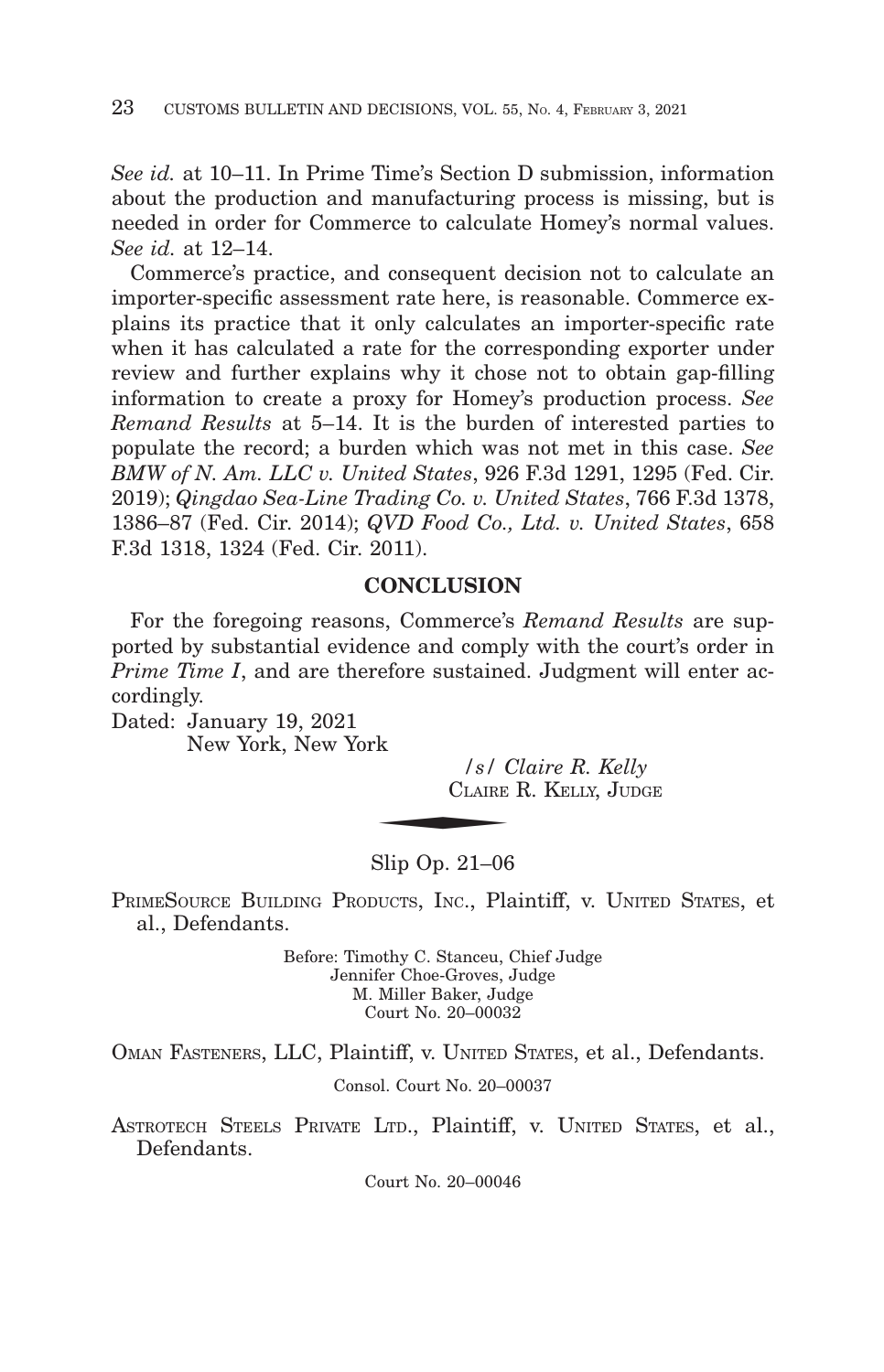TRINITY STEEL PRIVATE LTD., Plaintiff, v. UNITED STATES, et al., Defendants.

Court No. 20–00047

NEW SUPPLIES CO., INC., et al., Plaintiffs, v. UNITED STATES, et al., Defendants.

Court No. 20–00048

ASLANBAS NAIL and WIRE CO., et al., Plaintiffs, v. UNITED STATES, et al., Defendants.

Court No. 20–00049

J. CONRAD LTD, Plaintiff, v. UNITED STATES, et al., Defendants.

Court No. 20–00052

METROPOLITAN STAPLE CORPORATION, Plaintiff, v. UNITED STATES, et al., Defendants.

Court No. 20–00053

SOUTHERNCARLSON, INC., et al., Plaintiffs, v. UNITED STATES, et al., Defendants.

Court No. 20–00056

TEMPO GLOBAL RESOURCES, LLC, Plaintiff, v. UNITED STATES, et al., Defendants.

Court No. 20–00066

FARRIER PRODUCT DISTRIBUTION, INC., Plaintiff, v. UNITED STATES, et al., Defendants.

Court No. 20–00098

GEEKAY WIRES, LTD., Plaintiff, v. UNITED STATES, et al., Defendants.

Court No. 20–00118

[The American Steel Nail Coalition's motions to intervene in twelve pending actions are denied, both as to the Coalition itself and as to its member companies. Judge Baker concurs in a separate opinion.]

Dated: January 20, 2021

*Adam H. Gordon, Jennifer M. Smith, Lauren N. Fraid*, and *Ping Gong*, The Bristol Law Group PLLC of Washington, D.C., for Proposed Defendant-Intervenor.

*Jeffrey S. Grimson, Kristin H. Mowry, Jill A. Cramer, Sarah M. Wyss, James C. Beaty*, and *Bryan P. Cenko*, Mowry & Grimson, PLLC of Washington, D.C., for Prime-Source Building Products, Inc.

*Michael P. House, Jon B. Jacobs, Andrew Caridas*, and *Shuaiqi Yuan*, Perkins Coie LLP of Washington, D.C., for Oman Fasteners, LLC; Huttig Building Products, Inc.; and Huttig, Inc.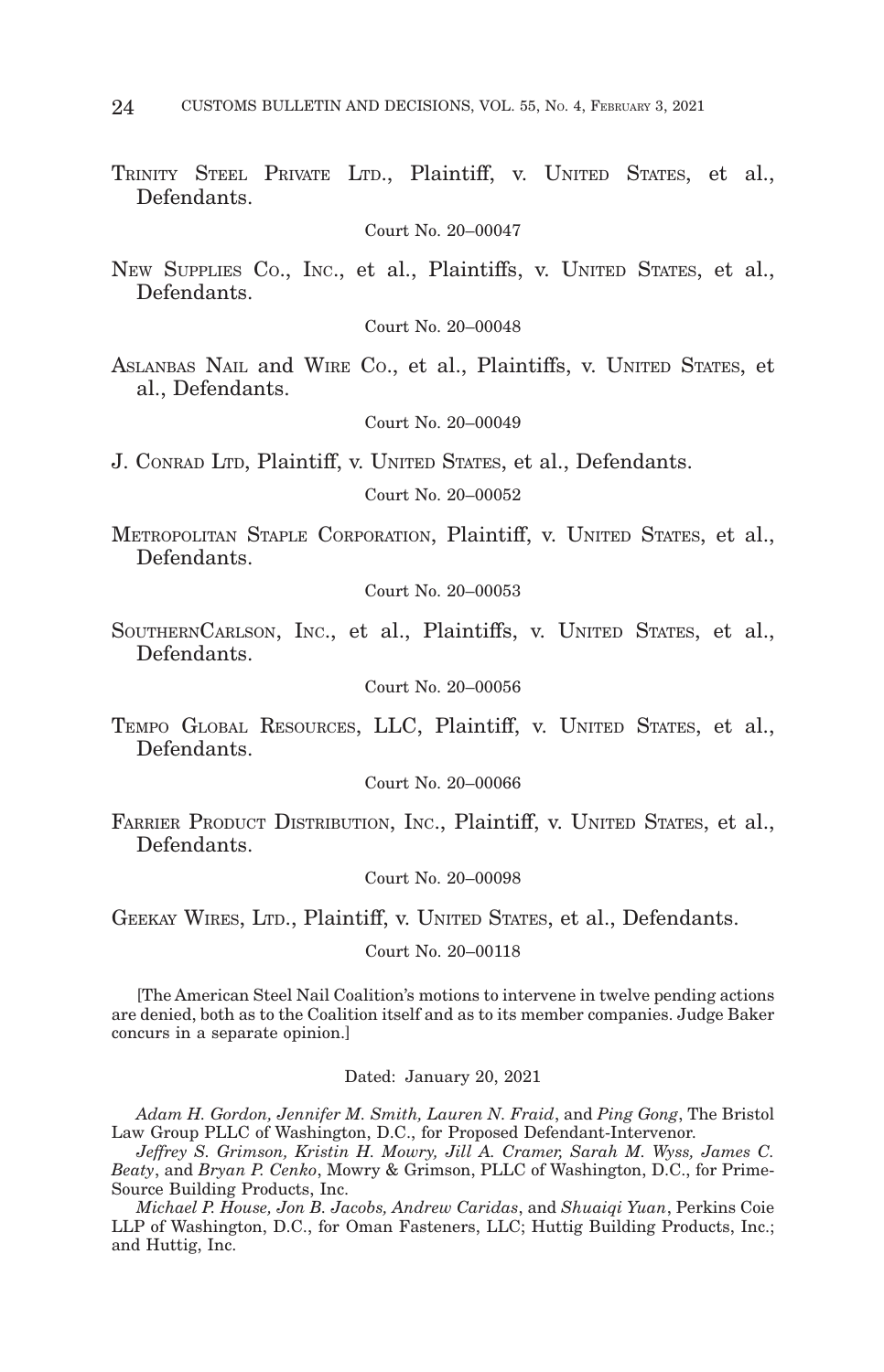*Max F. Schutzman, Ned H. Marshak*, and *Jordan C. Kahn*, Grunfeld, Desiderio, Lebowitz, Silverman & Klestadt LLP of New York, NY, and Washington, D.C., for Astrotech Steels Private Ltd. and Trinity Steel Private Ltd.

*Brenda A. Jacobs*, Jacobs Global Trade & Compliance LLC of McLean, VA, for New Supplies Co., Inc. and GJ Burkhart Inc. dba Fry Fastening Systems.

*Lizbeth R. Levinson, Ronald M. Wisla*, and *Brittney R. Powell*, Fox Rothschild LLP of Washington, D.C. for Aslanbas Nail and Wire Co.; Geekay Wires, Ltd.; Southern-Carlson, Inc.; Building Material Distributors, Inc.; Continental Materials, Inc.;

Wexcell, LLC; Fanaco Fasteners LLC; S.T.O Industries, Inc.; PT Global, Inc.; Building

- Products of America, LLC; Kratos Building Products, Inc.; and DC International, Inc. *Jeffrey S. Neely* and *Nithya Nagarajan*, Husch Blackwell LLP of Washington, D.C.
- for J. Conrad LTD and Metropolitan Staple Corp.

*Richard A. Mojica, Adam P. Feinberg, Marcus A.R. Childress*, Miller & Chevalier Chartered of Washington, D.C., for Tempo Global Resources, LLC.

*David G. Forgue*, Barnes, Richardson & Colburn, LLP of Chicago, IL for Farrier Product Distribution, Inc.

*Jeanne E. Davidson*, Director, Commercial Litigation Branch, Civil Division, U.S. Department of Justice, of Washington, D.C., for defendants. With her on the brief were *Tara K. Hogan*, Assistant Director and *Stephen C. Tosini,* Senior Trial Counsel.

#### **OPINION AND ORDER**

Before the court are motions submitted by the American Steel Nail Coalition (the "Coalition") to intervene as a party defendant in each of these twelve actions, in which plaintiffs challenge the legality of a presidential proclamation ("Proclamation 9980" or the "Proclamation") that imposed 25% duties on imports of certain articles made of steel, including steel nails. Six plaintiffs oppose the Coalition's motions to intervene, while others consented, deferred to the discretion of the Court, or did not respond to the Coalition's motions. Ruling that the individual members of the Coalition fail to qualify for intervention as of right or for permissive intervention, the court denies these motions, both as to the Coalition and as to its member companies.

#### **I. BACKGROUND**

Proclamation 9980, issued by President Trump on January 24, 2020 with an effective date of February 8, 2020, imposed duties of 25% *ad valorem* on imports of what it identified as "derivatives" of aluminum articles and of steel articles, including steel nails. *See Adjusting Imports of Derivative Aluminum Articles and Derivative Steel Articles Into the United States*, 85 Fed. Reg. 5,281 (Exec. Office of the President Jan. 29, 2020) ("*Proclamation 9980*"). As authority for this action, the Proclamation cited section 232 of the Trade Expansion Act of 1962, as amended ("Section 232"), under which the President, upon a report of the Secretary of Commerce and subject to certain procedures and conditions, may adjust the imports of an article that is "being imported into the United States in such quantities or under such circumstances as to threaten to impair the national security." 19 U.S.C. § 1862(c).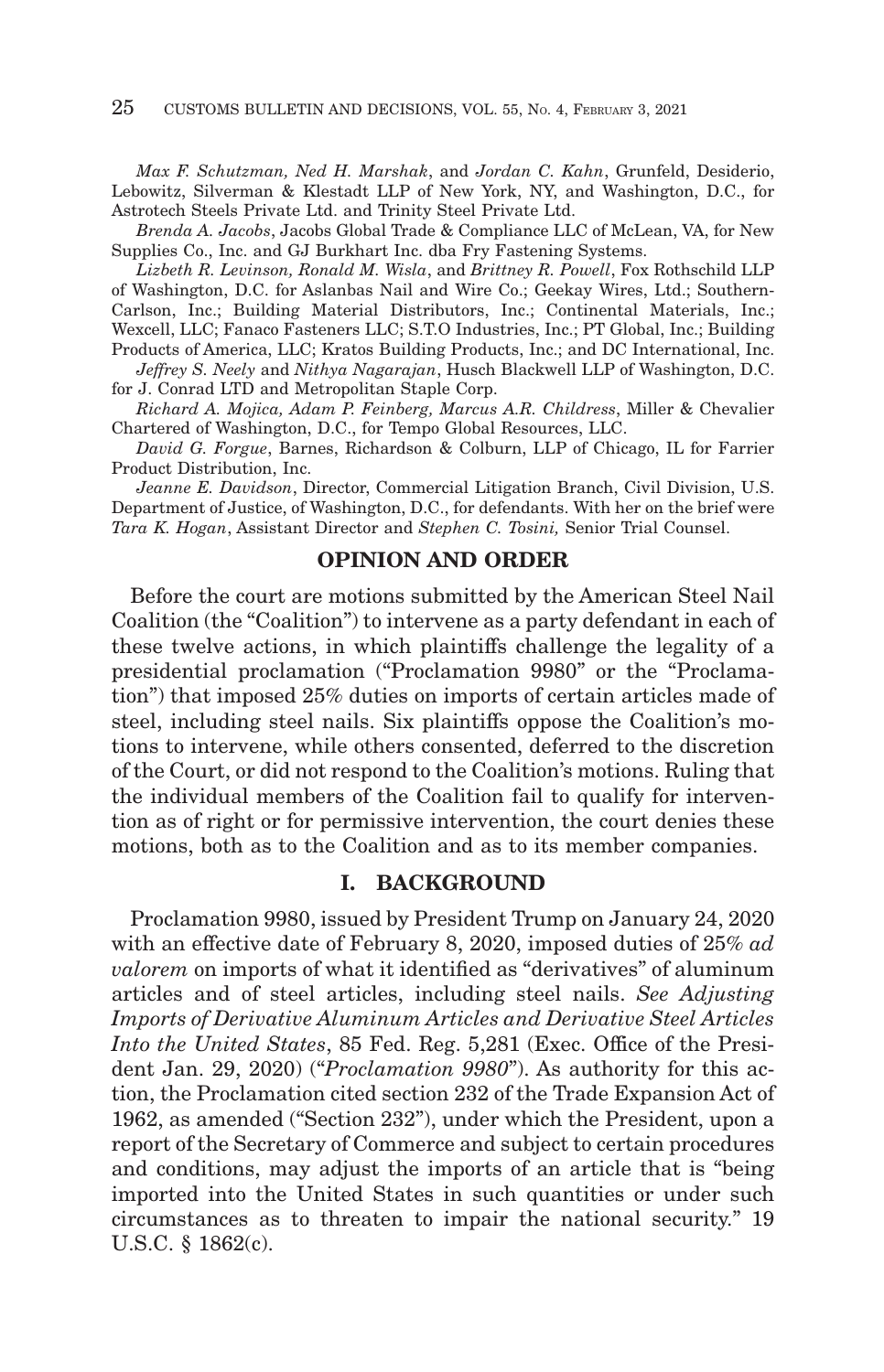The plaintiffs in these twelve actions, which were brought during the period of February 4 to June 4, 2020, variously challenge the issuance of the Proclamation on multiple grounds, including that the President did not comply with statutory procedures and thereby exceeded his delegated authority, that the Secretary of Commerce, in taking actions under Section 232, failed to comply with requirements of the Administrative Procedure Act, 5 U.S.C. § 551 et. seq., that Section 232 is an unconstitutional delegation of legislative authority, that the issuance of the Proclamation resulted in a denial of due process, and that the issuance of the Proclamation resulted in a denial of equal protection. *See, e.g.*, Am. Compl. (Ct. No. 20–00032) 19–24 (Feb. 11, 2020), ECF Nos. 21 (conf.) & 22 (pub.); Compl. (Consol. Ct. No. 20–00037) 23–31 (Feb. 7, 2020), ECF No. 2. The Coalition filed motions to intervene as a party defendant in each of the twelve cases during the period of February 27 to June 15, 2020. *See, e.g.*, Mot. to Intervene as Def.-Intervenor (Ct. No. 20–00032) (Feb. 27, 2020), ECF No. 47 ("Coalition's Mot.").

The Coalition describes itself as a group of domestic manufacturers of steel nails.1 With respect to the twelve pending actions, the Coalition claims an interest in defending Proclamation 9980 from judicial challenge. The Coalition has filed proposed answers to the complaints, proposed motions for judgment on the pleadings, and various briefs in the twelve cases.<sup>2</sup> It also has filed answers to the court's inquiries relating to its status. Some plaintiffs have opposed the Coalition's intervention.3

 $1$  In its motion to intervene in Court No 20–00032, filed on February 27, 2020, the American Steel Nail Coalition (the "Coalition") described itself as having six members: Mid Continent Steel & Wire, Inc.; Kyocera Senco Industrial Tools, Inc.; Tree Island Wire (USA), Inc.; Specialty Nail Company; Legacy Fasteners, LLC; and American Fasteners Co., Ltd. Mot. to Intervene as Def.-Intervenor (Ct. No. 20–00032) 1 n.1 (Feb. 27, 2020), ECF No. 47. As of its Motion to Intervene in *Geekay Wires v. United States*, Court No. 20–00118, the Coalition appears to have expanded to include four more members: Mar-Mac Industries, Inc.; Maze Nails; Pneu Fast Company; and Anvil Acquisition Co., Ltd. *See* Mot. to Intervene as of Right, or, in the Alternative, via Permissive Intervention (Ct. No. 20–00118) 1 n.1 (June 15, 2020), ECF No. 8.

<sup>2</sup>*See, e.g.*, Answer of Proposed Def.-Intervenor Am. Steel Nail Coal. (Ct. No. 20–00032) (Feb. 27, 2020), ECF No. 49; Mot. for J. on the Pleadings, (Ct. No. 20–00032) (Mar. 20, 2020), ECF No. 61; Supp. Br. of Am. Steel Nail Coal. (Ct. No. 20–00032) (Apr. 7, 2020), ECF No. 69.

<sup>&</sup>lt;sup>3</sup> The plaintiffs opposing the Coalition's intervention are: PrimeSource Building Products, Inc.; Oman Fasteners, LLC; Huttig Building Products, Inc.; Astrotech Steels Private, Ltd.; New Supplies Co., Inc.; and Trinity Steel Private, Ltd. *See* Resp. in Opp'n to Am. Steel Nail Coal.'s Mot. to Intervene (Ct. No. 20–00032) (Mar. 19, 2020), ECF No. 59; Opp'n to Mot. to Intervene (Consol. Ct. No. 20–00037) (Mar. 18, 2020), ECF No. 55; Pl.'s Opp'n to Am. Steel Nail Coal.'s Mot. to Intervene (Ct. No. 20–00046) (Mar. 17, 2020), ECF No. 28; Pl.'s Opp'n to Am. Steel Nail Coal.'s Mot. To Intervene (Ct. No. 20–00047) (March 17, 2020), ECF No. 24; Pl.'s Opp'n to Am. Steel Nail Coal.'s Mot. to Intervene (Ct. No. 20–00048) (Mar. 20, 2020), ECF No. 23.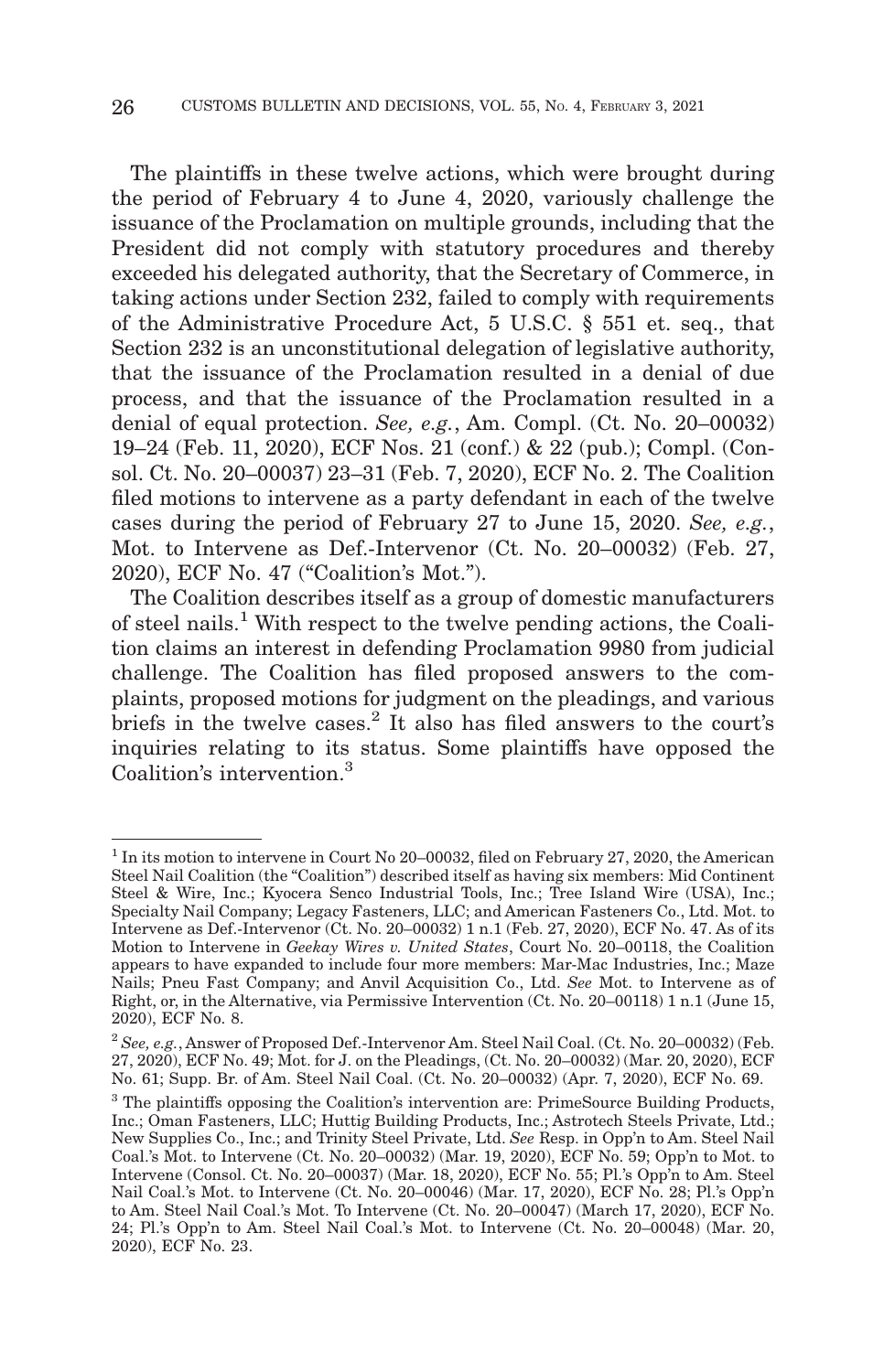#### **II. DISCUSSION**

As it applies here, section 2631(j)(1) of Title 28, United States Code, provides that "[a]ny person who would be adversely affected or aggrieved by a decision in a civil action pending in the Court of International Trade may, by leave of court, intervene in such action," with certain exceptions not here pertinent. 28 U.S.C.  $\S$  2631(j)(1). The statute further provides that "[i]n those civil actions in which intervention is by leave of court, the Court of International Trade shall consider whether the intervention will unduly delay or prejudice the adjudication of the rights of the original parties." *Id.* § 2631(j)(2).

The Coalition moves to intervene as of right under USCIT Rule 24(a) and, in the alternative, moves for permissive intervention under USCIT Rule 24(b).

# **A. The Coalition Does Not Meet the Requirements for Intervention As of Right**

As pertinent to the pending motions, USCIT Rule 24(a) provides that "the court must permit anyone to intervene who . . . claims an interest relating to the . . . transaction that is the subject of the action, and is so situated that disposing of the action may as a practical matter impair or impede the movant's ability to protect its interest, unless existing parties adequately represent that interest." USCIT R.  $24(a)(2)$ .

The Coalition claims an economic interest in maintaining the 25% tariffs on imports of the steel nails subject to Proclamation 9980 on the ground that its members produce steel nail products in the United States that compete with those imports. But neither the Coalition nor any of its individual members have demonstrated that defendant United States will not adequately represent any interest the Coalition or its member companies have, or could have, in the tariffs imposed upon the import transactions that are the subject of the twelve cases for which intervention is sought. The President imposed the 25% tariffs on the subject steel nails based on the President's finding that such action is required so that these imports do not threaten to impair the national security. *See Proclamation 9980* ¶ 9, 85 Fed. Reg. at 5,283 ("Based on the Secretary's assessments, I have concluded that it is necessary and appropriate in light of our national security interests to adjust the tariffs imposed by previous proclamations to apply to the derivatives of aluminum articles and steel articles described in Annex I and Annex II to this proclamation."). Because the government has but one interest in this litigation maintaining Proclamation 9980—it reasonably can be expected to act vigorously to defend that interest, which Proclamation 9980 has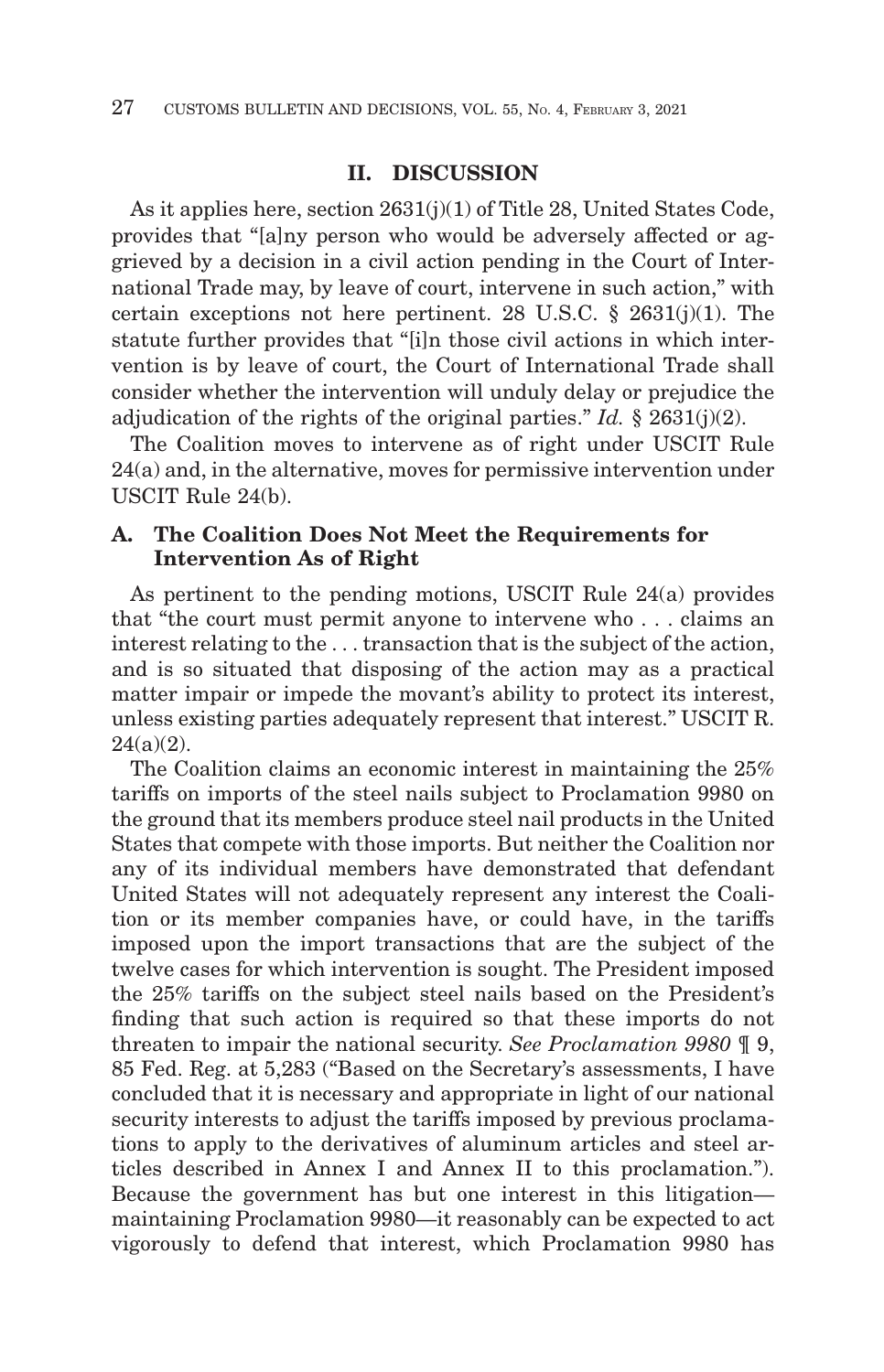stated to be grounded in removing a threatened impairment of the national security of the United States.

The Coalition argues that its interests, being private and commercial, are not coincident with the government's public and enforcement-oriented interests. Coalition's Mot. 5 (quoting *Vivitar Corp. v. United States*, 7 C.I.T. 165, 168–69, 585 F. Supp. 1415, 1418–19 (1984)). The respective motivations may be different, but the Coalition's overall interest in seeking to intervene is in defending Proclamation 9980 from judicial challenge, and in that critical respect its interest is aligned with that of defendants. The Coalition argues that "evidence exists that the interests of the Coalition may not be adequately represented in this action," Coalition's Mot. 5, pointing out that in two of the cases, the government has consented to a preliminary injunction against the collection of duties, actions that, it argues, "directly undermine the intended effects of the Proclamation, including the economic benefits members of the Coalition are intended to receive," *id*. at 6 (citing the entry of a consented preliminary injunction order in Ct. No. 20–00032, ECF Nos. 39 (conf.) & 40 (pub.); Ct. No. 20–00037, ECF Nos. 28 (conf.) & 29 (pub.)). The Coalition also points to a third case in which the government consented to an order that enjoins liquidation of affected entries while litigation is pending but does not prevent the collection of estimated duties. Coalition Mot. 6 (citing the entry of a consented-to order in Ct. No. 20–00048, ECF No. 18). The Coalition's argument is not persuasive. The orders to which the Coalition objects enjoined the collection of cash deposits based on required bonding that the United States deemed sufficient to protect its interests for the period of time the cases are being adjudicated on the merits. In summation, the interest of the United States in litigating these cases is at least as compelling as that claimed by the would-be intervenors.

Nor have the members of the Coalition shown that they will be in a position to make arguments other than those the government has made, or will make, in the litigation of the twelve cases. The claims of the various plaintiffs raise various questions of constitutional law and statutory interpretation. Similarly, the Coalition's own proposed submissions indicate that its arguments would raise questions of law should it be permitted to intervene. *See, e.g.*, Mot. for J. on the Pleadings (Ct. No. 20–00032) (Mar. 20, 2020), ECF No. 61; Mot. for Partial J. on the Pleadings (Consol. Ct. No. 20–00037) (Mar. 20, 2020), ECF No. 56. To the extent any questions of fact will be material to a resolution of these actions, they necessarily would pertain to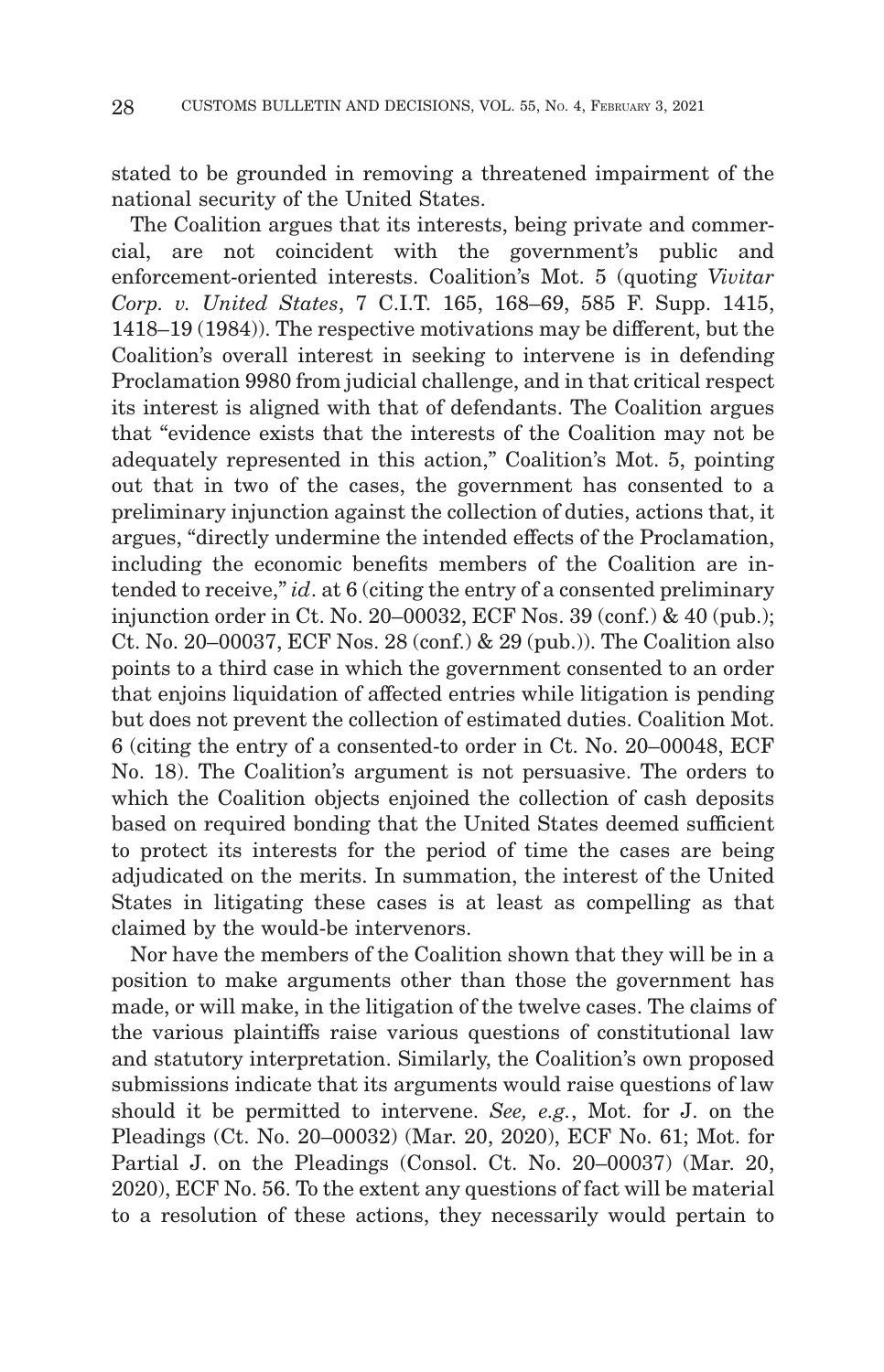matters of record pertaining to the issuance of Proclamation 9980 rather than to factual issues the Coalition would be in a position to address through its participation.

# **B. The Court Denies Permissive Intervention Because Intervention Will Unduly Delay or Prejudice the Adjudication of the Rights of the Parties**

USCIT Rule 24(b)(1) provides that "the court may permit anyone to intervene who: (A) is given a conditional right to intervene by a federal statute; or (B) has a claim or defense that shares with the main action a common question of law or fact." For the purpose of ruling on permissive intervention, we assume, without deciding, that the individual members of the Coalition are given a conditional right to intervene by the Customs Courts Act, 28 U.S.C. § 2631(j), or have a defense that shares questions of law concerning the legal validity of the Proclamation that would be in common with questions of law relating to the defense of the Proclamation the government can be expected to assert.

As directed by statute and the Court's rules, the court considers "whether the intervention will unduly delay or prejudice the adjudication of the rights of the original parties." 28 U.S.C. § 2631(j)(2); *see* USCIT R. 24(b). We note, in this regard, that six plaintiffs have expressed opposition to the Coalition's intervention. In exercising its discretion under § 2631(j)(2) and Rule 24(b), the court concludes that adding the Coalition as intervenors will burden the plaintiffs in all twelve actions with the need to respond to additional submissions and, unavoidably, also cause delays. These burdens and delays are not justified by broadening this litigation to allow the intervention that is sought here. In summary, allowing the intervention would not promote the principle expressed in USCIT Rule 1 that this Court's rules be "construed, administered, and employed by the court and the parties to secure the just, speedy, and inexpensive determination of every action and proceeding."

#### **C. None of the Member Companies Has Qualified Individually for Intervention**

In his concurring opinion, Judge Baker raises certain complex issues that pertain generally to the legal status and capacity of the Coalition and whether the Coalition permissibly may represent the interests of its member companies as a defendant-intervenor. We hold today that neither the Coalition nor any of its individual member companies have demonstrated that they should be permitted to intervene in any of these twelve actions. Because none of the member companies may intervene individually, it necessarily follows that the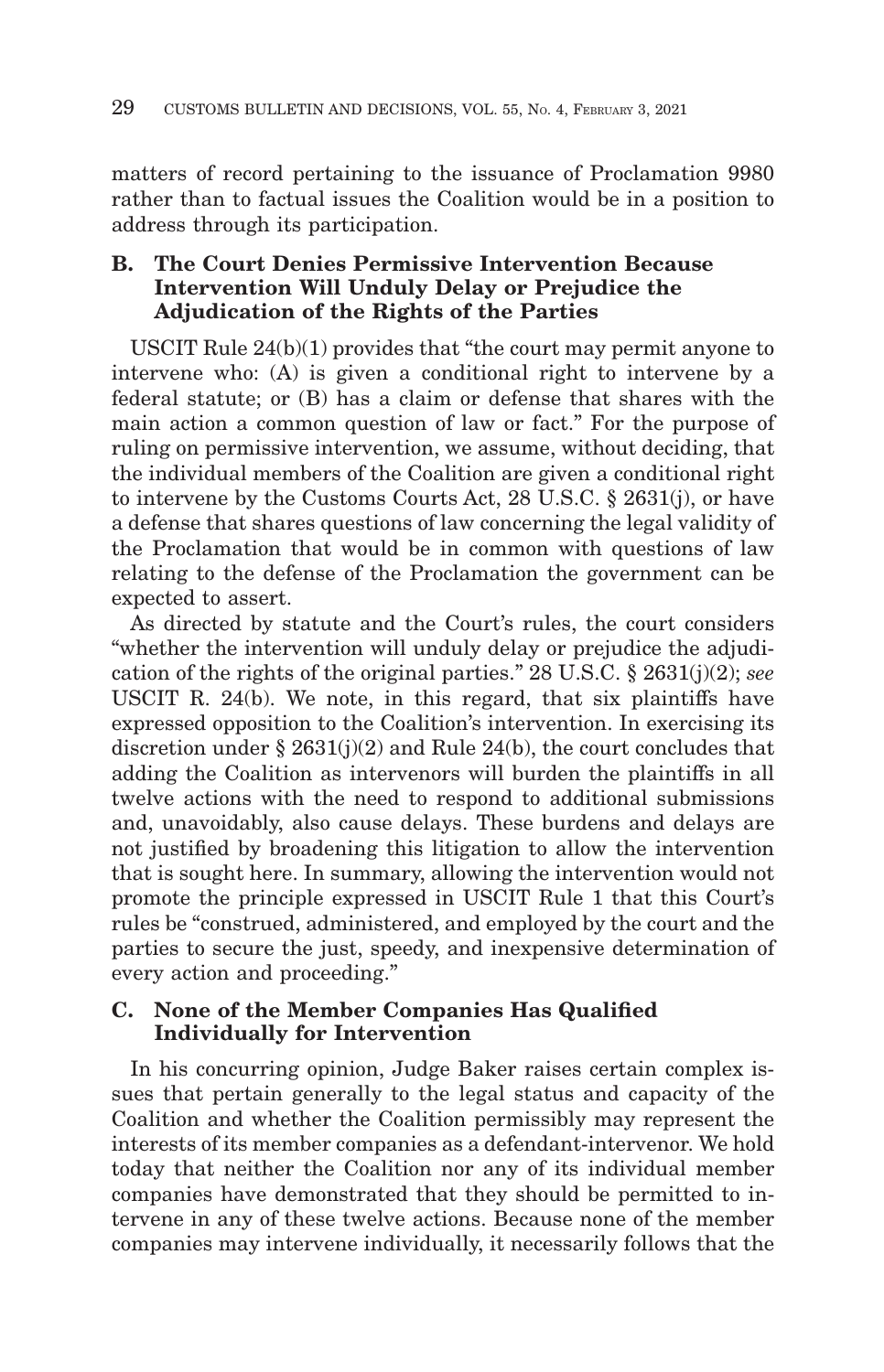Coalition may not be a defendant-intervenor on behalf of those member companies, regardless of its capacity or status. Therefore, we do not reach, and leave for another day, the issues pertaining to the legal status and capacity of the Coalition, and its authority to represent its members, that Judge Baker addresses in his concurring opinion.

# **III. CONCLUSION AND ORDER**

Upon consideration of the Coalition's motions to intervene in these twelve actions, and all papers and proceedings had herein, and upon due deliberation, it is hereby

**ORDERED** that any stays in effect in any of the twelve actions are hereby lifted solely for the purpose of the court's ruling on the Coalition's motions to intervene in those cases; and it is further

**ORDERED** that the motions to intervene in each of these twelve actions be, and hereby are, denied both as to the Coalition and as to each of its individual member companies; and it is further

**ORDERED** that all other motions filed by the Coalition be, and hereby are, denied as moot.

Dated: January 20, 2021

New York, New York

*/s/ Timothy C. Stanceu* TIMOTHY C. STANCEU, CHIEF JUDGE

*/s/ Jennifer Choe-Groves* JENNIFER CHOE-GROVES, JUDGE

#### *Baker***, Judge, concurring:**

"The American system of civil litigation draws important differences between the parties to a case and everyone else." Caleb Nelson, *Intervention*, 106 Va. L. Rev. 271, 273 (2020). If outsiders parachute into a case in federal district court or our Court via intervention, they "can conduct discovery, participate fully at trial, and pursue an appeal in the event of a judgment." *Id*. at 274. And they might "block[] settlement" agreed to by the original parties. *Solid Waste Agency of N. Cook Cty. v. U.S. Army Corps of Eng'rs*, 101 F.3d 503, 507 (7th Cir. 1996) (Posner, J.).

Because intervention can "impose substantial costs on the parties and the judiciary," *id*., it behooves the "federal courts to . . . th[ink] hard about who is eligible to become a party." Nelson*,* 106 Va. L. Rev. at 273. This is especially true given that the law governing intervention "is a mess." *Id*.

These twelve actions, which involve challenges by importers to tariffs on steel nails imposed by the President for national security reasons, are an opportunity for us to think hard not only about *who*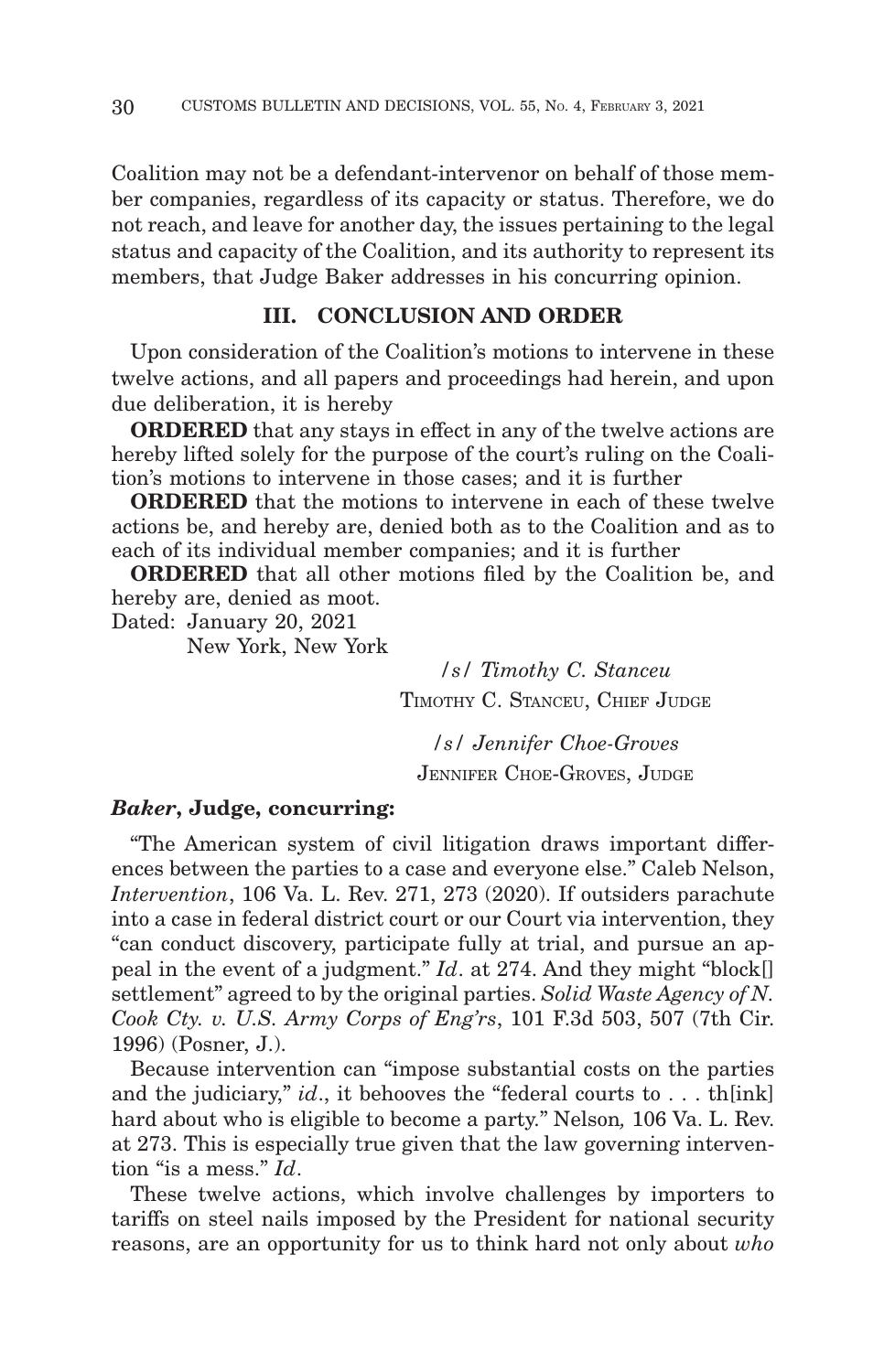is eligible to become a party in federal court, but also about *what* is eligible to become a party. Before us are the identical motions of the American Steel Nail Coalition, which describes itself as an unincorporated association of domestic steel nail producers, to intervene as a party defendant in each case in this sprawling litigation. It seeks to defend tariffs imposed by the President on the Coalition's competitors, importers of steel nails (including the plaintiffs in these cases).

I concur with my colleagues in denying the motions to intervene. I write separately to take this opportunity to think hard about the intervention questions that the parties originally briefed and the additional questions that we asked the parties to address, including the Coalition's nature (is it an entity or an ad hoc group?), associational standing, and capacity to be sued as a party defendant.

As explained below, although the Constitution does not require the Coalition to demonstrate standing here—a question that the Supreme Court only resolved while these intervention motions were pending—the Coalition's motions to intervene are legal nullities because it lacks any legal existence. Moreover, even if the Coalition has legal existence or the lack of such existence is not fatal to its motions, its lack of capacity to sue or be sued in any federal court is.

Either one of those reasons standing alone is enough to deny the Coalition's intervention motions. But even if the Coalition's motions are not legal nullities and it has the capacity to sue or be sued, the Coalition is flatly ineligible for either intervention as of right or permissive intervention.

Although my colleagues do not decide the question, in my view the Coalition is ineligible for intervention as of right because it has no protectable legal interest in the tariffs it seeks to defend. Moreover, even if the Coalition has a legally protected interest in the tariffs, I agree with my colleagues that the Coalition is still ineligible for intervention as of right because its notional interest in these suits is adequately represented by the government.

The Coalition is also disqualified from permissive intervention under either of the applicable pathways for such intervention questions my colleagues do not reach. The Coalition is ineligible under the first such pathway, a statute granting outsiders *with standing* a conditional right to intervene, because the Coalition lacks associational standing to represent its members.

Likewise, the Coalition is ineligible under the second such pathway, a provision in our rules allowing for intervention when the intervenor shares a defense with the defendant, because Plaintiffs have no claim against the Coalition. *A fortiori*, the Coalition shares no defense with the government.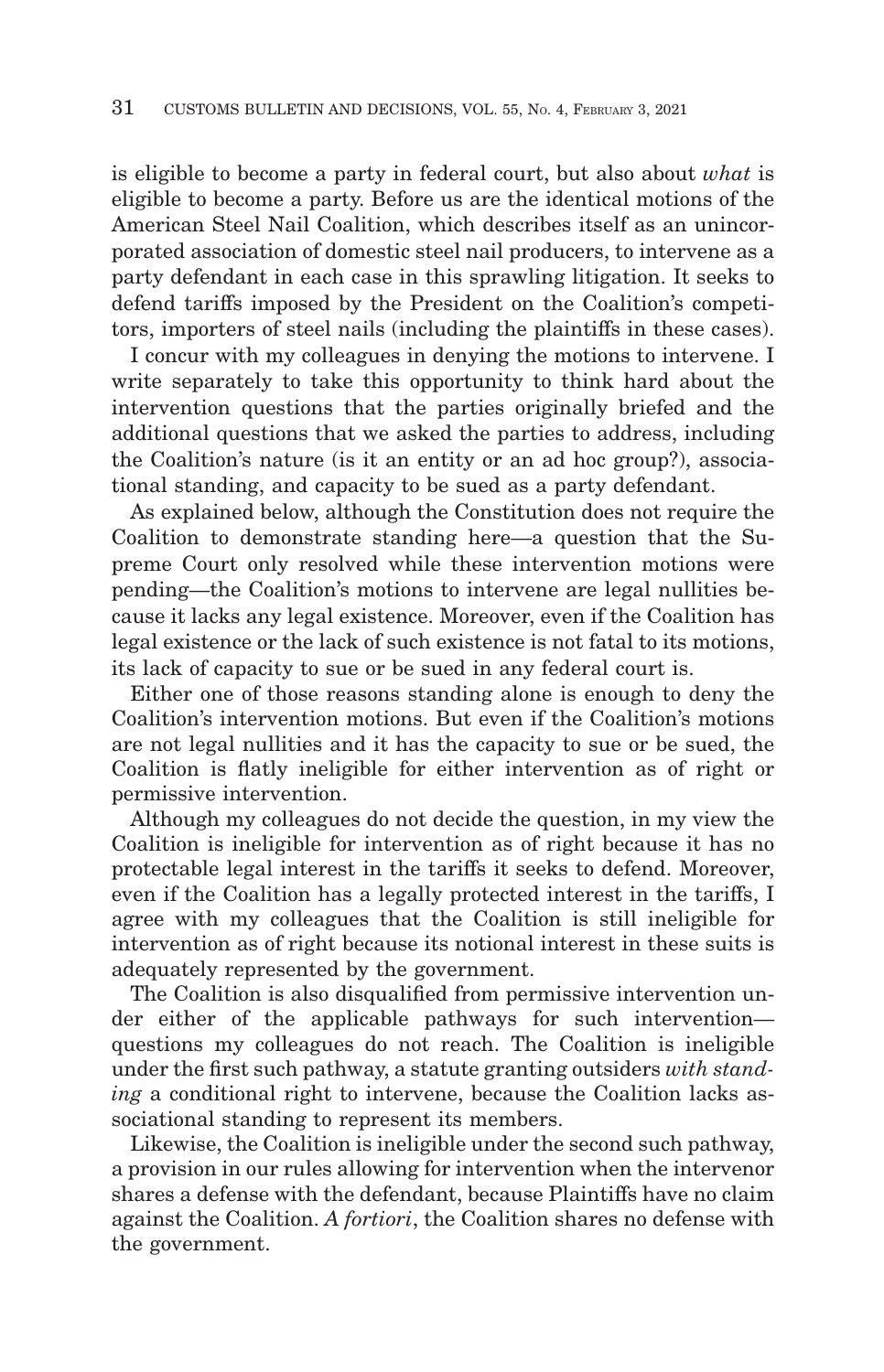Finally, even if the Coalition is otherwise eligible for permissive intervention, which is a necessary but not sufficient condition for such intervention, I concur with my colleagues' discretionary denial of leave to intervene because of the resulting prejudice to the parties and burdens on the Court.

That all said, I appreciate that the Coalition's members would at least like to have their views heard in this litigation. But there is another, far less costly—and, as here, too often overlooked mechanism for having outsider views heard that creates no prejudice for the parties and imposes far fewer burdens on the Court than the comparatively drastic step of intervention. Interested outsiders that wish their views heard can move to participate as *amici curiae*, and in my view, we should freely grant such leave when sought.

#### **Statutory and Factual Background**

Section 232 of the Trade Expansion Act of 1962, as amended, authorizes the President to take certain actions to reduce imports of goods to "[s]afeguard[] national security." 19 U.S.C. § 1862. Specifically, upon a report of the Secretary of Commerce and subject to certain procedures and conditions, the statute authorizes the President to adjust the imports of an article that is "being imported into the United States in such quantities or under such circumstances as to threaten to impair the national security." *Id.*  $\S$  1862(c)(1)(A).

In 2017, the Secretary undertook a Section 232 investigation of the effects of imported steel on national security. After public hearings and receiving comments from various quarters, including both importers and domestic producers, the Secretary issued a report finding that steel imports threatened national security.<sup>1</sup> Based on this report, in 2018 the President issued Proclamation 9705, which imposed duties on imported raw steel. *See* Proclamation No. 9705 of March 8, 2018, *Adjusting Imports of Steel into the United States*, 83 Fed. Reg. 11,625 (Mar. 15, 2018).

In 2020, the President issued the proclamation challenged in these suits, Proclamation 9980, which extended Proclamation 9705's duties to certain steel *derivative* products, including steel nails, not previously addressed by the Secretary's earlier investigation and report (or any report). *See* Proclamation No. 9980, *Adjusting Imports of Derivative Aluminum Articles and Derivative Steel Articles into the United States*, 85 Fed. Reg. 5281 (Jan. 29, 2020). The President explained that the purpose of extending the tariffs to steel derivative products

<sup>&</sup>lt;sup>1</sup> See generally U.S. Dep't of Commerce, Bureau of Industry & Security, The Effect of Imports of Steel on the National Security (Jan. 11, 2018), https://www.bis.doc.gov/ index.php/documents/steel/2224-the-effect-of-imports-of-steel-on-the-national-securitywith-redactions-20180111/file, 85 Fed. Reg. 40,202 (Dep't Commerce July 6, 2020).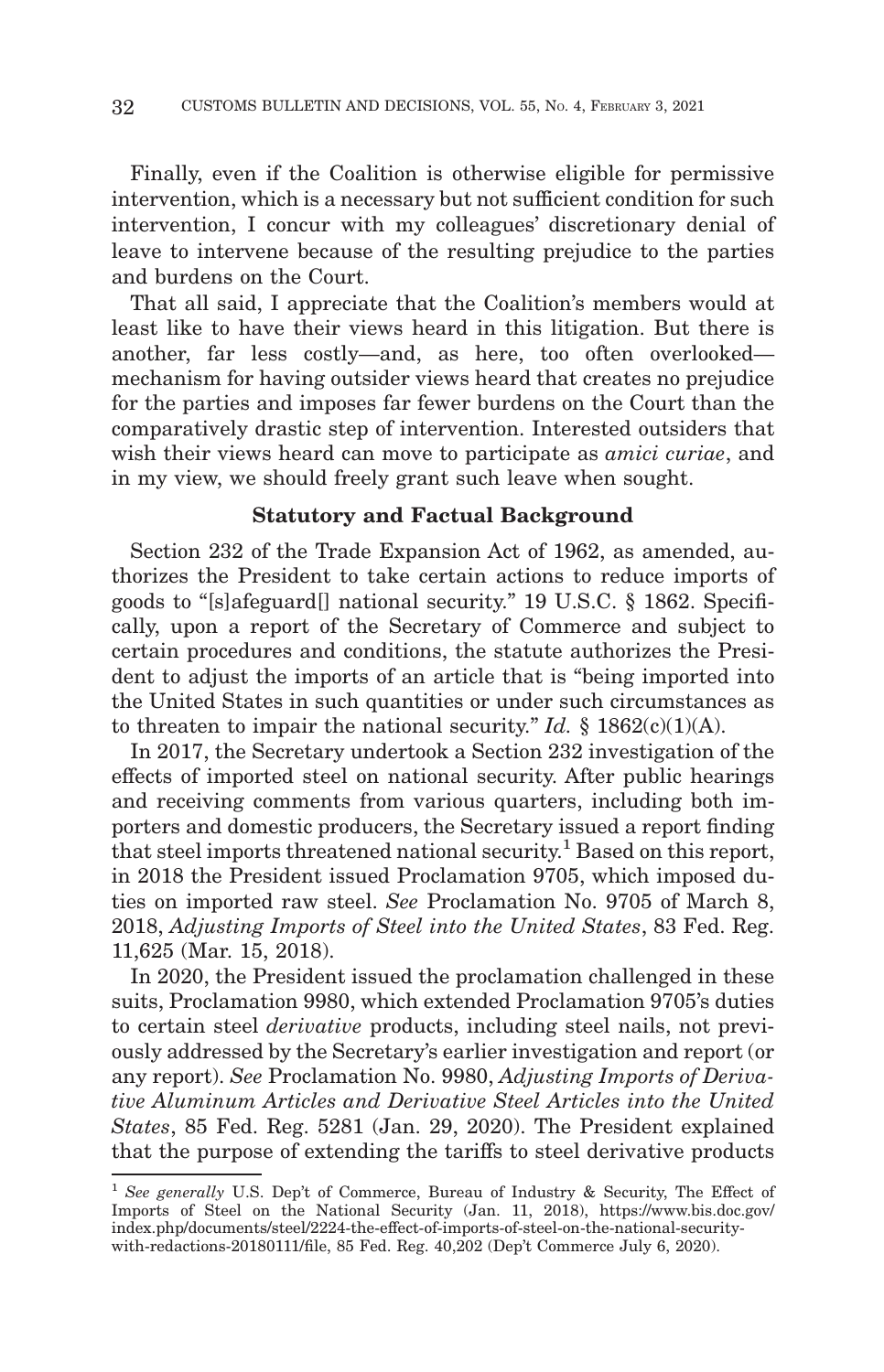was to prevent the "ero[sion of] the customer base for U.S. producers of . . . steel" and circumvention of Proclamation 9705's duties caused by imports of such products. *Id*. at 5282.

Unlike Proclamation 9705, Proclamation 9980 was not preceded by an investigation by the Secretary, administrative hearings, and the opportunity for public comments by anyone, including members of the Coalition.2 In short, Proclamation 9980's tariffs on steel nail importers came out of the blue insofar as the Coalition is concerned. From the Coalition's happy perspective, Proclamation 9980 represents found money.

Plaintiffs in these twelve actions,<sup>3</sup> domestic importers of steel nails, challenge Proclamation 9980 on various Administrative Procedure Act and nonstatutory review grounds. Defendants are the United States, the President, and various other officials and agencies charged with enforcement of Proclamation 9980.

# **The Coalition's Intervention Motions**

The Coalition moved to intervene as a party defendant in each of these cases and tendered a proposed answer for filing in each case. See, e.g., ECF 47.<sup>4</sup> Shortly thereafter, the Coalition presumed to file dispositive motions and other merits briefs in the four active cases even though its motions for intervention were still pending.<sup>5</sup> We ordered the parties not to respond to the Coalition's merits filings pending further order of the Court. *See* ECF 62.

Plaintiffs in six of these suits affirmatively oppose the Coalition's motions to intervene.6 The government takes no position, and no existing party affirmatively supports intervention.

<sup>2</sup> For more background on Section 232, Proclamation 9705, and Proclamation 9980, see *J. Conrad LTD v. United States*, 457 F. Supp. 3d 1365, 1369–72 (CIT 2020).

<sup>3</sup> By consent of the parties, eight of these actions have been stayed. The four active cases are *PrimeSource Bldg. Prods., Inc. v. United States*, Ct. No. 20–32; *Oman Fasteners, LLC v. United States*, Consol. Ct. No. 20–37; *J. Conrad LTD v. United States*, Ct. No. 20–52; and *Metropolitan Staple Corp. v. United States*, Ct. No. 20–53.

<sup>4</sup> Unless otherwise indicated, all record citations are to documents filed in the lead case, *PrimeSource Building Products, Inc. v. United States*, Ct. No. 20–32. Citations to page numbers in the record refer to the pagination found in the ECF header at the top of each page.

<sup>5</sup>*See* ECF 61 (motion for judgment on the pleadings); *Oman Fasteners, LLC v. United States, et al*., Consol. Ct. No. 20–37, ECF 56 (motion for partial judgment on the pleadings); *J. Conrad LTD v. United States,* Ct. No. 20–52, ECF 41 (response to Plaintiff's preliminary injunction motion); *Metropolitan Staple Corp. v. United States*, Ct. No. 20–53, ECF 32 (same).

<sup>6</sup>*See* ECF 53; *Oman Fasteners, LLC v. United States, et al*., Consol. Ct. No. 20–37, ECF 48; *Astrotech Steels Private Limited v. United States*, Ct. No. 20–46, ECF 28; *Trinity Steel Private Ltd. v. United States*, Ct. No. 20–47, ECF 24; *New Supplies Co., Inc. v. United States*, Ct. No. 20–48, ECF 23; *Tempo Global Resources LLC v. United States*, Ct. No. 20–66, ECF 18 (order granting the plaintiff an extension of time to oppose intervention; the case was subsequently stayed).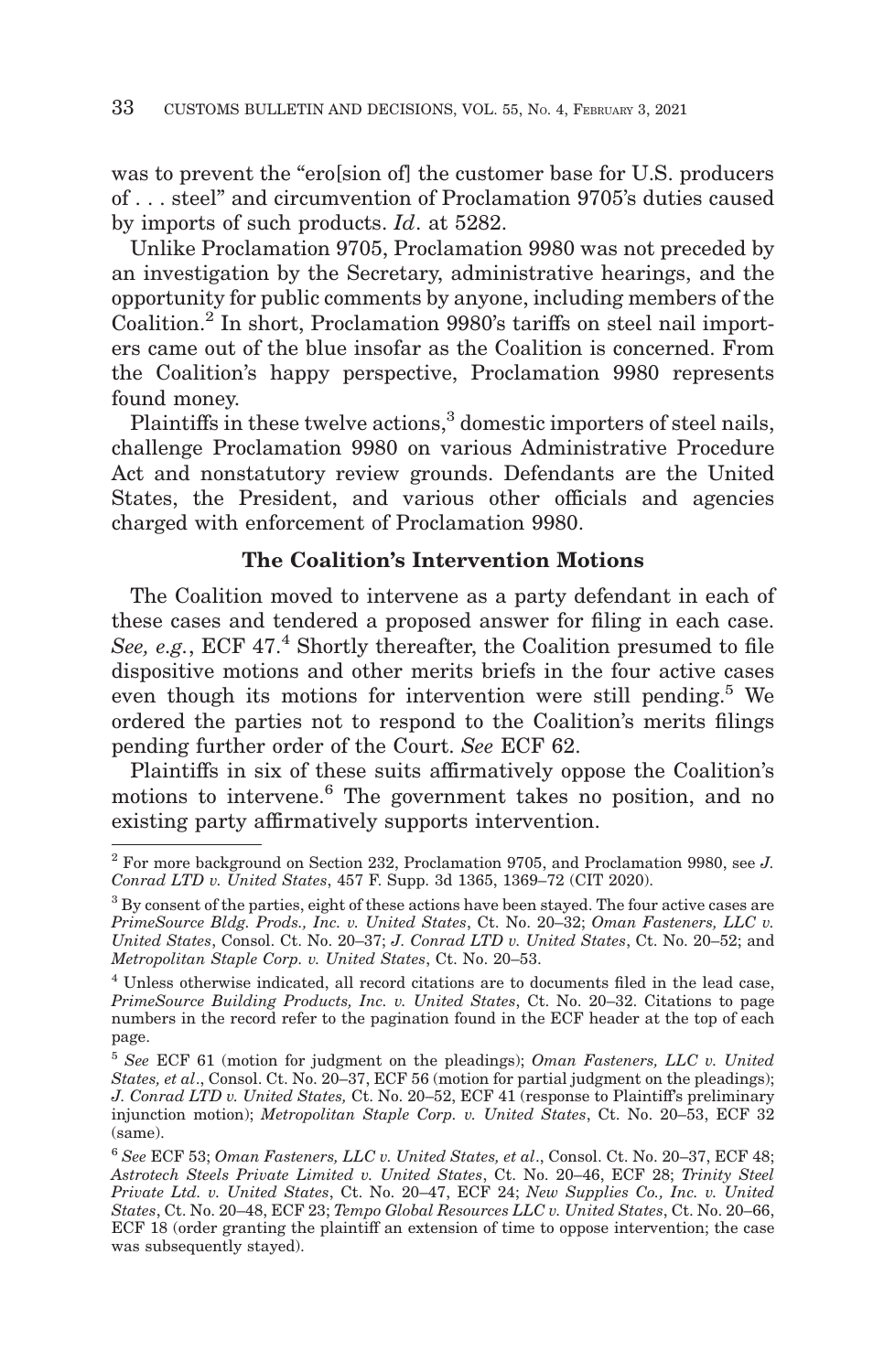Other than the bare assertion that its members<sup>7</sup> comprise "the largest producers of steel nails in the United States," ECF 47, at 4, neither the Coalition's motions to intervene nor its proffered answers  $\alpha$  contain any allegations, much less evidentiary substantiation, $\alpha$ <sup>8</sup> concerning the Coalition's nature, purposes, activities, associational standing, authority to represent its members, and capacity to sue or be sued. We therefore ordered the Coalition to file supplemental briefing and any supporting evidence addressing these topics. ECF 63. The Coalition responded, *see* ECF 69, as did the plaintiffs opposing intervention in non-stayed cases. *See* ECF 74; *Oman Fasteners, LLC v. United States*, Consol. Ct. No. 20–37, ECF 71.

The only evidentiary materials the Coalition included in its response were the declarations of executives of the nine companies then comprising the Coalition,<sup>9</sup> which the Coalition's supplemental brief asserts account "for a super-majority of the production of U.S. steel nails which were included in Annex 2 to Presidential Proclamation 9980." ECF 69, at 8.

These executives, speaking on behalf of their respective companies—notably, *not* on behalf of the Coalition—state that their companies are domestic producers of steel nails that authorized the Coalition to represent their interests with respect to Proclamation 9980. *See id.* at 20–36. All state that their respective companies purchase steel wire rod, the raw material used to produce steel nails. *See, e.g., id*. at 22. Apparently only one member, however, purchases steel wire rod from *exclusively* domestic steel producers.<sup>10</sup>

 $7$  As of its most recent filing, the Coalition's ten members are Mid Continent Steel & Wire, Inc.; KYOCERA SENCO Industrial Tools, Inc.; Tree Island Wire (USA) Inc.; Specialty Nail Company; Legacy Fasteners, LLC; American Fasteners Co., Ltd.; the Pneufast Co.; Maze Nails; MAR-MAC Industries, Inc.; and Anvil Acquisition Corp. *See Geekay Wires Ltd. v. United States*, Ct. No. 20–118, ECF 8, at 1 n.1 (June 15, 2020).

<sup>&</sup>lt;sup>8</sup> The Coalition attached a news article as an exhibit to its motion and quotes it for the proposition that one of its members, Mid Continent, "is the 'largest producer of U.S. nails.' " ECF 47, at 4 (quoting Katie Lobosco, *Largest US Nail Manufacturer Clings to Life under Steel Tariffs*, CNN Business, Sept. 4, 2018 (available at https://money.cnn.com/2018/09/04/ news/companies/tariffs-layoffs-mid-continent-nail/index.html)). This article, however, is inadmissible hearsay. *See* Fed. R. Evid. 801(c), 802; *see also Stollings v. Ryobi Techs., Inc.*, 725 F.3d 753, 761 (7th Cir. 2013) (finding newspaper article offered to prove the truth of what was reported to be inadmissible hearsay).

<sup>9</sup> A tenth member joined later. *See supra* note 7.

 $^{\rm 10}$  The nine declarations are substantially identical except regarding the source of steel wire rod purchased by each declarant's company. One executive conspicuously states that his company purchases steel wire rod "from *only* American steel companies." Declaration of Clifford Mentrup, ECF 69, at 22 ¶ 2 (emphasis added). Seven other declarants state that their companies purchase steel wire rod "from American steel companies." *See, e.g*., Declaration of Chris M. Pratt, ECF 69, at 30. Given this careful choice of words, I infer that unlike Mr. Mentrup's company, these seven members of the Coalition do not purchase steel from *exclusively* domestic producers. Indeed, the (inadmissible) CNN news article attached as an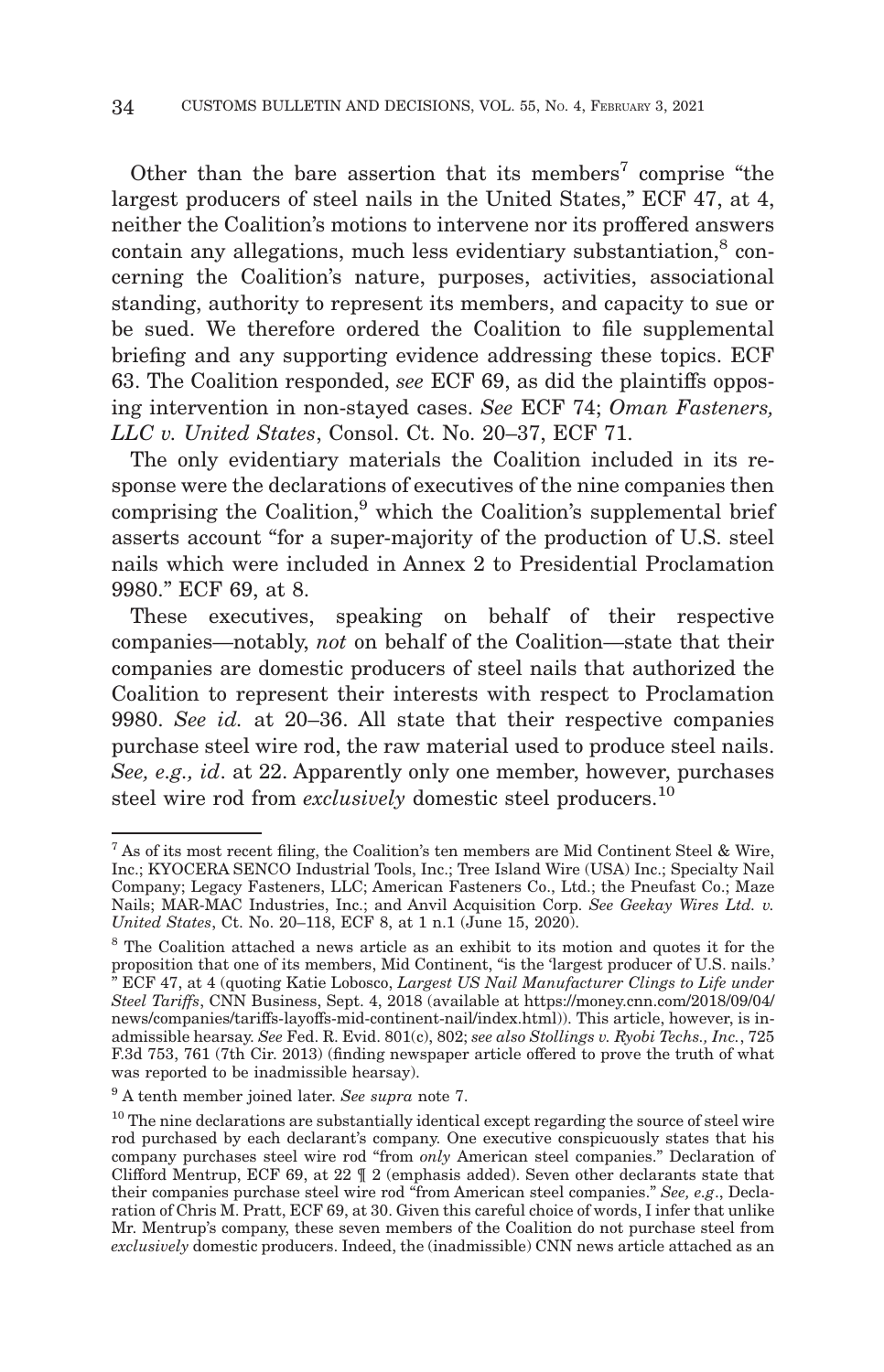Several executives indicate that since the Proclamation took effect, prices and demand for their respective companies' nails have increased. *See id*. at 20, 24, 26, 28, 34, 38. All indicate that they anticipate demand and prices for their respective companies' nails will drop if Proclamation 9980 is declared unlawful, *see id.* at 20–36, presumably because their competitors' prices will drop.

In its supplemental brief, the Coalition asserts that it "was formed by the mutual consent of its members to achieve a common purpose defending the lawfulness and ensuring the immediate and ongoing enforcement of Proclamation 9980," and that it is analogous to a "trade organization." *Id.* at 11. I take this statement of counsel, coupled with the Coalition's failure to directly respond to one of our questions<sup>11</sup> and to submit any affidavit or declaration by a person authorized to speak for the *Coalition*, as an admission that the Coalition is not a preexisting or even newly created entity of any kind but rather a one-off, ad hoc group of companies that jointly retained counsel to defend Proclamation 9980.

#### **Discussion**

The Coalition moves to intervene as of right under USCIT Rule 24(a) and, in the alternative, for permissive intervention under US-CIT Rule 24(b). I address each of these grounds in turn, but before I do, I first address the threshold questions of the Coalition's constitutional standing, legal existence, and capacity to be sued.

# **I. Constitutional standing**

"Article III of the Constitution limits the exercise of the judicial power to 'Cases' and 'Controversies.' " *Town of Chester, N.Y. v. Laroe Estates*, 137 S. Ct. 1645, 1650 (2017). The leading modern case explains that a justiciable Article III case or controversy requires a "party invoking federal court jurisdiction" to demonstrate, as "the irreducible constitutional minimum of standing," (1) that it has suf-

exhibit to the Coalition's intervention motions quotes Mr. Pratt as stating that Proclamation 9705's tariffs on imported steel wire rod *injured* his company, Mid-Continent Steel & Wire, because domestic steel suppliers could not "supply enough raw material for Mid Continent." ECF 47, at 13. The remaining declarant confirms that his company purchases steel wire rod "from multiple sources, including American steel companies." Declaration of Remy Stachowiak, ECF 69, at 36.

Although not relevant to the grounds upon which my colleagues and I deny the Coalition's intervention motions, I note that protecting domestic nail manufacturers that use *imported* steel wire rod, as all but one of the Coalition's members appear to do in some unknown measure, is assuredly not the purpose of Proclamation 9980, which instead seeks to protect customers of domestic steel producers. *See* Proclamation 9980, 85 Fed. Reg. at 5282.

<sup>11</sup>*See* ECF 63, at 4 (ordering the Coalition to address, *inter alia*, whether "the Coalition [is] an ongoing entity with regular activities representing the interests of its members or it is an ad hoc group of companies assembled solely for purposes of intervening in this litigation").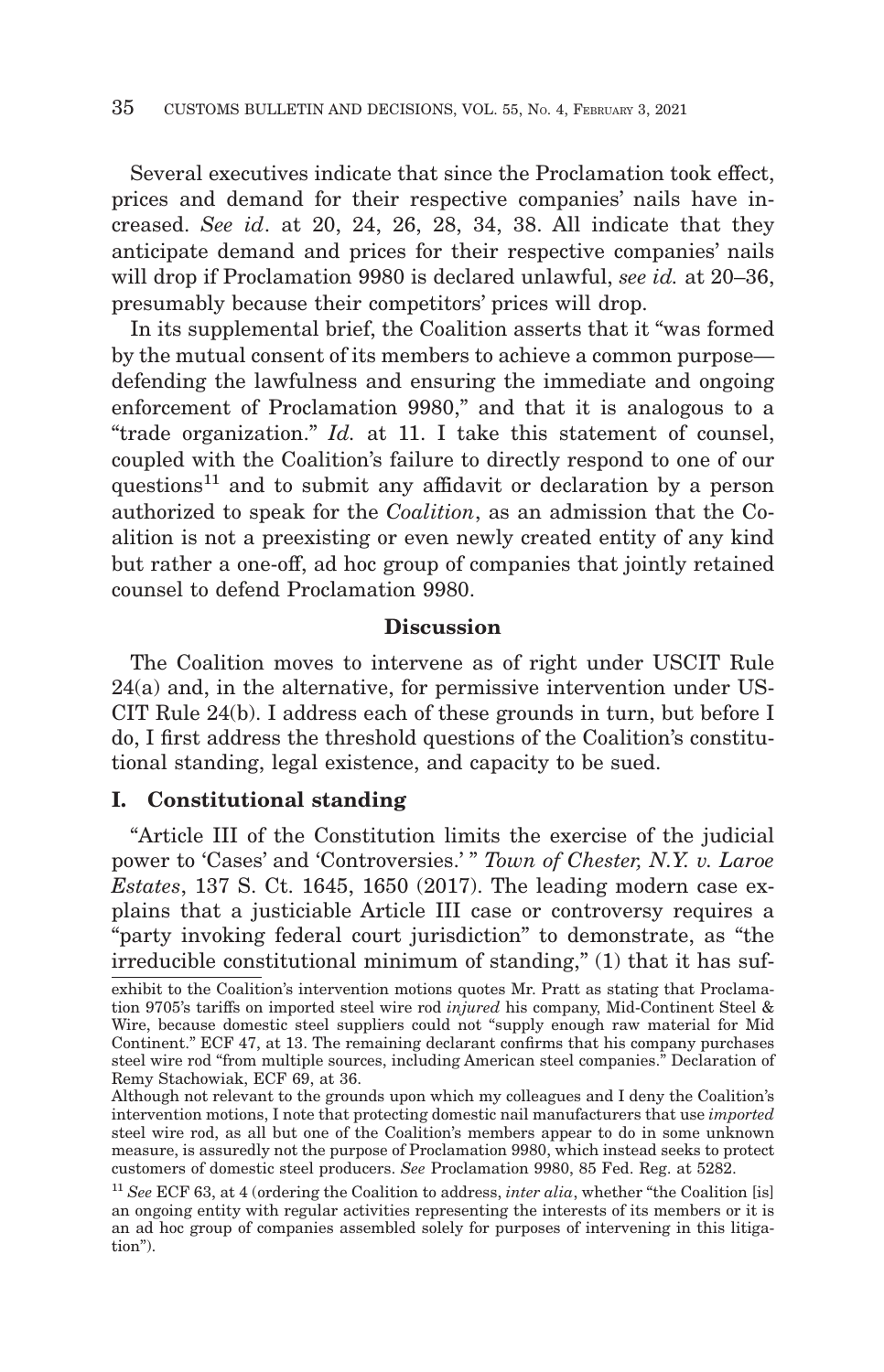fered "an injury in fact," that is, "an invasion of a legally protected interest which is (a) concrete and particularized, and (b) actual or imminent, not conjectural or hypothetical"; (2) a "causal connection between the injury and the conduct complained of"; and (3) "it must be likely that the injury will be redressed by a favorable decision." *Lujan v. Defs. of Wildlife*, 504 U.S. 555, 561–62 (1992) (cleaned up).

Defendants, as well as plaintiffs, must possess constitutional standing. *See McConnell v. FEC*, 540 U.S. 93, 233 (2003) (stating "that because the [defendant agency] has standing, . . . we need not address the standing of the intervenor-defendants, whose position here is identical to the [agency's]," thereby implying that at least one defendant must have standing), *overruled in part on other grounds, Citizens United v. FEC*, 558 U.S. 310 (2010); *Arizonans for Official English v. Arizona*, 520 U.S. 43, 64 (1997) (stating that "[s] tanding to sue *or defend* is an aspect of the case-or-controversy requirement" of Article III) (emphasis added); *Samsung Elecs. Co. v. Rambus, Inc.*, 523 F.3d 1374, 1378 (Fed. Cir. 2008) (same); *see also Diamond v. Charles*, 476 U.S. 54, 62 (1986) (observing that "a State has standing to defend the constitutionality of its statute").

The Coalition, however, argues that it need not independently demonstrate constitutional standing to defend Proclamation 9980 because it can piggyback on the government's standing. *See* ECF 69, at 12 (citing *Canadian Wheat Bd. v. United States*, 637 F. Supp. 2d 1329 (CIT 2009)). In *Canadian Wheat*, a decision of this Court noted a circuit split over whether putative intervenors must independently demonstrate their constitutional standing. *See* 637 F. Supp. 2d at 1338–42.12

After acknowledging the Federal Circuit had reserved the question, *see* 637 F. Supp. 2d at 1338 (citing *Landmark Land Co. v. FDIC*, 256 F.3d 1365, 1382 (Fed. Cir. 2001)), *Canadian Wheat* agreed with those circuits holding that intervenors need not demonstrate independent standing, reasoning that once a "case or controversy" exists, "so long as the parties with standing remain in the case, the court's jurisdiction continues regardless of the presence of intervenors." *Id.* at 1342.13

<sup>12</sup>*Compare San Juan Cty. v. United States*, 503 F.3d 1163, 1172 (10th Cir. 2007) (en banc) (holding that Article III does not require putative intervenors to demonstrate constitutional standing so long as another party with constitutional standing on the same side as the intervenor remains in the case), *with Mausolf v. Babbitt*, 85 F.3d 1295, 1300 (8th Cir. 1996) (holding that putative intervenors must always demonstrate constitutional standing).

<sup>&</sup>lt;sup>13</sup> The persistence of this circuit split puzzles me, as *McConnell* seemingly resolved the question of whether an intervenor must demonstrate constitutional standing. In *McConnell*, one of the plaintiff-appellees challenged the constitutional standing of members of Congress who had intervened in the district court to defend the challenged statute. The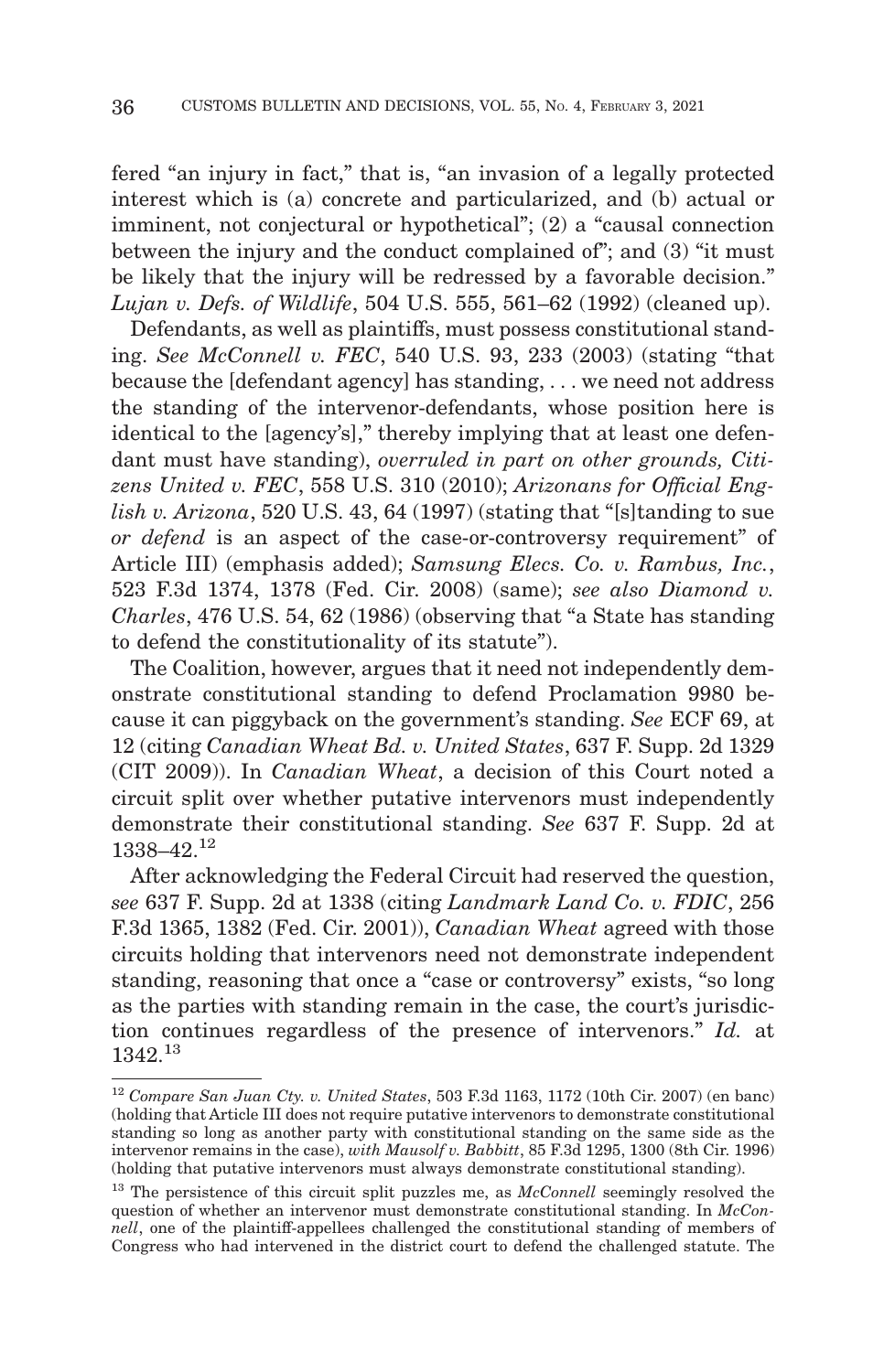The Supreme Court seemingly resolved this circuit split in 2017 by applying *McConnell*'s rationale, albeit without acknowledging that decision. In *Town of Chester*, the Court observed that under Article III, " 'standing is not dispensed in gross.' " *Id*. at 1650 (quoting *Davis v. FEC*, 554 U.S. 724, 734 (2008)). Rather, "a plaintiff must demonstrate standing for each claim he seeks to press and for each form of relief that is sought." *Id*. (quoting *Davis*, 554 U.S. at 734). Under these principles, in cases with multiple plaintiffs "[a]t least one plaintiff must have standing to seek each form of relief requested in the complaint." *Id*. at 1651.

Applying these principles in the context of intervention as of right, the Supreme Court held that "[f]or all relief sought, there must be a litigant with standing, whether that litigant joins as a plaintiff, a coplaintiff, or an intervenor as of right." *Id*. Therefore, "at the least, an intervenor of right must demonstrate Article III standing when it seeks additional relief beyond that which the plaintiff requests." *Id*. 14 This holding tracks exactly with the reasoning of *McConnell*. *See supra* note 13.

Although courts agree that *Town of Chester* requires that an intervenor seeking *different* relief must demonstrate standing, some courts, judges, and commentators read it as not deciding whether (as here) an intervenor seeking the *same* relief sought by an existing party must also demonstrate standing. *See, e.g., Kane Cty., Utah v. United States*, 950 F.3d 1323, 1331–32 (10th Cir. 2020) (Tymkovich, C.J., dissenting from denial of rehearing en banc); *Old Dominion Elec. Coop. v. Fed. Energy Regulatory Comm'n*, 892 F.3d 1223, 1232 n.2 (D.C. Cir. 2018), *cert. denied*, 139 S. Ct. 794 (2019); Zachary N. Ferguson, *Rule 24 Notwithstanding: Why Article III Should Not Limit Intervention of Right*, 67 Duke L.J. 189, 193 (2017).

After the pending intervention motions were briefed, the Supreme Court put to rest these lingering doubts. In *Little Sisters of the Poor Saints Peter & Paul Home v. Pennsylvania*, 140 S. Ct. 2367 (2020), a group of nuns intervened in the district court to defend a challenged

Court stated that it was unnecessary to address the intervenor-defendants' constitutional standing because the defendant agency had standing and the former's "position here [was] identical to" the agency's. *McConnell*, 540 U.S. at 233. Thus, *McConnell* allowed the intervenor-defendants to piggyback on the government's constitutional standing because the intervenor-defendants' position was congruent with the government's.

The *McConnell* Court then reached the merits. If an intervenor-defendant taking the same position as the defendant were required to demonstrate constitutional standing for an Article III case or controversy to exist, the Court could not have skipped over the jurisdictional standing question before reaching the merits. It also necessarily follows from *McConnell* that if an intervenor takes a different position from an existing party, i.e., seeks different or additional relief, then the intervenor must demonstrate constitutional standing.

<sup>14</sup> Although the context in *Town of Chester* was intervention as of right, the Supreme Court's reasoning—representing the application of constitutional standing principles—necessarily applies with equal force to permissive intervention.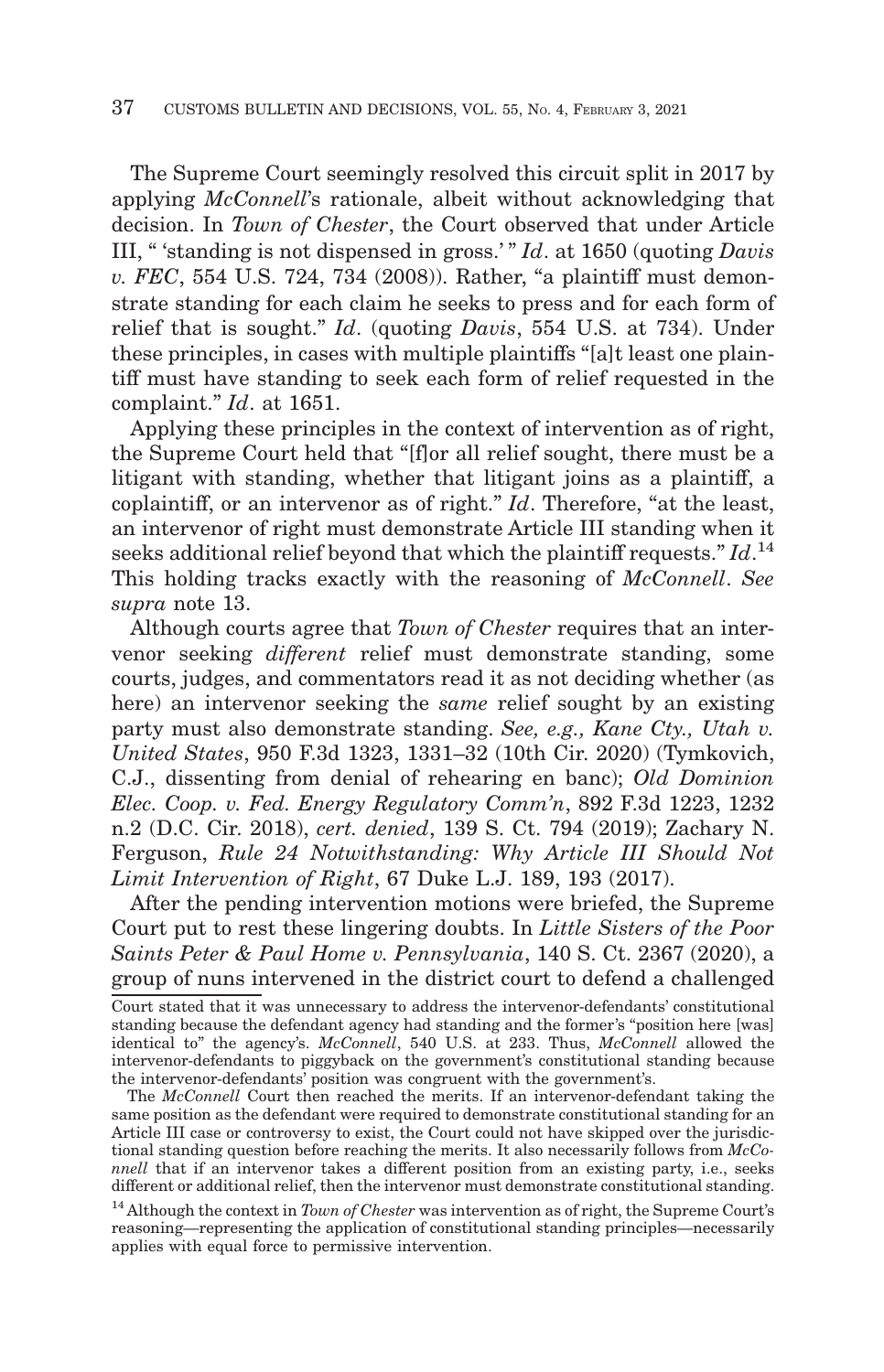exemption to agency regulations mandating the provision of contraceptive benefits. The district court enjoined the agency's enforcement of the regulatory exemption, and the nuns (as well as the government) appealed to the Third Circuit, which dismissed the nuns' appeal for lack of constitutional standing and affirmed the district court on the merits.

Citing *Town of Chester*, the Supreme Court explained that the nuns did not have to demonstrate constitutional standing because they sought the same relief as the government. *See id*. at 2379 n.6 (as "both the Federal Government and the [nuns] asked the court to dissolve the injunction against the religious exemption[,] [t]he Third Circuit . . . erred by inquiring into the Little Sisters' independent Article III standing"). In other words, *Little Sisters of the Poor* applied the *McConnell* principle that a defendant-intervenor seeking the same relief as the defendant need not demonstrate constitutional standing.

*Town of Chester*, as recently clarified by *Little Sisters of the Poor*, thus definitively resolved the persistent circuit split noted by the CIT in *Canadian Wheat*. Article III does not require a putative intervenor—whether as of right or permissive—to demonstrate independent constitutional standing, so long as it seeks the same relief as one of the parties to the case.

Here, like the government, the Coalition seeks to defend Proclamation 9980, and (so far) it has not opposed any step taken by the government.15 For that reason, Article III does not require the Coalition to demonstrate independent constitutional standing and, by extension, associational standing. *See Int'l Union, United Auto., Aerospace & Agric. Implement Workers of Am. v. Brock*, 477 U.S. 274, 281–82 (1986) (explaining associational standing of organization to represent its members). Instead, at least insofar as Article III is concerned, the Coalition can ride the government's standing coattails to defend Proclamation 9980.<sup>16</sup>

## **II. Legal existence**

"One of the most fundamental precepts of Anglo-American jurisprudence is that a right, to be enforced in a court of law, must have a 'holder' or 'bearer.' " *Motta v. Samuel Weiser*, 598 F. Supp. 941, 948 (D.

<sup>&</sup>lt;sup>15</sup> As discussed further below, the Coalition grumbles that the government, without admitting liability, consented to entry of preliminary injunctions in eight of these cases shortly before the Coalition sought to intervene. *See* ECF 47, at 5–6. The Coalition does not affirmatively seek vacatur of the injunctions, so I consider the issue moot for purposes of determining whether the relief sought by the Coalition differs from that sought by the government.

<sup>16</sup> Nevertheless, as explained below, the statute under which the Coalition claims a conditional right to intervene—28 U.S.C. § 2631(j)—does require the Coalition to show constitutional, and hence associational, standing.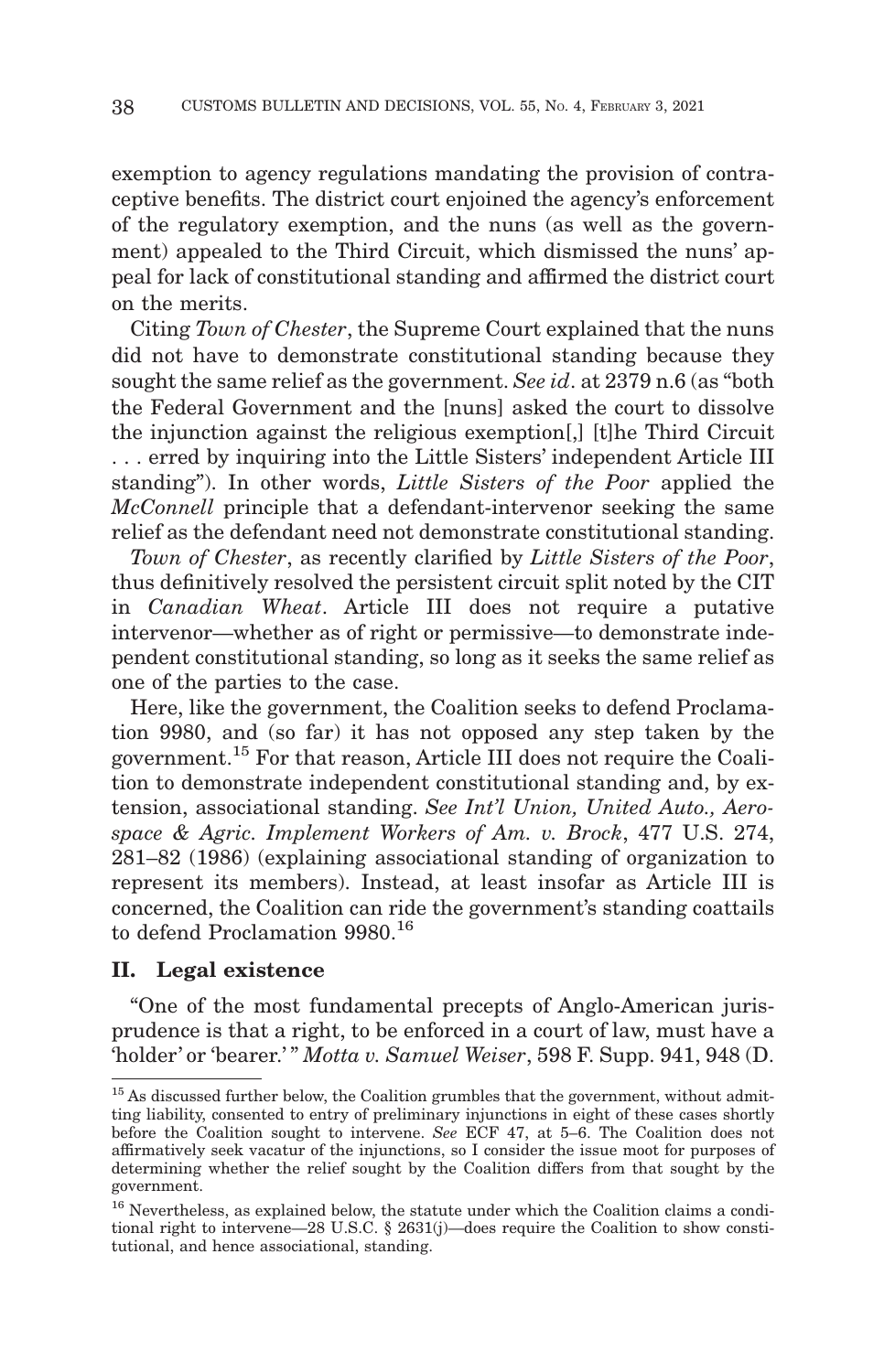Me. 1984) (citing IV R. Pound, *Jurisprudence* 192 (1959)). A right must attach to some "legal unit." *Id*. (quoting Pound, *supra*, at 192). Such a legal unit is either a "natural person or some other entity which has been accorded legal personality by common law or statute." *Id*. In other words, legal existence is the *sine qua non* for the attachment of any rights or liabilities.

Legal existence, a "substantive" question going to the status of a putative party, is a "separate and distinct legal concept[] from" capacity, a "procedural" question concerned with a putative party's "suability." *See Roby v. Corp. of Lloyd's*, 796 F. Supp. 103, 110–11 (S.D.N.Y. 1992) (citing *Busby v. Elec. Utilities Emps. Union*, 323 U.S. 72, 76–77 (1944) (Frankfurter, J., concurring)); *see also Motta*, 598 F. Supp. at 948 ("Want or loss of legal personality is quite another thing from lack or loss of capacity for legal transactions.") (quoting Pound, *supra*, at 276–77).17

Examples from corporate and bankruptcy law readily illustrate the distinction between legal existence and capacity. A corporation in involuntary bankruptcy has legal existence, but it lacks the capacity to sue or be sued; it must sue or be sued in the name of the bankruptcy trustee. *See, e.g., In re C.W. Mining Co.*, 636 F.3d 1257, 1263 (10th Cir. 2011) ("The only person with standing or legal capacity to represent [the corporate Debtor in involuntary bankruptcy] in any litigation, including these appeals, is its Trustee.").

On the other hand, once a corporation has filed articles of dissolution and ceases to exist under applicable state law, it is incapable of even filing for bankruptcy and the question of capacity does not even arise. *See, e.g., In re Midpoint Dev., L.L.C.*, 466 F.3d 1201, 1207 (10th Cir. 2006) (bankruptcy filing by purported corporation was a legal nullity because the corporation no longer had legal existence after filing articles of dissolution).

Although legal existence and capacity are distinct concepts, both "are prerequisites to the suability of an entity." *Roby*, 796 F. Supp at 110. Indeed, legal existence is an antecedent question to capacity: An entity lacking legal existence cannot sue or be sued, not because it lacks capacity, but rather because the entity simply does not exist in the eyes of the law. *See House v. Mitra QSR KNE, LLC*, No. CV GLR-17–412, 2018 WL 3353068, at \*3 (D. Md. May 31, 2018) ("[L]egal existence is a prerequisite to having the capacity to sue").

 $17$  This distinction is reflected in our Rule 9, which distinguishes between legal existence and capacity. *Compare* USCIT R. 9(a)(1)(A) (addressing "a party's capacity to sue or be sued") *with* USCIT R. 9(a)(1)(C) (addressing "the legal existence of an organized association of persons that is made a party").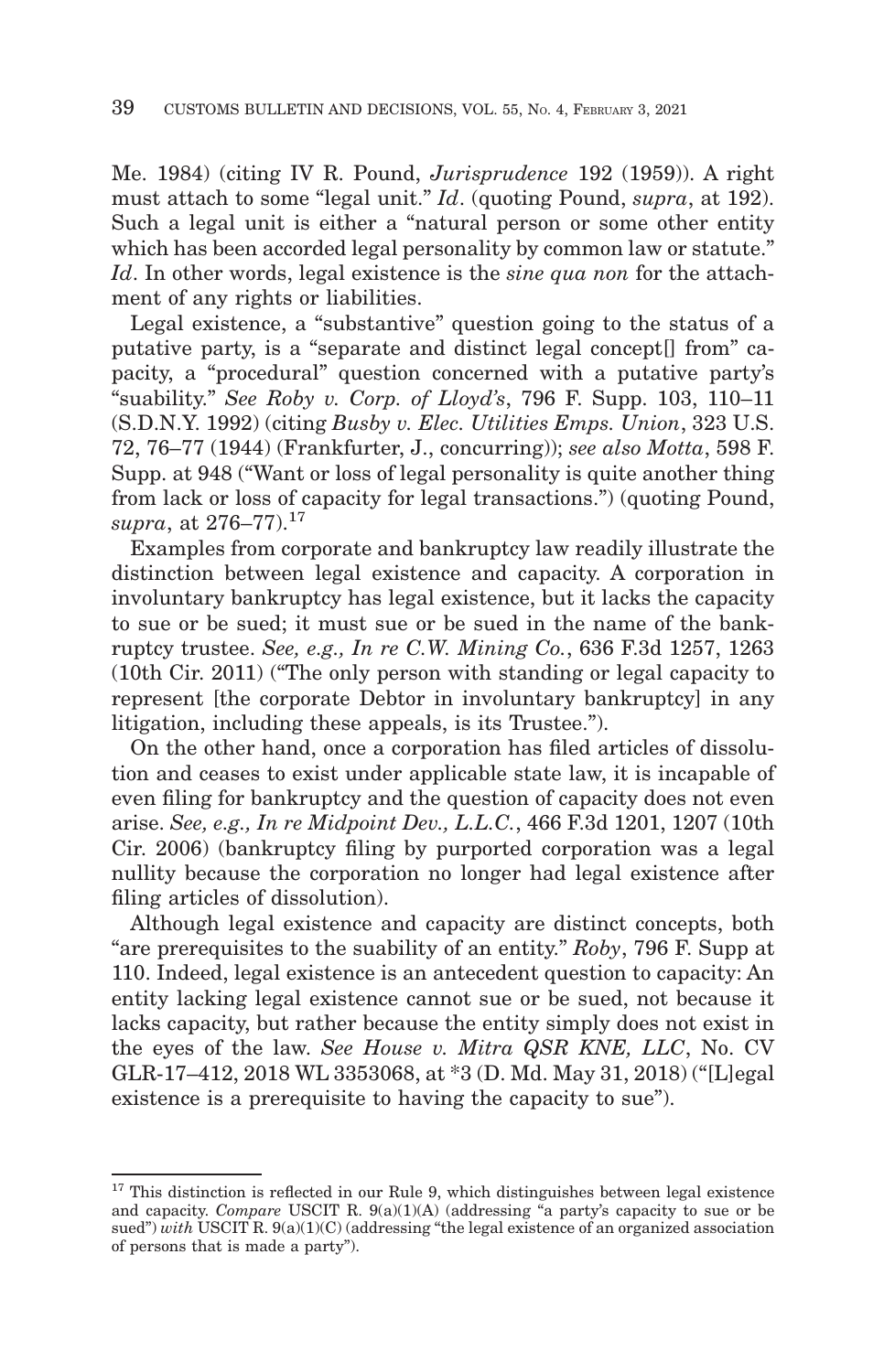In the absence of legal existence or specific statutory authorization,18 a federal court filing by a purported entity is a nullity. *Id.* ("[A] suit brought in the name of  $a \dots$  party [lacking legal existence] is a mere nullity") (cleaned up); *Youell v. Grimes*, 203 F.R.D. 503, 507–09 (D. Kan. 2001) (group of Lloyd's of London underwriters was not an unincorporated association, lacked legal existence, and therefore could not be sued as a counterclaim defendant); *Brown v. Fifth Jud. Dist. Drug Task Force*, 255 F.3d 475, 477 (8th Cir. 2001) ("[A] group of persons working together for a common purpose must first be found to have legal existence" before it can sue); *In re Asbestos Prods. Liab. Litig.*, 311 F.R.D. 152, 155–56 (E.D. Pa. 2015) (lawsuits filed in the names of plaintiffs who died prior to filing were legal nullities because the purported plaintiffs lacked any legal existence). As a result, "the question whether an entity is . . . legally cognizable is so fundamental to the effectiveness of the Court's ultimate order that the Court must consider the issue on its own motion." *Motta*, 598 F. Supp. at 951.19

Here, I conclude that the Coalition has no legal existence. As plaintiff Oman Fasteners argues, *see* ECF 71 at 1–2, the Coalition is not an unincorporated association, which "is a term of art—every group that is not a corporation or partnership is not automatically an unincorporated association." *Roby*, 796 F. Supp. at 110. The common law generally defines "unincorporated association" as "a body of persons united without a charter, but upon the methods and forms used by incorporated bodies for the prosecution of some common enterprise." *Hecht v. Malley*, 265 U.S. 144, 157 (1924).

The Coalition's evidentiary submission demonstrates that it is an ad hoc group of domestic nail manufacturers that seeks to defend the Proclamation; on this record, the only joint action ever taken by its members appears to be the retention of counsel to represent the Coalition in this lawsuit. There is no indication that the Coalition has ever met, transacted any business, or issued any public statements. Nor is there any indication that the Coalition has a place of business, bank account, telephone number, officers, structure, or even so much as an email address or rental mailbox at the UPS Store.

<sup>&</sup>lt;sup>18</sup> Cf. 19 U.S.C. §§ 1677(9)(F), (C) (defining "interested party" for purposes of antidumping and countervailing duty proceedings as including "an association, a majority of whose members is composed of . . . manufacturer[s], producer[s], or wholesaler[s] in the United States of a domestic like product").

<sup>&</sup>lt;sup>19</sup> There are very practical implications if the Coalition lacks legal existence. For instance, the Coalition seeks to intervene as a defendant. If we grant intervention and ultimately rule in favor of Plaintiffs, in theory we might award attorney's fees and costs to Plaintiffs and enter a money judgment against the Coalition. *See* USCIT R. 54(d). Such a money judgment would be meaningless because the Coalition is less than merely judgment-proof; it is a juridical illusion.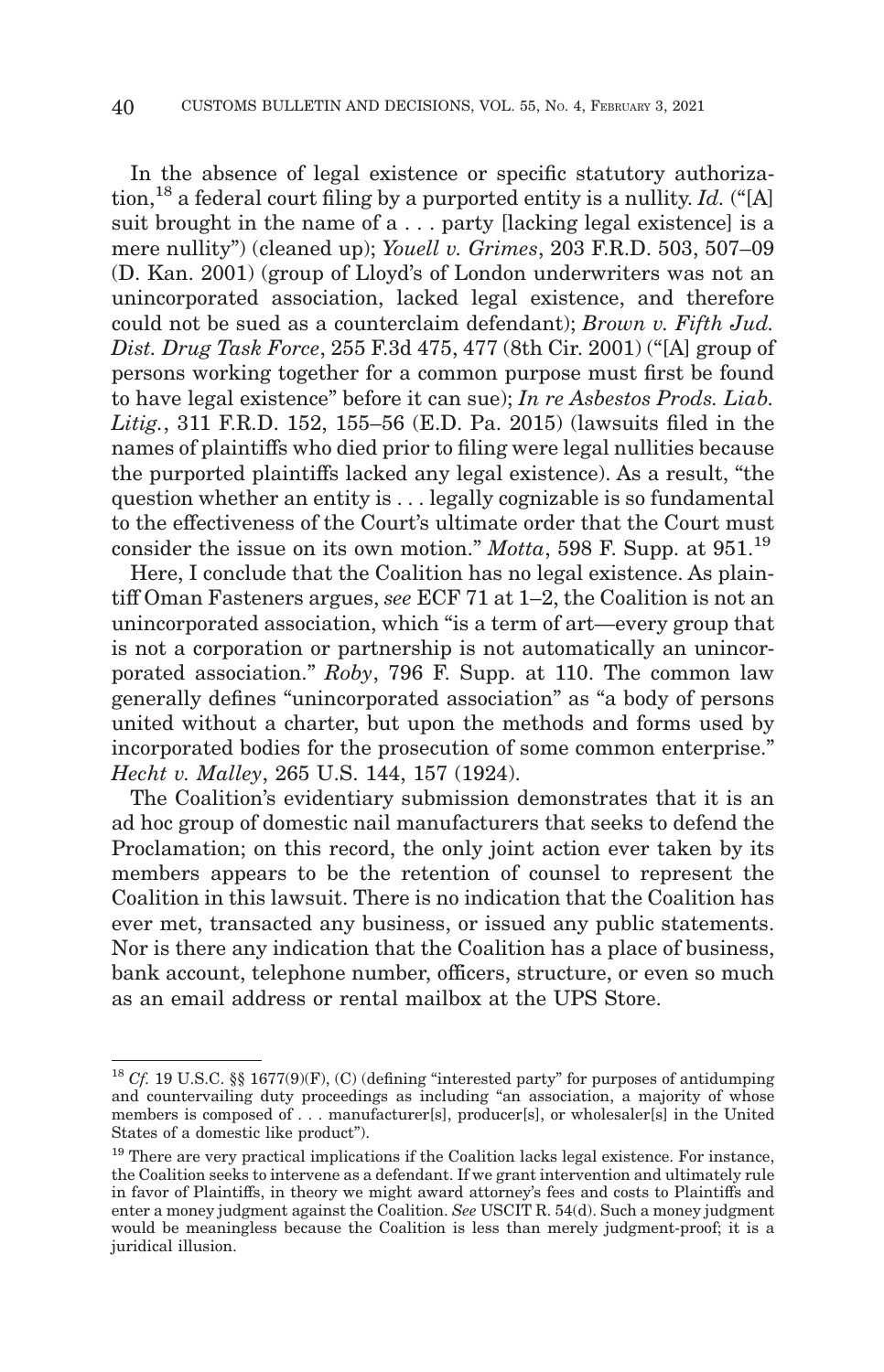The Coalition's evidentiary submission—limited to declarations of senior executives of its *members* speaking, not on the Coalition's behalf, but on each member's behalf—gives the game away. If the Coalition had some existence separate and apart from its members, presumably some person—a president, chairperson, or chief executive officer selected by the Coalition's members—could and would speak for it. No one speaks for the Coalition in this case or otherwise—*other than its counsel*—because it has no existence separate from its members in any sense whatsoever. In short, the Coalition is nothing more than a name appended to a court filing.

But an " 'association' that exists in name only is not an association at all, as that term is defined in both common and legal vernacular." *Motta*, 598 F. Supp. at 949; *see also, e.g., Cal. Clippers, Inc. v. U.S. Soccer Football Ass'n*, 314 F. Supp. 1057, 1068 (N.D. Cal. 1970) (holding that "the most informal and transitory of organizations" with "no charter, by-laws or articles, no office or place of business, no mailing address, no bank account, no assets or obligations, and [that] never transacted any business" and "never met" was not an unincorporated association); *Ermert v. Hartford Ins. Co.*, 559 So. 2d 467, 474 (La. 1990) ("[A]n unincorporated association, as a juridical person distinct from its members, does not come into existence or commence merely by . . . the fact that a number of individuals have simply acted together; there must also be an agreement whereby two or more persons combine certain attributes to create a separate entity for a legitimate purpose."); *cf*. *Brock*, 477 U.S. at 289 (for associational standing purposes, distinguishing "suits by associations on behalf of their members from class actions" by observing that the latter represents "an ad hoc union of injured plaintiffs who may be linked only by their common claims," while an "association suing to vindicate the interests of its members can draw upon a pre-existing reservoir of expertise and capital"); *Craine v. NYSARC, Inc.*, 931 N.Y.S.2d 143, 145 (3d Dep't 2011) (local chapter of non-profit corporation that elected its own officers, had its own federal employer identification number, maintained its own bank accounts, hired its own employees, and operated its own programs had "sufficient separate existence to be considered an unincorporated association" for purposes of legal existence to file suit).

Because the Coalition is not an unincorporated association, it cannot have any legal existence, which as noted above is a prerequisite for invoking the authority of a federal court absent statutory authorization. As a result, the Coalition's motions to intervene have the same legal effect as court filings made in the name of a deceased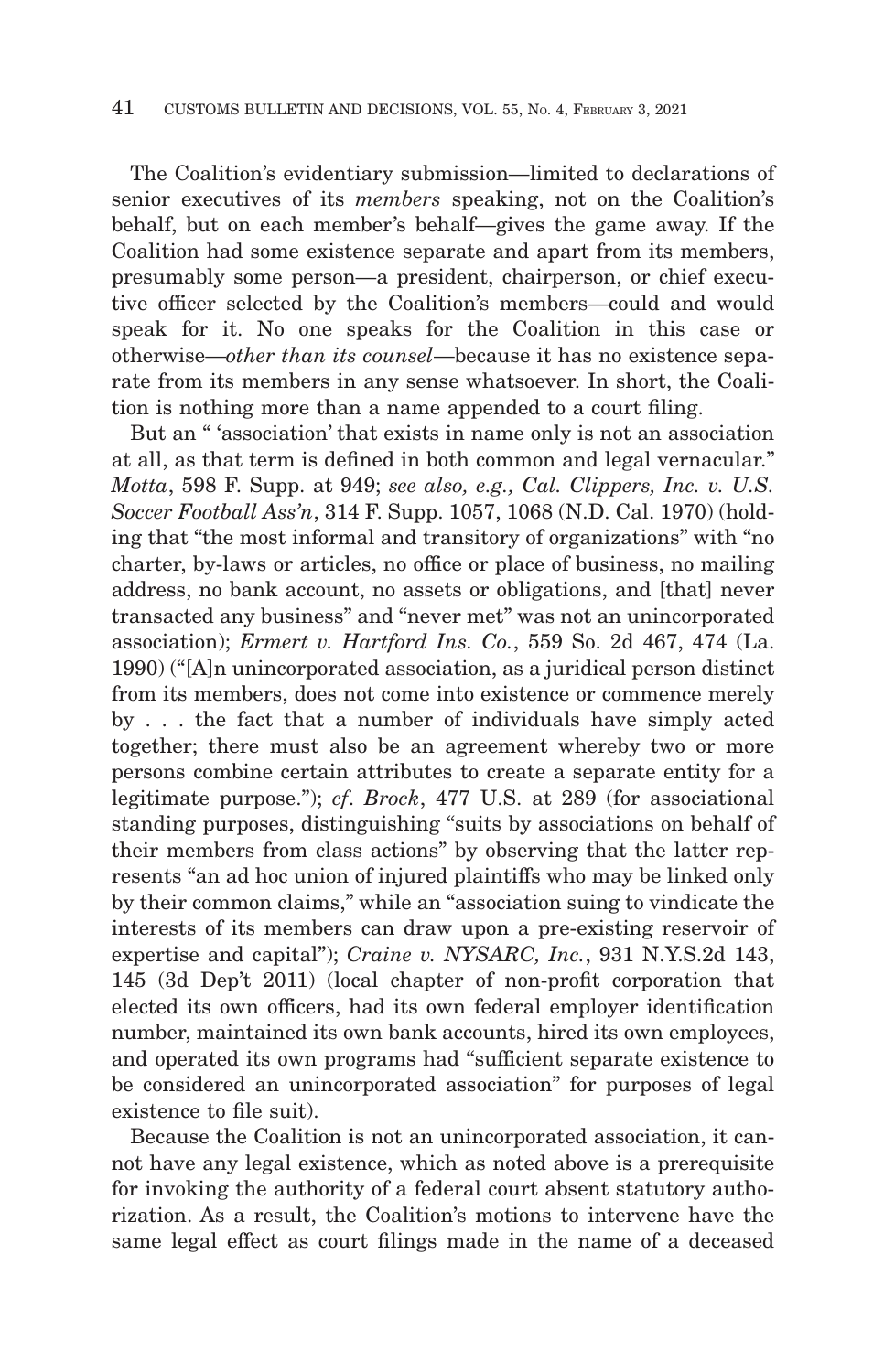person, a fictitious person, an animal, an inanimate object, or a dissolved corporation—they are complete nullities.

#### **III. Capacity**

This Court's Rule 17(b) governs the capacity of parties to sue or be sued. For an individual, capacity is determined by the law of domicile, USCIT R.  $17(b)(1)$ , and for a corporation, capacity is determined by the law under which it was organized, USCIT R. 17(b)(2). For all other parties, capacity is determined "by the law of the appropriate state," except that "a partnership or other unincorporated association with no such capacity under that state's law may sue or be sued in its common name to enforce a substantive right existing under the United States Constitution or laws." USCIT R. 17(b)(3)(A).

As it is neither an individual nor a corporation, the Coalition asserts that it has legal capacity under Rule 17(b)(3)(A) because it is an unincorporated association and Plaintiffs seek to enforce substantive rights under federal law. *See* ECF 69, at 10 ("Plaintiffs raise claims pursuant to several federal statutes").<sup>20</sup>

Even assuming the Coalition is an unincorporated association for purposes of Rule  $17(b)(3)(A)$  as it claims, the Coalition's capacity theory fails because Plaintiffs do not seek "to enforce a substantive right existing under the United States Constitution or laws" *against the Coalition*. USCIT R. 17(b)(3)(A).

For an unincorporated association to have capacity to be sued as a defendant in connection with a plaintiff's "enforce[ment] of a substantive right existing under the United States Constitution or laws," federal law must provide for a cause of action against the association. Examples abound. $21$ 

Here, Plaintiffs assert APA and nonstatutory review<sup>22</sup> claims for alleged constitutional and statutory violations. Plaintiffs simply have

 $20$  The Coalition makes no claim that it has capacity under state law.

 $21$  A telephone service cooperative association had the capacity to be sued for alleged Fair Labor Standards Act violations. *Schmidt v. Peoples Telephone Union of Maryville, Mo.*, 138 F.2d 13, 14 (8th Cir. 1943). A college athletic association had the capacity to be sued for alleged Americans with Disabilities Act, Rehabilitation Act, and Sherman Antitrust Act violations. *See Bowers v. NCAA*, 9 F. Supp. 2d 460, 472–73 (D.N.J. 1998). A local bar association had the capacity to be sued under 42 U.S.C. § 1983 for alleged constitutional violations. *Hall v. Witteman*, 2008 WL 4490620, at \*\*2–3 (D. Kan. Oct. 1, 2008) (noting that Rule 17 "allow[s] voluntary unincorporated associations to be sued in their own name in federal court *for the purpose of enforcing a federal right*" (emphasis added)). The Palestine Liberation Organization had the capacity to be sued for tort liability under federal maritime law. *Klinghoffer v. S.N.C. Achille Lauro*, 739 F. Supp. 854, 865–66 (S.D.N.Y. 1990), *vacated on other grounds*, 937 F.2d 44 (2d Cir. 1991).

<sup>&</sup>lt;sup>22</sup> "Nonstatutory review" has been defined as "the type of review of administrative action which is available, not by virtue of those explicit review provisions contained in most modern statutes which create administrative agencies, but rather through the use of traditional common-law remedies . . . against the officer who is allegedly misapplying his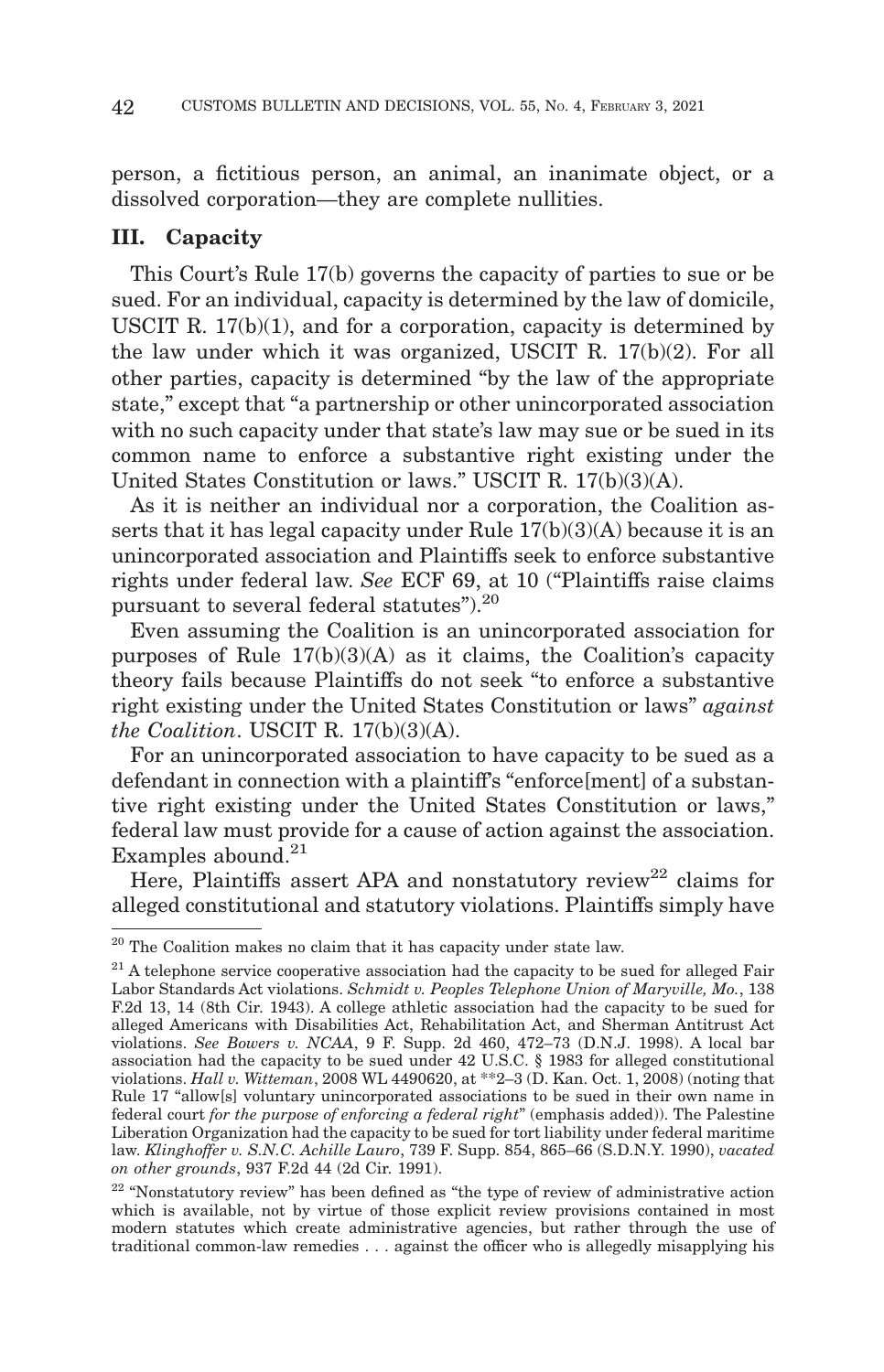no cause of action against the Coalition under the APA, which provides that "the action for judicial review [of agency action] may be brought against the United States, the agency by its official title, or the appropriate officer." 5 U.S.C. § 703. "If the party in question is not an 'agency,' its actions are not subject to review under the APA." *Byers v. Intuit, Inc.*, 564 F. Supp. 2d 385, 413 (E.D. Pa. 2008). Nor do Plaintiffs have any nonstatutory review claims against the Coalition, because the Coalition has no role in enforcing or administering Proclamation 9980. Because Plaintiffs have no cause of action or claim of any sort against the Coalition under federal law, the Coalition has no capacity to be sued and, hence, no capacity to intervene as a defen $d$ ant.<sup>23</sup>

#### **IV. Intervention as of right under Rule 24(a)**

The Coalition first seeks to intervene as of right under our Rule 24(a). That rule, taken verbatim in relevant part from Federal Rule of Civil Procedure 24, provides for intervention as of right by anyone who "on timely motion . . . claims an interest relating to the property or transaction that is the subject of the action, and is so situated that disposing of the action may as a practical matter impair or impede the movant's ability to protect its interest, unless existing parties adequately represent that interest." USCIT R. 24(a)(2).

Rule 24(a) "sets out a four-part test." *Wolfsen Land & Cattle Co. v. Pac. Coast Fed'n of Fishermen's Ass'ns*, 695 F.3d 1310, 1315 (Fed. Cir.

 Section 232 allows government officials and "interested part[ies]" to request that the Secretary of Commerce undertake an investigation into the effects of imports on national security, *see* 19 U.S.C. § 1862(b)(1)(A), but does not define "interested party." Even assuming the Coalition could be an "interested party" for purposes of Section 232 if it had requested that the Secretary initiate a Section 232 investigation and participated in subsequent administrative proceedings, the Coalition neither made such a request nor participated in subsequent administrative proceedings, as there were none. As a result, the Coalition is not an "interested party" for purposes of Section 232. And even if it were, no federal statute gives it a "substantive right" to intervene to defend Proclamation 9980.

statutory authority or exceeding his constitutional power." 14 Wright & Miller, *Fed. Practice and Procedure* § 3655 (4th ed. 2020) (omission in original) (quoting Antonin Scalia, *Sovereign Immunity Nonstatutory Review of Federal Administrative Action: Some Conclusions from the Public-Lands Cases*, 68 Mich. L. Rev. 867, 870 (1969–1970)).

<sup>&</sup>lt;sup>23</sup> The Coalition does not make, and therefore has waived, any argument that it has capacity to be sued because it seeks to intervene to "be sued in its common name to enforce" *its* "substantive right existing under" federal law to *defend* Proclamation 9980. USCIT R. 17(b)(3)(A). Even if the Coalition had not waived this argument, it would fail because the Coalition—which did not participate in administrative proceedings at Commerce in connection with Proclamation 9980 because there were none—has no such substantive right under federal law. *Cf*. 28 U.S.C. § 2631(j)(1)(B) (allowing "interested part[ies]" who were parties to antidumping and countervailing duty proceedings at Commerce and/or the International Trade Commission to intervene as a matter of right in CIT actions challenging antidumping and countervailing duty determinations); *see also* 19 U.S.C. § 1677(9)(F), (C) (defining "interested party" for purposes of antidumping and countervailing duty proceedings as including "an association, a majority of whose members is composed of . . . manufacturer[s], producer[s], or wholesaler[s] in the United States of a domestic like product.").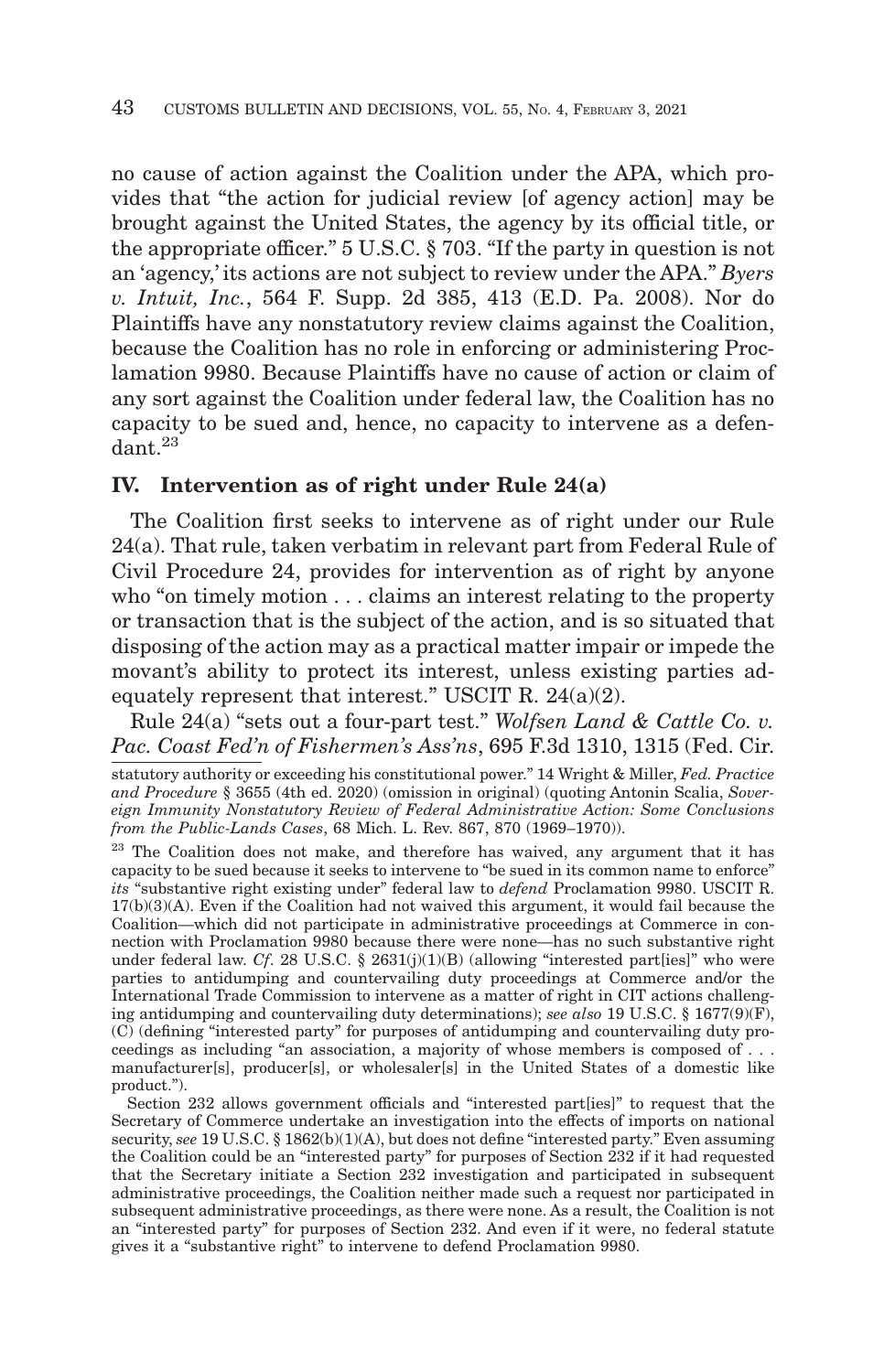2012) (citing *Am. Mar. Transp., Inc. v. United States*, 870 F.2d 1559, 1561 (Fed. Cir. 1989)).<sup>24</sup> That test is: (1) "the motion must be timely." *id*.; (2) "the movant must claim some interest in the property for transaction]" at issue that is " 'legally protectable'—merely economic interests will not suffice," *id.* (quoting  $Am.$   $Mar.$ , 870 F.2d at 1562); (3) "that interest's relationship to the litigation must be 'of such a *direct* and *immediate* character that the intervenor will either gain or lose by the *direct* legal operation and effect of the judgment.' "*id.* (quoting *Am. Mar.*, 870 F.2d at 1561) (emphasis in *Am. Mar.*); and (4) "the movant must demonstrate that said interest is not adequately addressed by the government's participation," *id.* (quoting *Am. Mar.,* 870 F.2d at 1560).

There is no serious dispute that the Coalition's motions were timely,<sup>25</sup> so I will examine whether the Coalition satisfies the other three parts of this test.

#### **A. The Coalition's interest**

The Coalition's motions assert that its members have an "economic interest" in continued enforcement of Proclamation 9980's import duties, as its members (domestic producers of steel nails) compete with the importers subject to the duties, *see* ECF 47, at 3–5. But "mere[] economic interests will not suffice" under Rule 24 to establish a legally protectable interest. *Wolfsen*, 695 F.3d at 1315.

Here, the Coalition does not, nor could it, claim that Section 232 confers any legally protectable interest upon the Coalition or its members.<sup>26</sup> Unlike the antidumping and countervailing duty statutes, which provide specific rights to domestic producers to participate in administrative proceedings culminating in final agency action imposing such duties, $27$  the Coalition and its members played no role in the issuance of Proclamation 9980, as there were no underlying administrative proceedings, and it had no statutory right to participate in any. Although the Coalition's members may indirectly

<sup>24</sup> Both *Wolfsen* and *American Maritime* involved Court of Federal Claims Rule 24, but in interpreting that rule the Federal Circuit looked to authorities applying Federal Rule of Civil Procedure 24. *See Wolfsen*, 695 F.3d at 1315–16; *Am. Mar.*, 870 F.2d at 1561. As Court of Federal Claims Rule 24, like our own Rule 24, is taken in relevant part from Federal Rule of Civil Procedure 24, the holding and reasoning of *Wolfsen* and *American Maritime* apply with equal force to motions to intervene in our Court.

 $25$  In each of these cases, the Coalition moved to intervene within a matter of days or a few weeks after the applicable plaintiff filed its complaint.

 $26$  I understand that my colleagues merely assume that the Coalition has such an interest rather than affirmatively deciding the question. *See ante* at 9.

<sup>&</sup>lt;sup>27</sup> See, e.g., 19 U.S.C. § 1671a(b)(1) (allowing an "interested party" to petition for commencement of a countervailing duty investigation); 19 U.S.C. § 1673a(b)(1) (allowing an "interested party" to petition for commencement of an antidumping proceeding).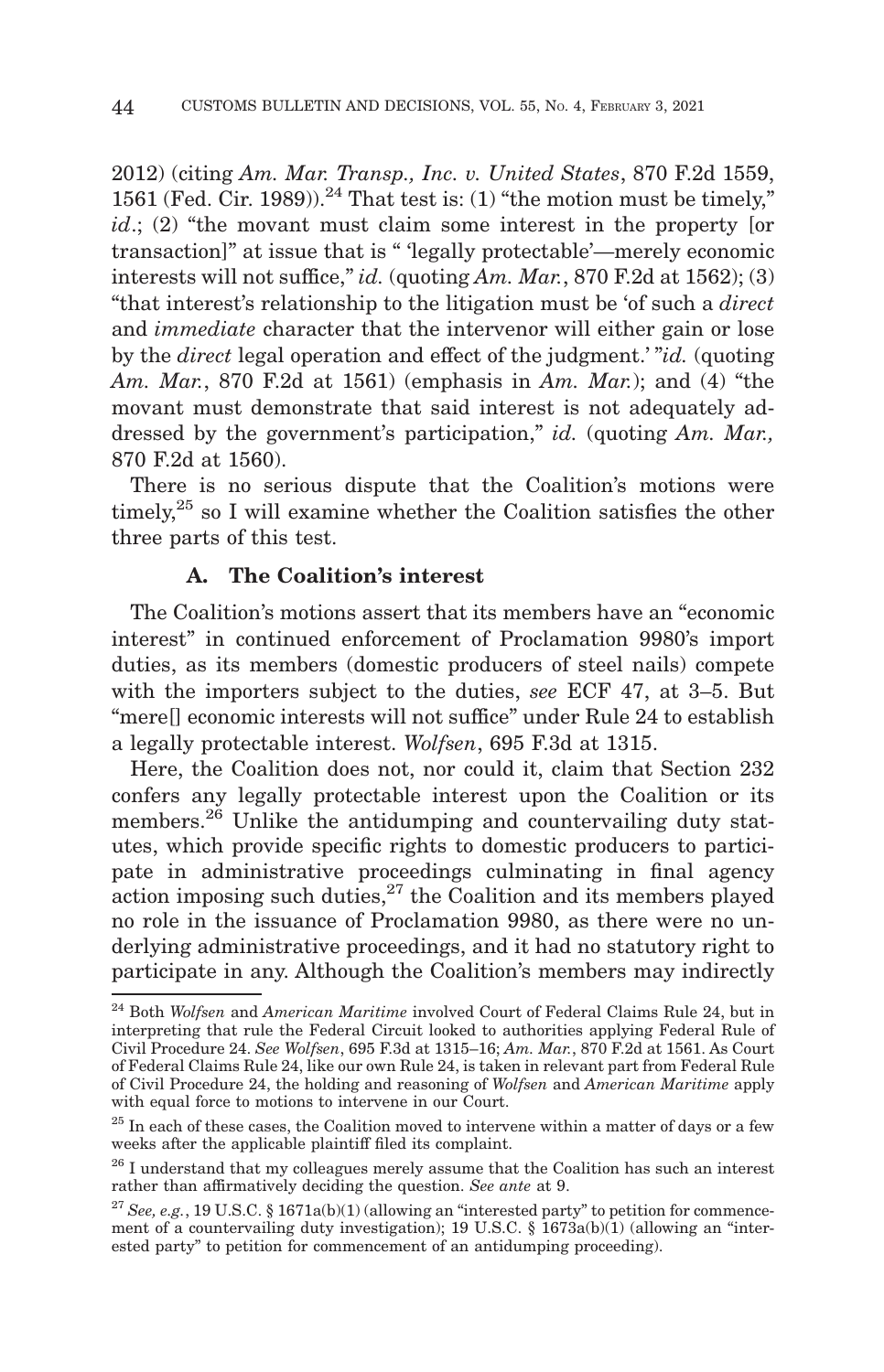benefit from actions taken by the President under Section 232, they have no "interest . . . which the substantive law [Section 232] recognizes as belonging to or being owned by [them]." *Am. Mar.*, 870 F.2d at 1562.

# **B. Directness of any injury to the Coalition's interest**

Even if the Coalition had a legally protected interest of some kind here, it would still not qualify as an "interest" under Rule 24(a)(2) for a second and independent reason. Any relief granted by this Court will only operate directly and immediately against the government; any competitive injury to the Coalition's members resulting from the invalidation of Proclamation 9980 will be indirect—a result of market forces. That is not enough.

In *American Maritime*, the putative intervenor sought to intervene as a defendant in the Court of Federal Claims in a contract dispute over a government shipping subsidy. The putative intervenor, a competitor of the plaintiff, argued that it would suffer competitive injury if the plaintiff prevailed and was awarded the disputed subsidy. *American Maritime* held that "[f]ear of future . . . competition" that might result from a court judgment in favor of a competitor "does not reflect an interest in the property or transaction" within the meaning of Rule 24(a). *See id.* at 1561. That holding squarely applies here; any competitive injury to the Coalition's members resulting from invalidation of Proclamation 9980 is too indirect to qualify as an "interest" for Rule 24(a).

# **C. Adequacy of the government's participation**

Even if the Coalition asserted a cognizable interest within the meaning of Rule 24(a) that was directly threatened by a judgment invalidating Proclamation 9980, the Coalition would still have to demonstrate that its interest "is not adequately addressed by the government's participation." *Wolfsen*, 695 F.3d at 1315 (quoting *Am.*  $\overline{M}ar$ , 870 F.2d at 1560).<sup>28</sup> To do that, the Coalition has the burden of establishing two elements.

First, it "must make a compelling showing that its interests may not be adequately protected by the government insofar as there are aspects of the case that the government might not—or might not be able to—pursue to their fullest." *Id*. at 1316. Second, the Coalition "must overcome the presumption that the government as sovereign adequately represents the interest of citizens concerning matters that

<sup>28</sup> My colleagues conclude, as I do, that any interest of the Coalition is adequately represented by the government. *Ante* at 9–12. The difference between us is that I think the Federal Circuit's *Wolfsen* /*American Maritime* framework is the prism through which we should analyze the question.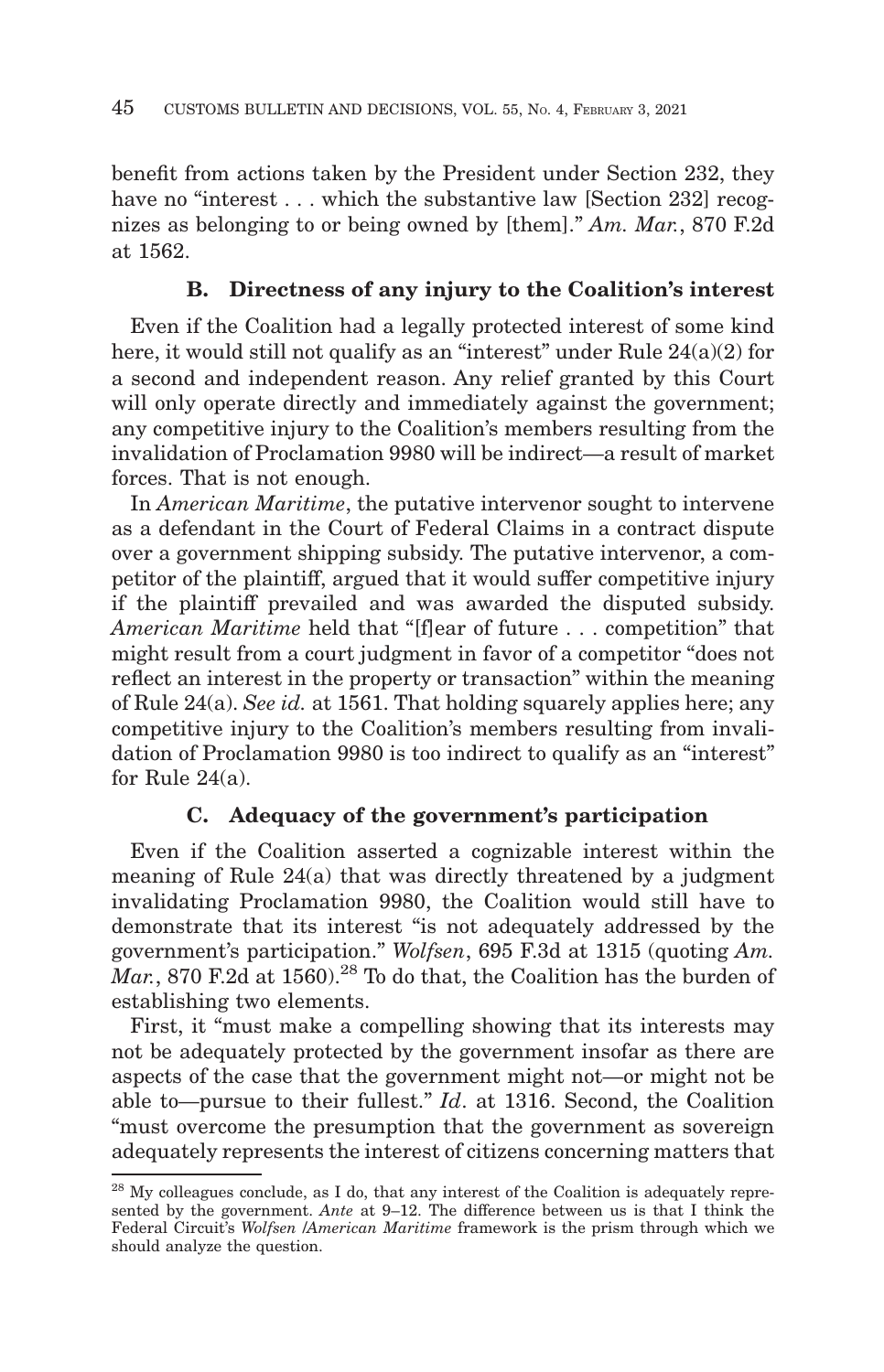invoke 'sovereign interests.' " *Id*. (quoting *Standard Heating & Air Conditioning Co. v. City of Minneapolis*, 137 F.3d 567, 572 (8th Cir. 1998)).

As to the first element, the Coalition complains that, prior to its motion to intervene, the government consented to preliminary injunctive relief in eight of these cases barring the collection of Proclamation 9980's duties and that in so doing the government undermined Proclamation 9980's effectiveness. ECF 47, at 5–6. The Coalition's argument is unpersuasive for several reasons.

To begin with, I read the Coalition's complaints about the consent injunctions as make-weight grumbling to put some distance between it and the government for purposes of satisfying Rule 24(a). The Coalition does not put its money where its brief is—the Coalition refrains from requesting vacatur of the injunctions, and as a result, any objection by the Coalition to these injunctions is moot because the government consented to their entry before the Coalition sought to intervene.

In any event, the Coalition's facts are wrong; without admitting to liability, the government consented to entry of preliminary injunctions against the collection of estimated duties in three of these cases, not eight, and in those cases the plaintiffs were required to post a bond to protect the government's interests.29 If the government prevails in this litigation, it will collect the duties in question, so those importers are not by any stretch out of the Proclamation 9980 woods.

Most importantly, the government's consent to entry of these preliminary injunctions for its own tactical litigation reasons does not detract from its vigorous defense of Proclamation 9980 on the merits. Reasonable differences in litigation strategy between the government and the Coalition do not demonstrate an inability or unwillingness on the government's part to defend any aspect of Proclamation 9980. *See Del. Valley Citizens' Council for Clean Air v. Pennsylvania*, 674 F.2d 970, 974 (3d Cir. 1982).

Even if the Coalition could demonstrate that the government is not defending some aspect of Proclamation 9980, the Coalition would still have to establish the second element of the test for demonstrating the inadequacy of the government's representation—it must "overcome

<sup>&</sup>lt;sup>29</sup> This Court entered consent orders enjoining the collection of Proclamation 9980 estimated duties at entry during the pendency of litigation in three cases. *See PrimeSource Bldg. Prods, Inc. v. United States*, Ct. No. 20–32, ECF 40 (Feb. 13, 2020); *Oman Fasteners, LLC v. United States*, Ct. No. 20–37, ECF 35 (Feb. 21, 2020); *Huttig Bldg. Prods., Inc. v. United States*, Ct. No. 20–45, ECF 30 (Mar. 4, 2020). The latter two cases were subsequently consolidated. In the five other cases referred to by the Coalition, the government agreed to consent orders enjoining liquidation of entries. For an explanation of the distinction between the payment of estimated duties at entry and liquidation, *see J. Conrad LTD v. United States*, 457 F. Supp. 3d 1365, 1370 (CIT 2020).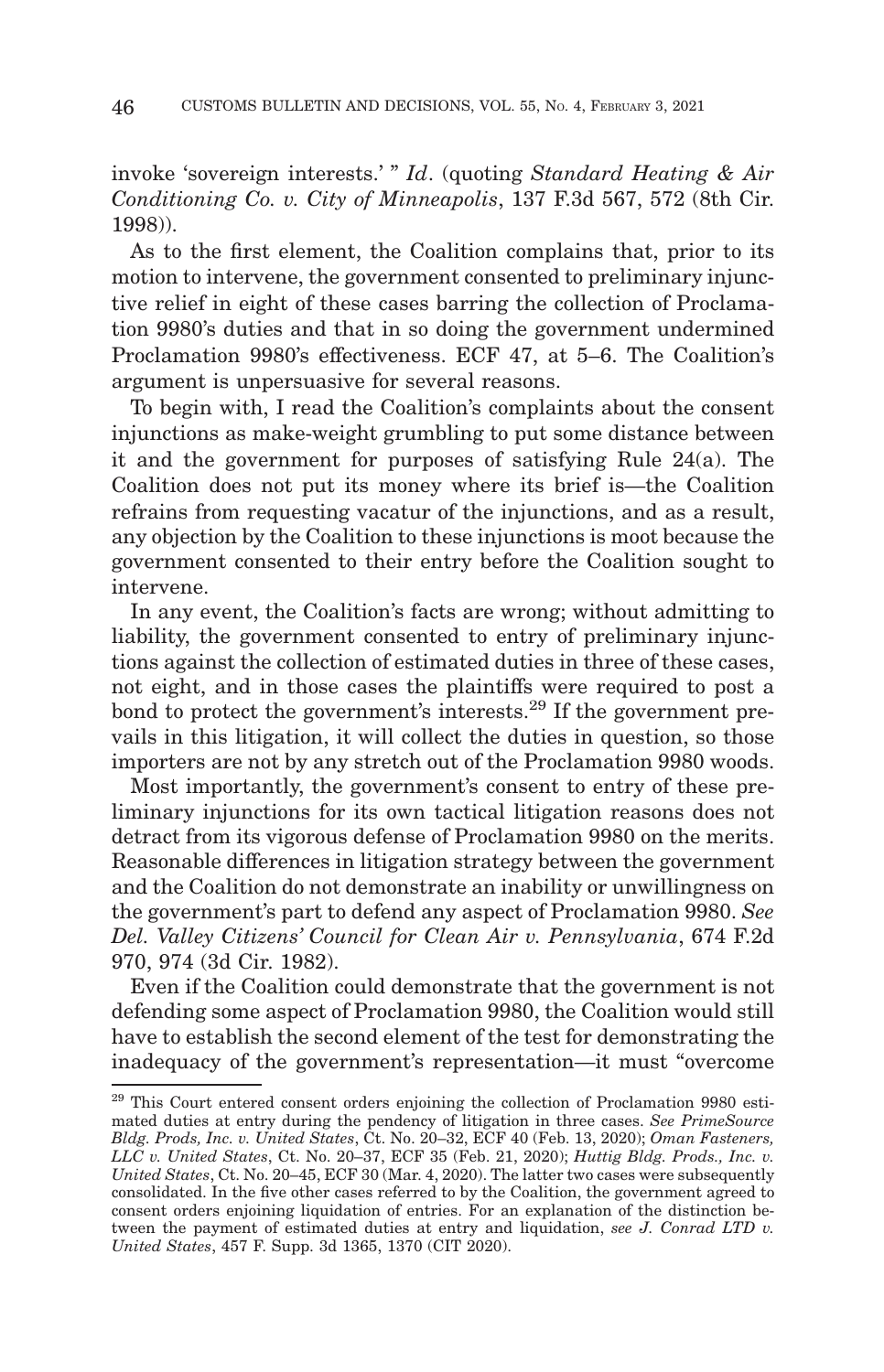the presumption that the government as sovereign adequately represents the interest of citizens concerning matters that invoke 'sovereign interests.'" Wolfsen, 695 F.3d at 1316 (quoting *Standard Heating*, 137 F.3d at 572).

To overcome this presumption, the Coalition cites *Vivitar Corp. v. United States*, 585 F. Supp. 1415 (CIT 1984), and argues that the government necessarily does not adequately represent its private interests. *See id*. at 1418 ("[T]his court is reluctant to view the Government's and [the putative intervenor's] interests as coincident, where [the putative intervenor's] interests are purely private . . . and where the Government's interests are public and enforcement oriented.").

I think the Coalition places more weight on *Vivitar* than it can bear, as in that case the government also took a legal position adverse to that of the putative intervenor's. *See id*. More importantly, insofar as *Vivitar* is susceptible of the reading that the Coalition gives it, I think *Vivitar* is no longer persuasive authority. *Wolfsen* requires us to presume that the government's sovereign interests and the Coalition's private interests *are* coincident. The Coalition fails to carry its burden of demonstrating otherwise.

#### **V. Permissive intervention under Rule 24(b)(1)**

Alternatively, the Coalition contends that it qualifies for permissive intervention under both prongs of USCIT Rule 24(b)(1), which provides that upon "timely motion," we "may permit anyone to intervene who (A) is given a conditional right to intervene by a federal statute," or "(B) has a claim or defense that shares with the main action a common question of law or fact." USCIT R. 24(b)(1).

In exercising our discretion under Rule 24(b), we must also consider "whether intervention will unduly delay or prejudice the adjudication of the original parties' rights." USCIT R. 24(b)(3). I first consider whether the Coalition is even eligible for permissive intervention under either prong of Rule  $24(b)(1)$ ,<sup>30</sup> and then consider the effect that intervention might have on the original parties' rights.

#### **A. Permissive intervention by statute**

Rule  $24(b)(1)(A)$  provides that we "may permit anyone to intervene who (A) is given a conditional right to intervene by a federal statute." USCIT R. 24(b)(1)(A). The Coalition contends that it possesses a conditional right to intervene by operation of our Court's jurisdictional statute, which provides that "any person who would be ad-

<sup>30</sup> My colleagues assume, but do not decide, that the Coalition is eligible for permissive intervention under both prongs of Rule 24(b)(3). *Ante* at 12.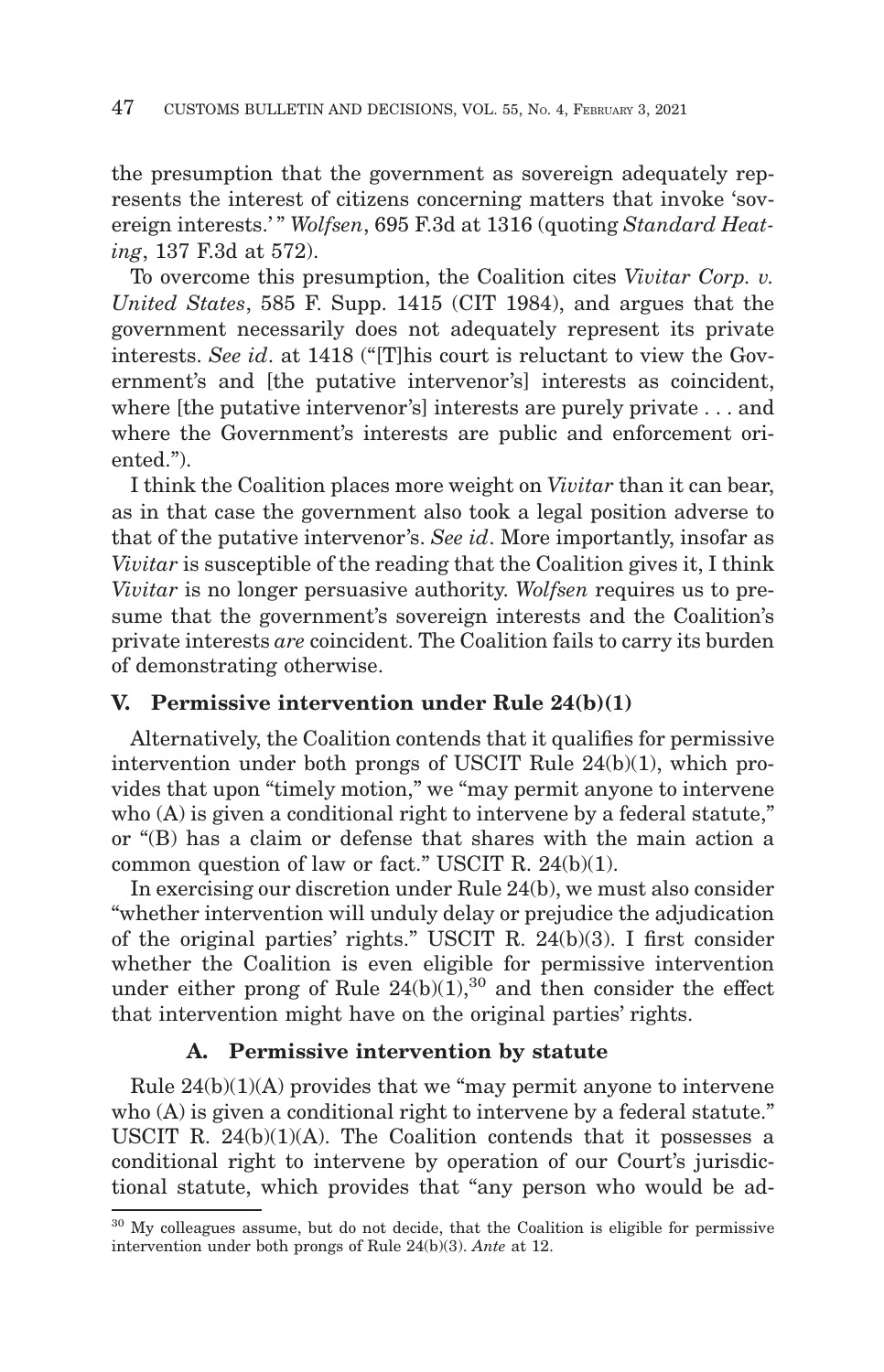versely affected or aggrieved by a decision in a civil action" pending in this Court "may, by leave of court, intervene in such action." 28 U.S.C.  $§ 2631(j)(1).<sup>31</sup>$ 

Although Federal Rule of Civil Procedure 24(b)(1)(A) has been criticized as incoherent,<sup>32</sup> this Court has repeatedly held that 28 U.S.C. §  $2631(j)(1)$  provides a "conditional right to intervene" for purposes of our Rule 24(b)(1)(A). *See, e.g., Ontario Forest Indus. Ass'n v. United States*, 30 CIT 1117, 1130 (2006). I see no reason to depart from that precedent.

## **1. "Adversely affected or aggrieved"**

Here, the Coalition asserts that its members will be "adversely affected or aggrieved" for purposes of 28 U.S.C.  $\S$  2631(j)(1) if Plaintiffs' challenge to Proclamation 9980 is successful. The phrase "adversely affected or aggrieved" in § 2631(j)(1) is taken from Section 10 of the APA, which confers a private right of action for persons injured by final agency action. *See* 5 U.S.C. § 702 ("A person suffering legal wrong because of agency action, or adversely affected or aggrieved by agency action within the meaning of a relevant statute, is entitled to judicial review thereof.").

As used in the APA, "adversely affected or aggrieved" means Article III "injury in fact." *Rohm & Haas Co. v. U.S. Int'l Trade Comm'n*, 554 F.2d 462, 463 (CCPA 1977) (citing *Sierra Club v. Morton*, 405 U.S. 727, 733 (1972)); *see also United States v. Students Challenging Regul. Agency Procs.*, 412 U.S. 669, 690 n.14 (1973) (" 'Injury in fact' reflects the statutory requirement [in Section 10 of the APA] that a person be 'adversely affected' or 'aggrieved,' and it serves to distinguish a person with a direct stake in the outcome of a litigation—even though small—from a person with a mere interest in the problem."). It necessarily follows that a putative intervenor invoking 28 U.S.C. § 2631(j)(1) must demonstrate "injury in fact," i.e., constitutional standing.

# **2. Associational standing**

Here, the Coalition makes no claim that it has constitutional standing to defend Proclamation 9980, but it contends in its supplemental

<sup>31</sup> Like permissive intervention under Rule 24(b)(1), *see* USCIT R. 24(b)(3), intervention under 28 U.S.C. § 2631(j)(1) is qualified by a requirement that this Court "consider whether the intervention will unduly delay or prejudice the adjudication of the rights of the original parties." 28 U.S.C. § 2631(j)(2).

<sup>32</sup>*See, e.g.*, 6 *Moore's Fed. Practice—Civil* § 24.12 (2020) ("The concept of a federal statute's conferring a conditional right to intervene is highly problematic and needlessly confusing."); *cf*. *United States v. G. Heileman Brewing Co.*, 563 F. Supp. 642, 648 (D. Del. 1983) (holding that a statute that says "may" and doesn't specify the conditions for intervention does not give any *right* to intervene, conditional or otherwise).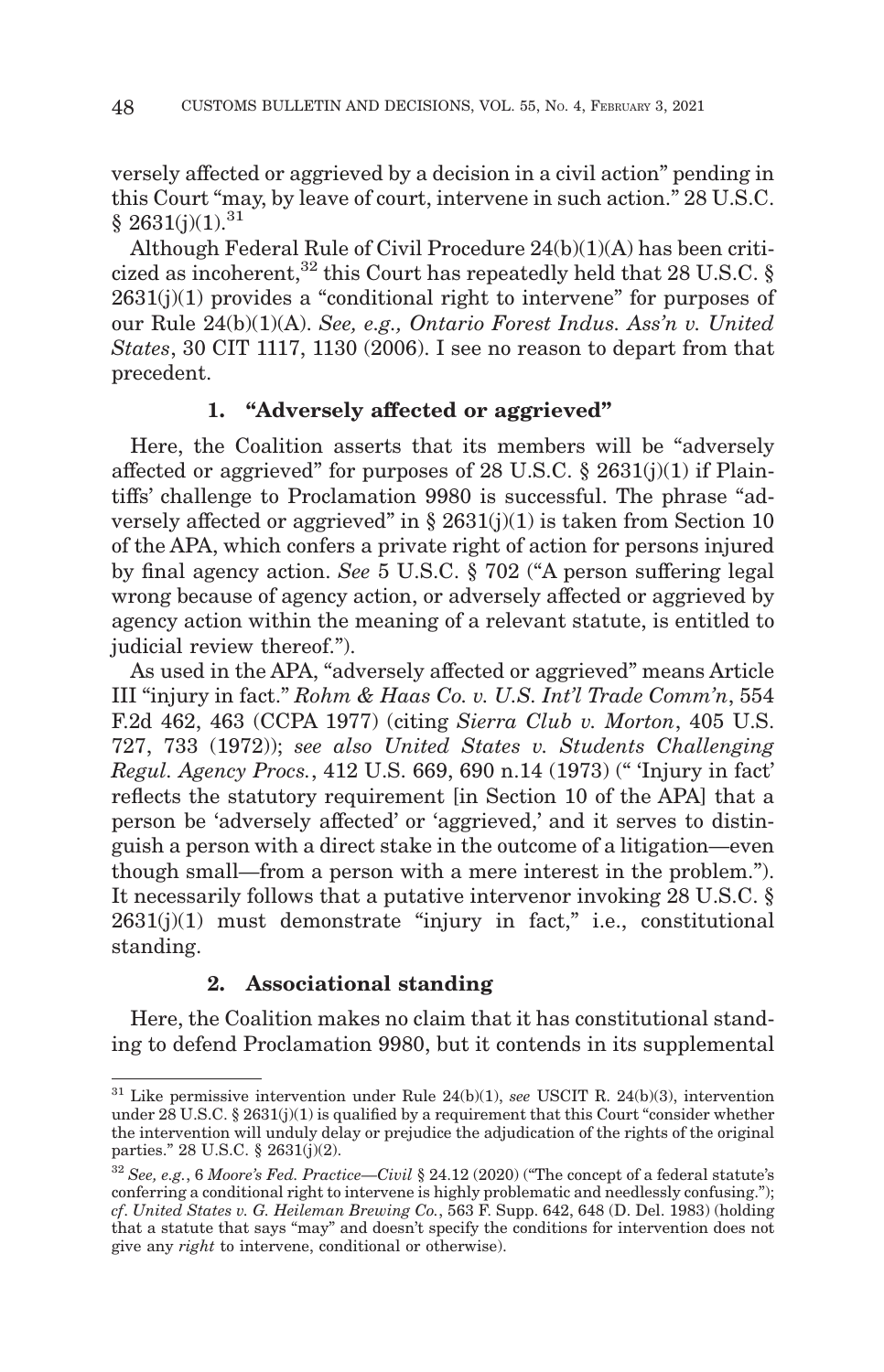brief that it has associational standing to represent its members that do. *See* ECF 69, at 13–17. "To establish standing based upon harm to one or more of its members (associational standing)," *Disabled Am. Veterans v. Gober*, 234 F.3d 682, 689 (Fed. Cir. 2000), an association must demonstrate that (1) "its members would otherwise have standing to sue in their own right"; (2) "the interests it seeks to protect are germane to the organization's purpose"; and (3) "neither the claim asserted nor the relief requested requires the participation of individual members in the lawsuit." *Id*. (quoting *Hunt v. Wash. State Apple Advertising Comm'n*, 432 U.S. 333, 343 (1977)).

The Coalition easily satisfies the third element of the *Hunt* test here, as neither its asserted defense nor the relief it seeks—a judgment upholding Proclamation 9980—requires the participation of its individual members. *See Reid v. Dep't of Commerce*, 793 F.2d 277, 279 (Fed. Cir. 1986) (distinguishing between "declaration, injunction[,] or some other form of prospective relief" requiring no participation of association members and "particularized relief dependent on the individual circumstances of each" association member). The Coalition, however, does not so easily navigate past the first and second *Hunt* shoals. I consider each in turn.

#### **a. The members' standing**

To satisfy the first *Hunt* element, the Coalition must demonstrate that "its members would otherwise have standing to [defend Proclamation 9980] in their own right." *Gober*, 234 F.3d at 689. That is, the Coalition must show that if Proclamation 9980 is invalidated, its members would suffer "injury in fact, that is, an invasion of a legally protected interest which is (a) concrete and particularized, and (b) actual or imminent, not conjectural or hypothetical." *Lujan*, 504 U.S. at 561 (internal quotation marks and citations omitted).

The Coalition submitted declarations of senior executives of its members—all domestic nail manufacturers—stating that their respective companies fear competitive injury if Proclamation 9980's duties on their competitors—importers of steel nails—are invalidated. *See* ECF 69, at 20–36. Such competitive injury by operation of normal market forces ordinarily qualifies as injury in fact for Article III purposes. *See AVX Corp. v. Presidio Components, Inc.*, 923 F.3d 1357, 1364 (Fed. Cir. 2019) ("[C]ompetitive injury to a challenger is highly likely where the government action has a natural pricelowering or sales-limiting effect on the challenger's sales (compared to what prices or sales would be in the absence of the government action)," including by "directly lowering competitors' prices for com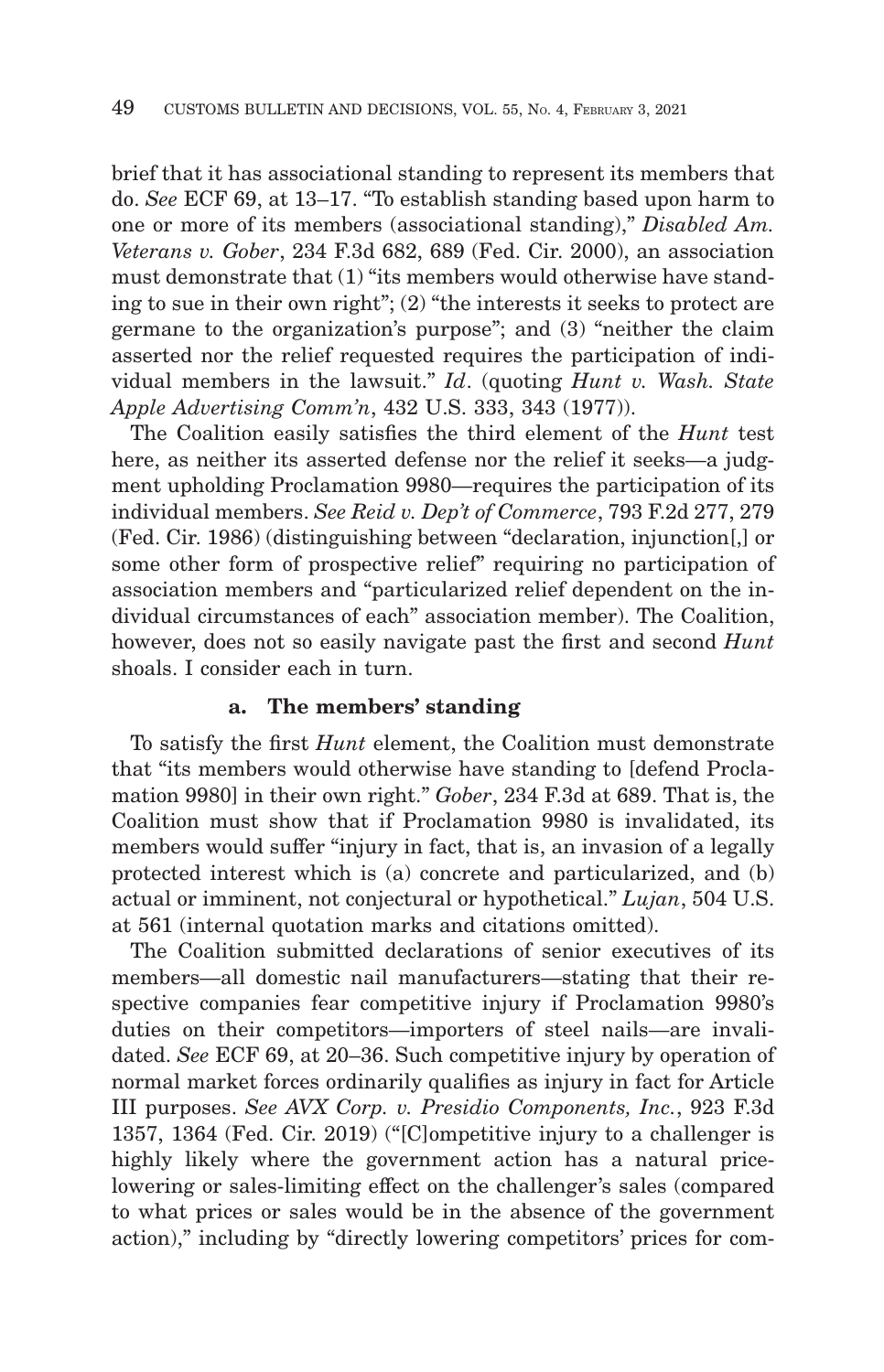peting goods"); *see also Canadian Lumber Trade All. v. United States*, 517 F.3d 1319, 1334 (Fed. Cir. 2008) (noting that under the doctrine of competitor standing, it "is *presumed* (i.e., without affirmative findings of fact) that a boon to some market participants is a detriment to their competitors") (emphasis in original). Accordingly, the Coalition has demonstrated injury in fact and hence constitutional standing, insofar as *Lujan*'s "invasion of a legally protected interest" requirement is characterized as prudential rather than constitutional.<sup>33</sup>

"Beyond the constitutional requirements" of an Article III case or controversy, "the federal judiciary . . . also adhere[s] to a set of prudential principles that bear on the question of standing." *Valley Forge Christian Coll. v. Americans United for Separation of Church & State, Inc.*, 454 U.S. 464, 474 (1982). In assessing claims of associational standing based on injury to an association's members, courts also consider whether the association's members have prudential standing. *See, e.g., Reid*, 793 F.2d at 280.34

One prudential consideration bearing on standing is that "a party 'generally must assert his own legal rights and interests, and cannot rest his claim to relief on the legal rights or interests of third

<sup>&</sup>lt;sup>33</sup> One of the unsolved mysteries of the Supreme Court's standing jurisprudence is whether "the term 'legally protected interest' do[es] some work in the [constitutional] standing analysis." *Initiative & Referendum Inst. v. Walker*, 450 F.3d 1082, 1093 (10th Cir. 2006) (en banc) (McConnell, J.). "The modifier 'legally protected' has appeared episodically in Supreme Court opinions since its introduction in *Lujan*," *Jud. Watch, Inc. v. U.S. Senate*, 432 F.3d 359, 363 (D.C. Cir. 2005) (Williams, J., concurring), and where the Court has used the term it has "not defined" its meaning. *Cottrell v. Alcon Labs.*, 874 F.3d 154, 163 (3d Cir. 2017). Insofar as I can determine, the Federal Circuit has not directly addressed this question.

Among other things, does Article III require "that the legally protected interest be the plaintiff's" or, as in this case, the putative defendant-intervenor's? Guilds, *A Jurisprudence of Doubt: Generalized Grievances as a Limitation to Federal Court Access*, 74 N.C. L. Rev. 1863, 1871 n.58 (1996). I think not, as otherwise it "would contradict third party standing jurisprudence." *Id*. I therefore agree with Judge Williams that "[t]he requirement that the injury be to a legally protected interest is grounded on prudential considerations" rather than Article III. *Jud. Watch*, 432 F.3d at 366 (cleaned up). For present purposes, the upshot is that the absence of any "protected legal interest" of the Coalition's members in defending Proclamation 9980 is not fatal to their *constitutional* standing; for Article III purposes, it suffices that the Coalition's members will likely suffer concrete and particularized economic injury if Proclamation 9980 is invalidated. But as discussed below, the absence of any such "protected legal interest" is fatal to their prudential standing.

<sup>&</sup>lt;sup>34</sup> Consideration of the Coalition's prudential standing to intervene as a defendant is appropriate here for at least two other reasons. First, as discussed above, the statute under which the Coalition claims a conditional right to intervene—28 U.S.C. § 2631(j)(1) requires that a putative intervenor demonstrate constitutional standing. Prudential standing principles necessarily apply as well, because Congress has not expressly negated their application. *See Bennett v. Spear*, 520 U.S. 154, 163 (1997) ("Congress legislates against the background of our prudential standing doctrine, which applies unless it is expressly negated."). Second, the statute—by requiring that a putative intervenor obtain "leave of court" to intervene, 28 U.S.C. § 2631(j)(1)—necessarily invests us with discretion to consider prudential standing. *See FilmTec Corp. v. Hydranautics*, 67 F.3d 931, 935 (Fed. Cir. 1995) ("Determining whether to give leave of court requires an exercise of discretion by the trial court.").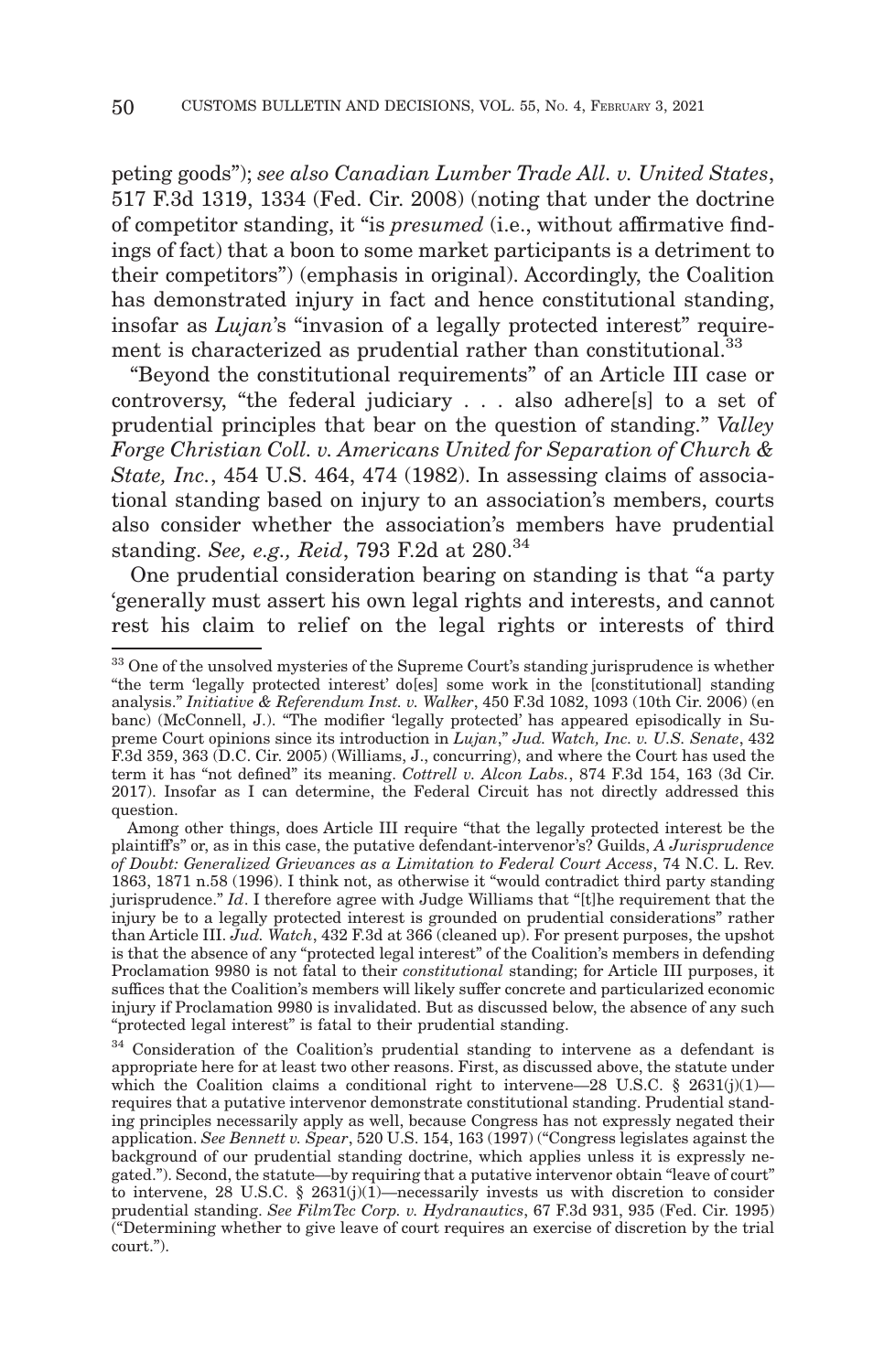parties.' " *Kowalski v. Tesmer*, 543 U.S. 125, 129 (2004) (quoting *Warth v. Seldin,* 422 U.S. 490, 499 (1975)). This principle of thirdparty standing, sometimes referred to as *jus tertii* standing, "limit[s] access to the federal courts to those litigants best suited to assert a particular claim." *Starr Int'l Co., Inc. v. United States*, 856 F.3d 953, 965 (Fed. Cir. 2017) (quoting *Gladstone, Realtors v. Vill. of Bellwood*, 441 U.S. 91, 100 (1979)).35

Here, the Coalition seeks to intervene to defend Proclamation 9980, which is a sovereign legal interest of the government, not the Coalition's members. *Cf*. *Diamond v. Charles*, 476 U.S. 54, 65 (1986) (physician that intervened to defend state abortion law had no cognizable interest for standing purposes "because the power to create and enforce a legal code, both civil and criminal. is one of the quintessential functions of a State") (cleaned up).<sup>36</sup> Thus, to have prudential standing to defend Proclamation 9980, the Coalition's members must demonstrate a " 'close' relationship with the person who possesses the right," i.e., the government, and a " 'hindrance' to [the government's] ability to protect [its] own interests." *Id.* at 966 (quoting *Kowalski*, 543 U.S. at 130).

The Coalition's members do not satisfy this test. First, they have no relationship with the government. *Cf. Kowalski*, 543 U.S. at 130–31 (noting that in some cases the attorney-client relationship can confer third-party standing on the part of an attorney to assert the interests of a client). Nor does any impediment prevent the government from fully defending Proclamation 9980.

In short, even though the Coalition's members possess constitutional standing because of their competitive injury that will likely result from Proclamation 9980's invalidation, they lack third-party standing because they have no "legally protected interest" in defending Proclamation 9980. As its members lack prudential standing, the

<sup>35</sup> Although the Supreme Court's decision in *Lexmark Int'l v. Static Control Components,* Inc., 572 U.S. 118 (2014), upended several decades of standing law by recasting the "zone" of interests" inquiry as non-prudential, *see id*. at 127–28, *Lexmark* expressly declined to reconsider third-party standing. *See id*. at 127 n.3 ("This case does not present any issue of third-party standing, and consideration of that doctrine's proper place in the standing firmament can await another day."). The Federal Circuit's decisions applying third-party standing principles therefore remain fully binding on us.

<sup>&</sup>lt;sup>36</sup> Of course, Congress "has the power to create new interests, the invasion of which may confer standing." *Diamond*, 476 U.S. at 66 n.17 (citing *Simon v. E. Ky. Welfare Rights Org*., 426 U.S. 26, 41, n.22 (1976)). Two examples familiar to regular readers of our Court's opinions are the countervailing duty and antidumping statutes, which allow interested parties to petition Commerce to initiate administrative proceedings to impose such duties. *See* 19 U.S.C. § 1671a(b)(1); 19 U.S.C. § 1673a(b)(1). Such parties can later intervene in this Court as a matter of right to defend any such duties that Commerce imposed, *see* 28 U.S.C.  $§$  2631(j)(1)(B), and have prudential standing to do so because the statutory scheme vests them with a legally cognizable interest in defending such duties.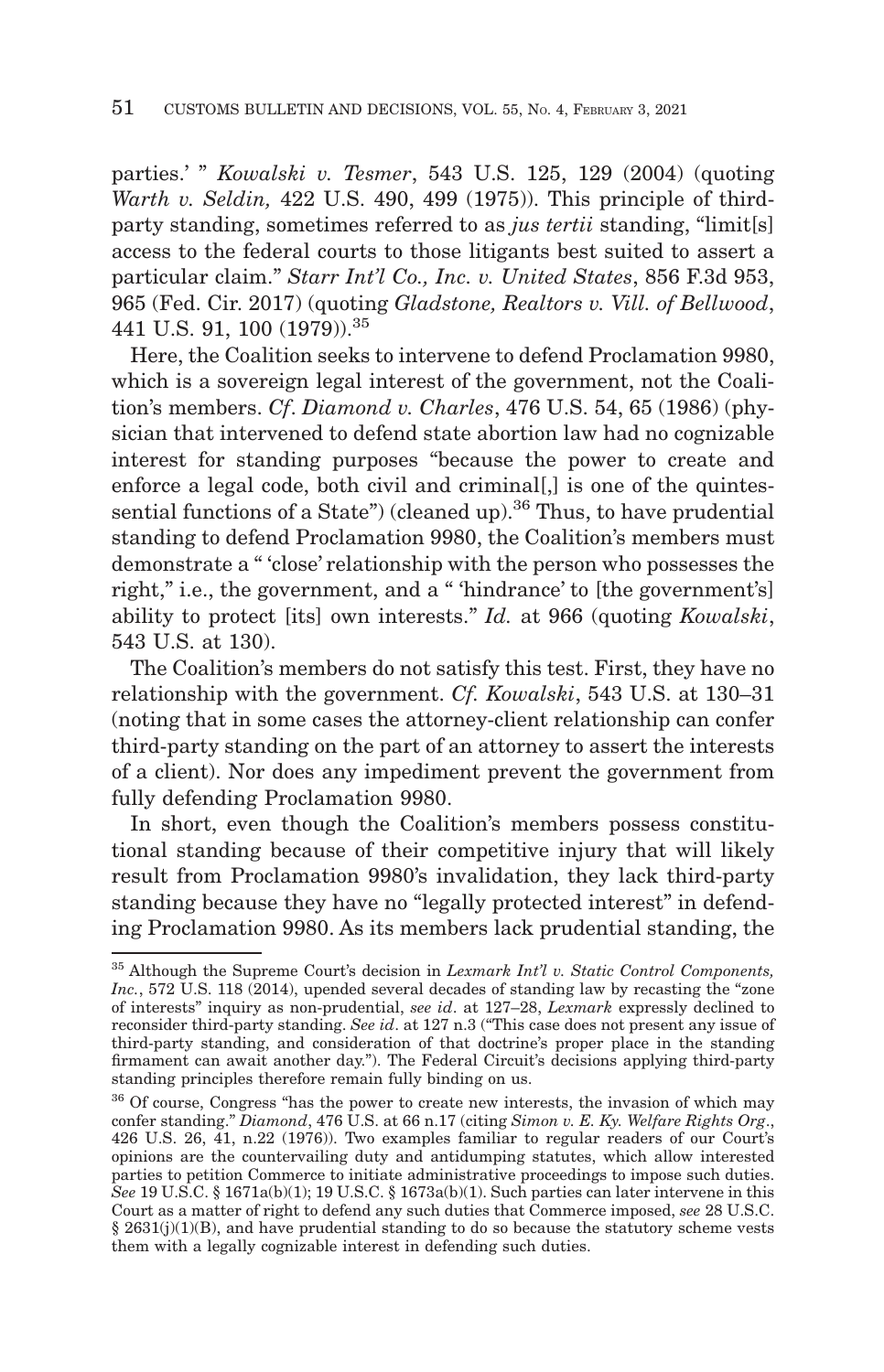Coalition founders on the rock of the first *Hunt* associational standing element.

#### **b. Germaneness**

To establish associational standing, the Coalition must also demonstrate the second *Hunt* element, i.e., that "the interests it seeks to protect are germane to the organization's purpose." *Disabled Am. Veterans*, 234 F.3d at 689. Neither the Coalition's intervention motions nor its proposed answers accompanying them contained any allegations regarding the nature of the Coalition and its purposes, much less whether the interests it seeks to protect are germane to those purposes. We therefore ordered the Coalition to address, *inter alia*, its associational standing, and to submit any supporting evidence.

As noted above, the Coalition's response included no declaration or affidavit from any person purporting to speak on behalf of the *Coalition*. As a result, we have no evidence in this record addressing whether the Coalition's members' interests in Proclamation 9980 "are germane to the organization's purpose." *Id.* at 689. Indeed, as discussed above at length, the Coalition submitted no evidence of any kind regarding the "organization" that the Coalition purports to be, much less its purposes.

The Coalition therefore fails to carry its burden of demonstrating that it satisfies the germaneness requirement of associational standing. *See McKinney v. U.S. Dep't of Treasury*, 799 F.2d 1544, 1553 (Fed. Cir. 1986) (public interest law firm did not have associational standing because it "failed to demonstrate a nexus between its organizational purpose and the economic interests of the producers and workers it purportedly represents"); *NHH Inv'r Grp. v. DFH Watford, LLC*, No. 4:15-CV-027, 2015 WL 12867309, at \*3 (D.N.D. Oct. 8, 2015) (associational standing did not exist because "[a]n exhaustive review of the record leaves the Court with no understanding as to the interest or purpose of [purported association] *as an organization*") (emphasis added); *see also Humane Soc'y of U.S. v. Hodel*, 840 F.2d 45, 57 (D.C. Cir. 1988) (germaneness requirement of associational standing screens out lawsuits "filed by organizations on issues on which they as a practical matter lack expertise or resources").

Because the Coalition here has provided no evidence of its interests, purposes, resources, or expertise as an organization, the Coalition's attempt to intervene is functionally equivalent to "a law firm seeking to sue *in its own name* on behalf of a client . . . alleging injury from governmental action wholly unrelated to the firm," *Hodel*, 840 F.2d at 57–58 (emphasis added), except here the proposed defendant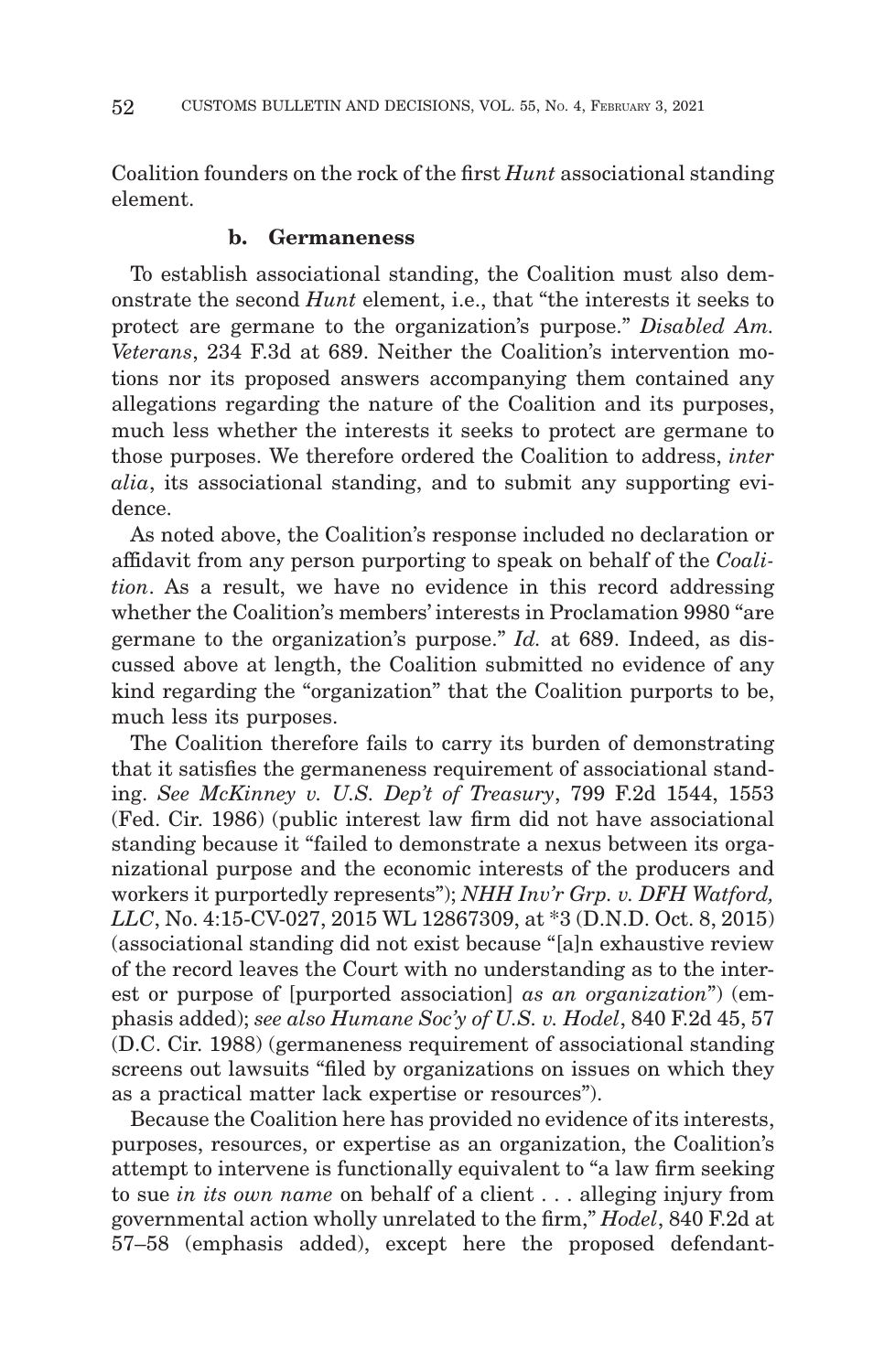intervenor's counsel has created a name (the "Coalition") to sue under rather than using the law firm name. That is a distinction without a difference, and the Coalition fails to satisfy the germaneness requirement of associational standing under *Hunt*.

\*\* \*

In sum, I conclude that the Coalition is ineligible for permissive intervention under the first prong of Rule 24(b)(1) because it lacks associational standing as required by 28 U.S.C.  $\S$  2631(j)(1). The Coalition lacks associational standing because (1) its members lack third-party standing to defend Proclamation 9980 and (2) the Coalition has failed to put forth any evidence establishing that this litigation is germane to the purposes of the Coalition as an organization. Because the Coalition lacks associational standing, it does not have a conditional right to intervene pursuant to 28 U.S.C.  $\S$  2631(j)(1).

#### **B. Permissive intervention based on a shared defense**

The second prong of Rule  $24(b)(1)$  allows permissive intervention if the putative intervenor "has a claim or defense that shares with the main action a common question of law or fact." USCIT R. 24(b)(1)(B). Without explanation, the Coalition asserts that it has a " 'defense that shares with the main action a common question of law or fact,' USCIT R. 24(b)(1), specifically defenses regarding the lawfulness of the Proclamation and the duties on derivative articles." ECF 47, at 7. That the Coalition simply makes this assertion in passing without further development is reason alone to reject it out of hand.

In my view, the Coalition has no "defense that shares . . . a common question of law or fact," USCIT R.  $24(b)(1)(B)$ , with the government's defense. The words "claims or defenses" in Federal Rule of Civil Procedure 24(b)(1)(B) "manifestly refer to the kinds of claims or defenses that can be raised in courts of law as part of an actual or impending law suit." *Amchem Prod., Inc. v. Windsor*, 521 U.S. 591, 623 (1997) (quoting *Diamond v. Charles*, 476 U.S. 54, 76–77 (1986) (O'Connor, J., concurring in part and concurring in judgment)); *see also* Fed. R. Civ. P. 8(a)(2) (requiring a pleading "that states a claim for relief" to contain "a short and plain statement of the claim showing that the pleader is entitled to relief"); USCIT R. 8(a)(2) (same); Fed. R. Civ. P. 8(b)(1)(A) (requiring a party "responding to a pleading" to "state . . . its defenses *to each claim asserted against it*") (emphasis added); USCIT R.  $8(c)(1)(B)$  (same).

In *Diamond*, the district court allowed a physician to intervene to defend a challenged state abortion law. After the district court declared the law unconstitutional and the Seventh Circuit affirmed, the physician—but not the state—appealed. The Supreme Court dis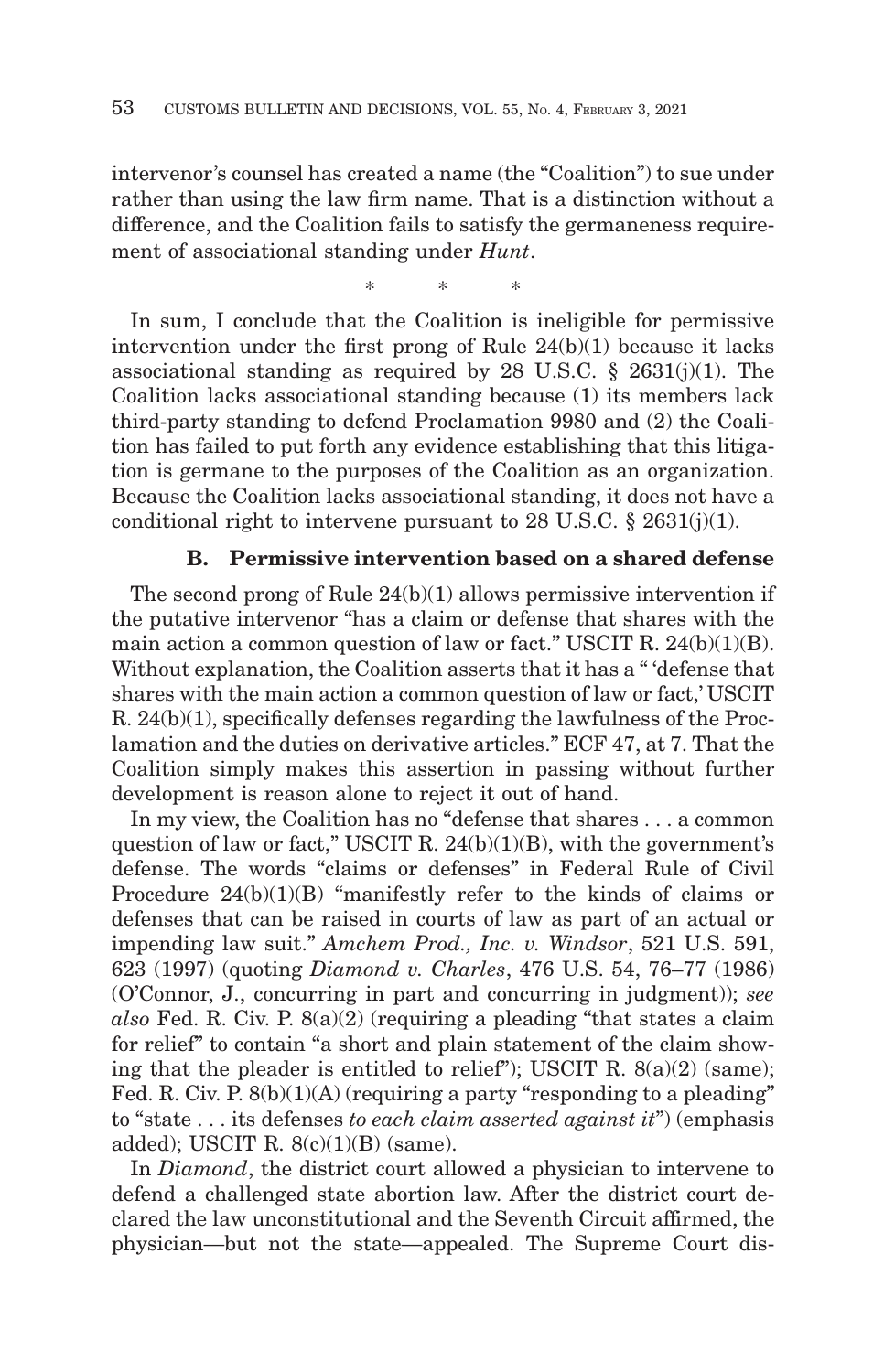missed the appeal, reasoning that the physician had no constitutional standing to defend the challenged statute because he had no direct stake in upholding the statute. *See* 476 U.S. at 68. Justice O'Connor concurred in the judgment on the basis that the district court should never have allowed the physician's intervention in the first instance. *See id.* at 71.

With respect to permissive intervention, Justice O'Connor explained that Rule 24(b)(1)(B) "plainly *does* require an interest sufficient to support a legal claim or defense which is founded upon that interest and which satisfies the Rule's commonality requirement." *Id*. at 77 (cleaned up). The physician had no such interest "because he assert[ed] no actual, present interest that would permit him to sue or be sued by appellees, or the State of Illinois, or anyone else, in an action sharing common questions of law or fact with those at issue in this litigation." *Id.*

A district court in Texas recently adopted Justice O'Connor's reasoning in *Diamond* and held that the State of Nevada could not intervene in a suit against the federal government asserting a challenge to certain aspects of the Affordable Care Act. The court explained that Nevada did not qualify for permissive intervention under Rule 24(b)(1)(B) because the plaintiffs had no claim for relief against Nevada. *See DeOtte v. Azar*, 332 F.R.D. 173, 186 (N.D. Tex. 2019) ("[A]n outsider cannot use Rule 24(b) to become a party to a case simply because the outsider has a practical stake in the outcome. Instead, the outsider needs to be a proper party to a claim for relief." (quoting Nelson, 106 Va. L. Rev. at 274–75).

In the absence of any controlling authority from the Federal Circuit, I agree with and would adopt the reasoning of Justice O'Connor in *Diamond* and the Texas district court in *DeOtte*. Here, at least for purposes of Rule  $24(b)(1)(B)$ , the Coalition is not a proper party in any sense in this litigation. Just as the *Diamond* plaintiffs challenging a state abortion law had no cognizable claim against the intervening physician, and just as the *DeOtte* plaintiffs had no cognizable claim against Nevada, the plaintiffs here challenging Proclamation 9980 have no cognizable "claim" against the Coalition within the meaning of the Federal Rules of Civil Procedure and our rules. Because the plaintiffs seek no relief against the Coalition, in this suit or any other,37 the Coalition has no "defense" within the meaning of our

<sup>37</sup> Professor Nelson observes that Federal Rule of Civil Procedure 24(b)(1)(B)—and by extension our own Rule  $24(b)(1)(B)$ —"is a mechanism for consolidating in a single action claims or defenses that might otherwise be litigated separately." Nelson, 106 Va. L. Rev. at 386. Thus, "intervention offers a streamlined mechanism for an outside party to join pending litigation rather than filing a separate lawsuit and seeking consolidation." *Id*. at. 386 n.572; *cf*. Fed. R. Civ. P. 42(a)(2); USCIT R. 42(a)(2).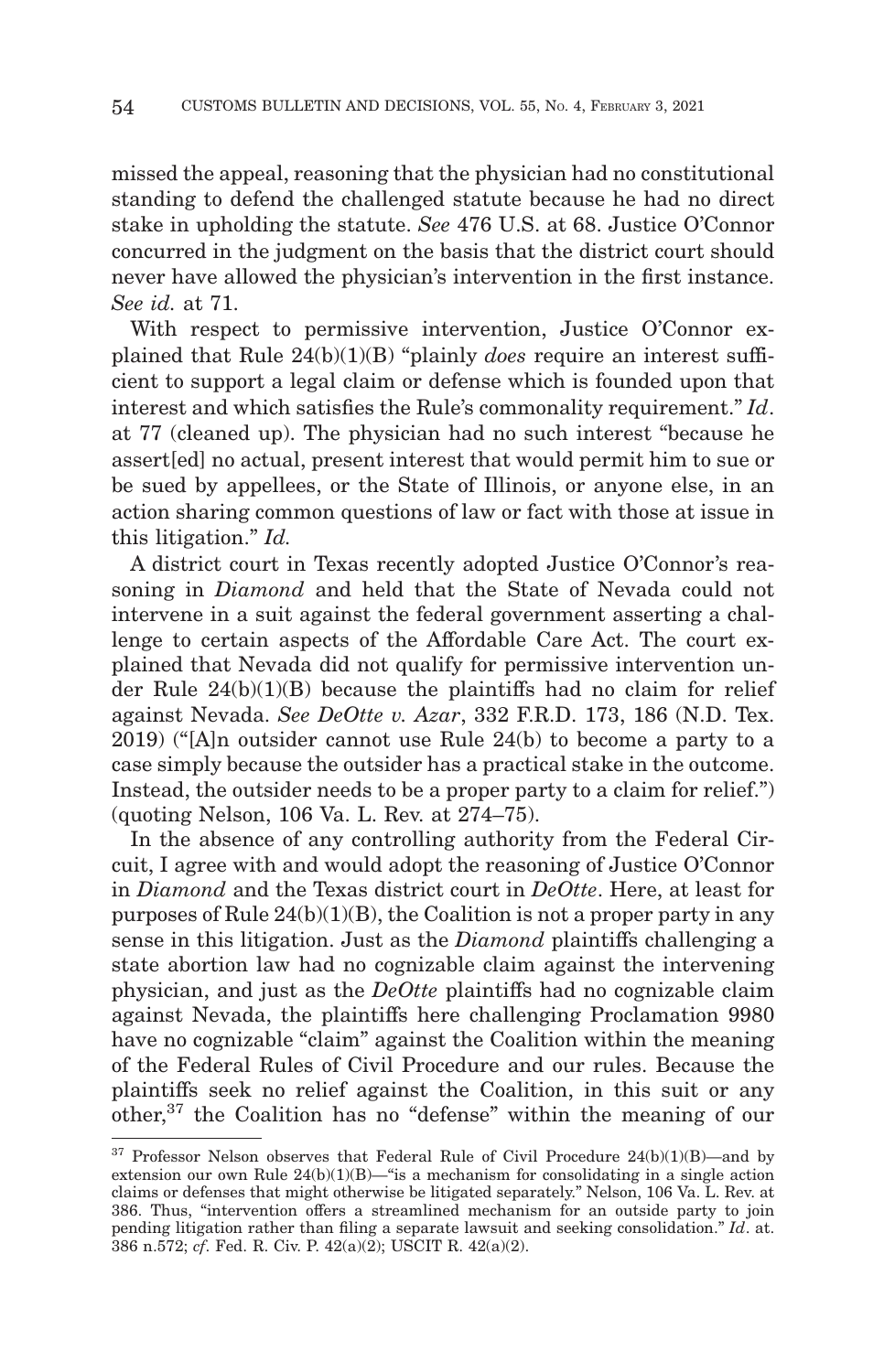Rules  $8(c)(1)(B)$  and  $24(b)(1)(B)$ . The Coalition is therefore ineligible for permissive intervention under the second prong of Rule 24(b)(1). *See* USCIT R. 24(b)(1)(B).

# **C. Prejudice to the original parties**

Even if the Coalition were otherwise *eligible* for permissive intervention under either prong of Rule  $24(b)(1)$ , the rule also requires us to consider "whether [permissive] intervention will unduly delay or prejudice the adjudication of the original parties' rights." USCIT R. 24(b)(1)(3); *see also* 28 U.S.C. § 2631(j)(2) (same for statutory provision allowing intervention with "leave of court").

This discretion should not be exercised lightly, as a new party has "substantial power to direct the flow of litigation and affect settlement negotiation[s]." *Deutsche Bank Nat'l Tr. Co. v. FDIC*, 717 F.3d 189, 195 (D.C. Cir. 2013) (Silberman, J., concurring); *see also Solid Waste Agency of N. Cook Cty. v. U.S. Army Corps of Eng'rs*, 101 F.3d 503, 508 (7th Cir. 1996) (Posner, J.) ("Increasing the number of parties to a suit can make the suit unwieldy.").

Here, in exercising our discretion under Rule  $24(b)(1)(3)$  and §  $2631(i)(2)$ , I agree with my colleagues that allowing intervention and thereby granting the Coalition full party status would prejudice the plaintiffs through delay and by requiring additional briefing. *Ante* at 12–13.

As to delay, I note that allowing the Coalition to intervene would have disrupted the briefing schedules agreed to by the parties in two<sup>38</sup> of the four cases before us in active litigation. This problem is of the Coalition's own making; in moving to intervene, it did not address its associational standing to represent its members, even though, as I explain above, the statute it invoked for permissive intervention—28 U.S.C. § 2631(j)(1)—required it to do so. As a result, we ordered the Coalition to file supplemental papers demonstrating its associational standing and gave the plaintiffs an opportunity to respond.39 By the time this supplemental briefing was completed, substantive merits briefing was well underway in two of these nonstayed cases. It would have been prejudicial to the parties to establish new briefing schedules to allow the Coalition's participation as a party, with the right to oppose Plaintiffs' dispositive motions as well

<sup>38</sup>*See* ECF 42 and 57; *Oman Fasteners LLC v. United States*, Consol. Ct. No. 20–37, ECF 46 and 52.

<sup>39</sup>*See* ECF 62.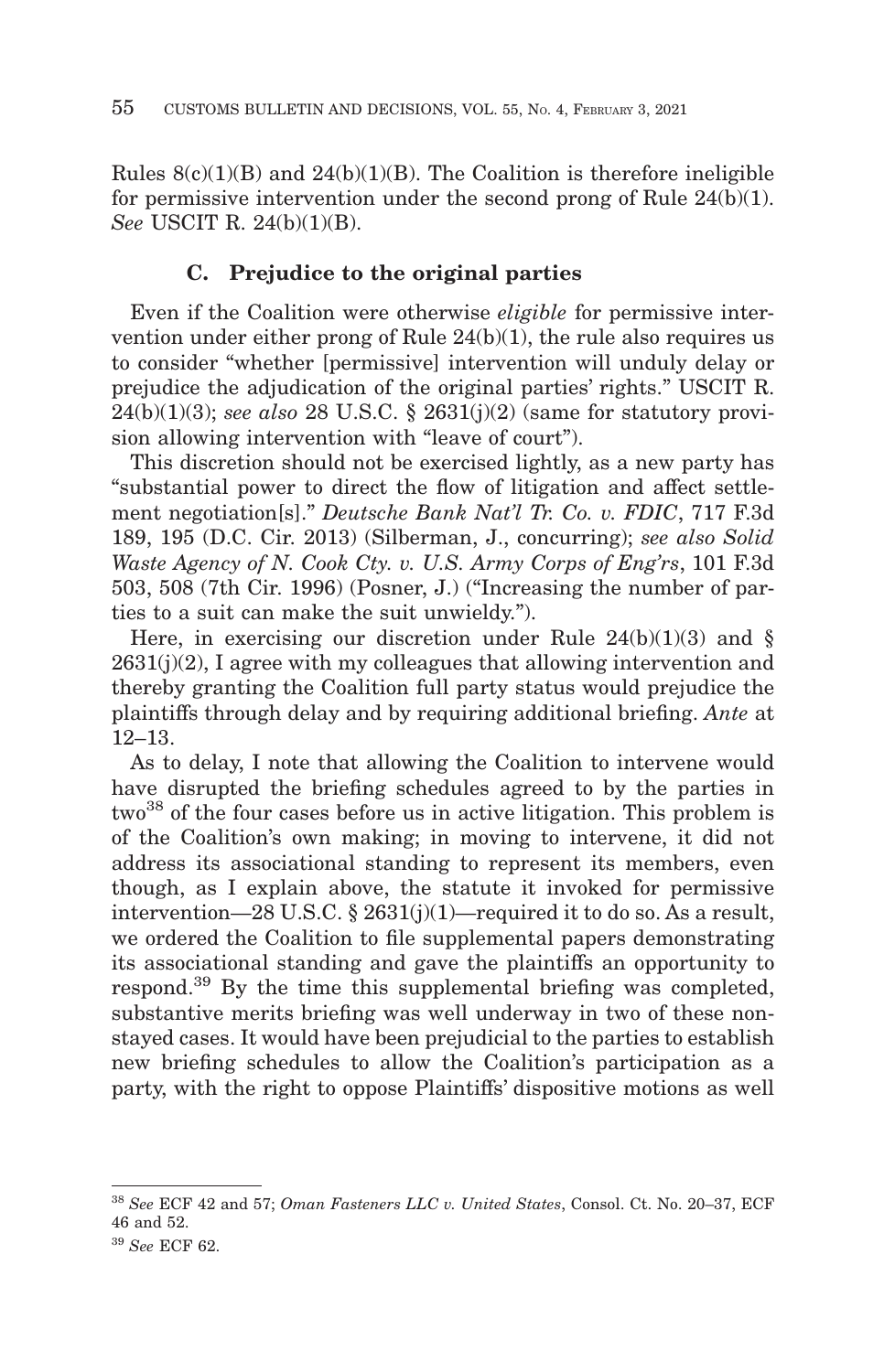as file its own such motions (insofar as it has not already presumed to do so) and replies. <sup>40</sup>

Finally, I note that the Coalition claims, at most, an indirect economic interest in the outcome of this litigation. The Coalition's members, however, are not the only outsiders with such an interest. I am not prepared to turn on that tap, "for the effects of a judgment in or a settlement of a lawsuit can ramify throughout the economy, inflicting hurt difficult to prove on countless strangers to the litigation." *Flying J, Inc. v. Van Hollen*, 578 F.3d 569, 571 (7th Cir. 2009) (Posner, J.). There is a long line of potential intervenors for every case in this Court if a mere indirect economic interest is enough to justify permissive intervention.

#### **VI. The** *amicus curiae* **alternative to intervention**

Because of our national jurisdiction, our rules expressly provide for *amicus curiae* participation with leave of court. *See* USCIT R. 76. Such participation is several orders of magnitude less burdensome on the court and the parties than outright intervention. It's also far less expensive for would-be intervenors.

Outsiders with anything less than an indisputable right of intervention should think hard about whether they can accomplish their purposes more efficiently—for all involved—by seeking leave to participate as *amici curiae* rather than by taking the comparatively drastic step of seeking intervention. "[E]xperienced litigators note that many of those benefits [of intervention] could be achieved simply by . . . outsiders . . . present[ing] their views as *amici*." Nelson, 106 Va. L. Rev. at 391. In my view, we should freely give leave to outsiders with indirect economic interests to present their views through *amici curiae* briefs.

> */s/ M. Miller Baker* M. MILLER BAKER, JUDGE

<sup>40</sup> In the two other non-stayed cases, *J. Conrad LTD v. United States*, Ct. No. 20–52, and *Metropolitan Staple Corp. v. United States*, Ct. No. 20–53, intervention would not have disrupted the merits briefing schedule, which was delayed because plaintiffs sought preliminary injunctions. Nevertheless, because the substantive issues in those cases overlap with the issues in *PrimeSource Building Products, Inc. v. United States*, Ct. No. 20–32, and *Oman Fasteners, LLC v. United States*, Consol. Ct. No. 20–37, the two cases where merits briefing was well underway by the time the supplemental intervention briefing was completed, allowing intervention in *J. Conrad* and *Metropolitan Staple* would still have prejudiced the *PrimeSource* and *Oman Fasteners* plaintiffs by allowing the Coalition to make arguments applicable to all four cases. Fairness to the *PrimeSource* and *Oman Fasteners* plaintiffs would have required reopening or extending the briefing schedule in those cases.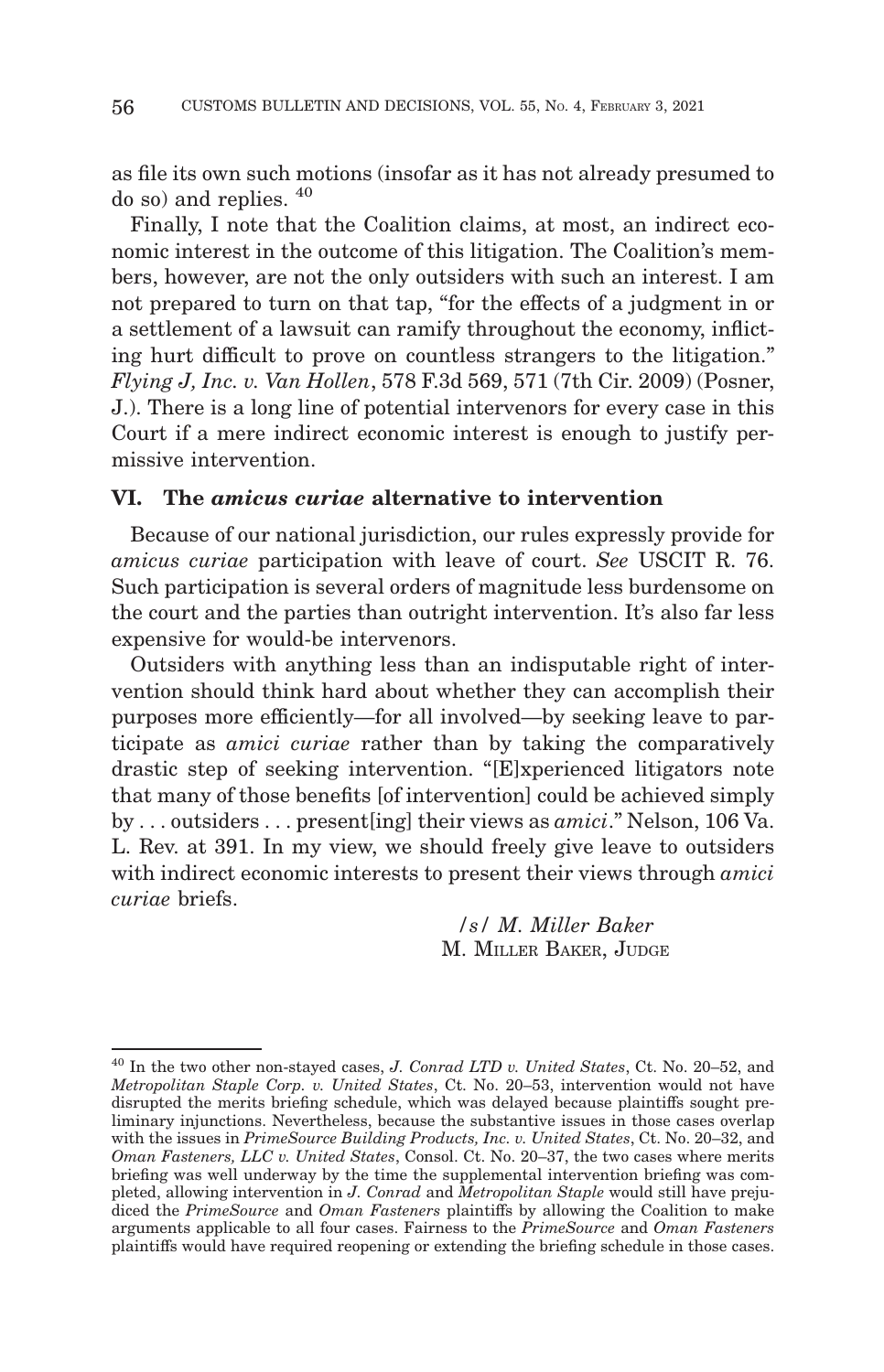Slip Op. 21–07

MIDWEST FASTENER CORP., Plaintiff, v. UNITED STATES, Defendant, and MID CONTINENT STEEL & WIRE, INC., Defendant-Intervenor.

> Before: Claire R. Kelly, Judge Court No. 17–00231

[Remanding the U.S. Department of Commerce's second remand redetermination that strike pin anchors are within the scope of the antidumping duty order covering certain steel nails from the People's Republic of China.]

Dated: January 21, 2021

*Robert Kevin Williams* and *Mark Rett Ludwikowski*, Clark Hill PLC, of Chicago, IL, for plaintiff, Midwest Fastener Corp.

*Sosun Bae*, Trial Attorney, Commercial Litigation Branch, Civil Division, U.S. Department of Justice, of Washington, DC, for defendant. Also on the briefs were *Patricia M. McCarthy*, Assistant Director, *Jeanne E. Davidson*, Director, *Ethan P. Davis*, Acting Assistant Attorney General, and *Jeffrey Bossert Clark*, Acting Assistant Attorney General. Of Counsel were *Vania Y. Wang* and *Jared Cynamon,* Attorneys, Office of the Chief Counsel for Trade Enforcement and Compliance, U.S. Department of Commerce, of Washington, DC.

*Adam Henry Gordon* and *Ping Gong*, The Bristol Group PLLC, of Washington, DC, for defendant-intervenor, Mid Continent Steel & Wire, Inc.

#### *OPINION AND ORDER*

#### **Kelly, Judge:**

Before the court is the U.S. Department of Commerce's ("Commerce") second remand redetermination filed pursuant to the court's order in *Midwest Fastener Corp. v. United States*, 44 CIT \_\_, 435 F. Supp. 3d 1262 (2020) ("*Midwest II*"). *See* Final Results of Redetermination Pursuant to Ct. Remand [in *Midwest II*], June 17, 2020, ECF No. 87–1 ("*Second Remand Results*"). In *Midwest II*, the court remanded for a second time Commerce's determination that Midwest Fastener Corp.'s ("Midwest" or "Plaintiff") strike pin anchors are within the scope of the antidumping duty ("ADD") order covering certain steel nails from the People's Republic of China ("PRC"). *See Midwest II*, 44 CIT at \_\_, 435 F. Supp. 3d at 1272; *see also Midwest Fastener Corp. v. United States*, 42 CIT \_\_, \_\_, 348 F. Supp. 3d 1297, 1302 (2018) ("*Midwest I*"); [ADD] Order on Certain Steel Nails from the [PRC]: Final Ruling on Midwest Fastener Strike Pin Anchors, (Aug. 2, 2017), ECF No. 21–3 ("Final Scope Ruling"); Final Results of Redetermination Pursuant to Ct. Remand, Apr. 25, 2019, ECF No. 61 ("*Remand Results*"); *Certain Steel Nails from the [PRC]*, 73 Fed. Reg. 44,961 (Dep't Commerce Aug. 1, 2008) (notice of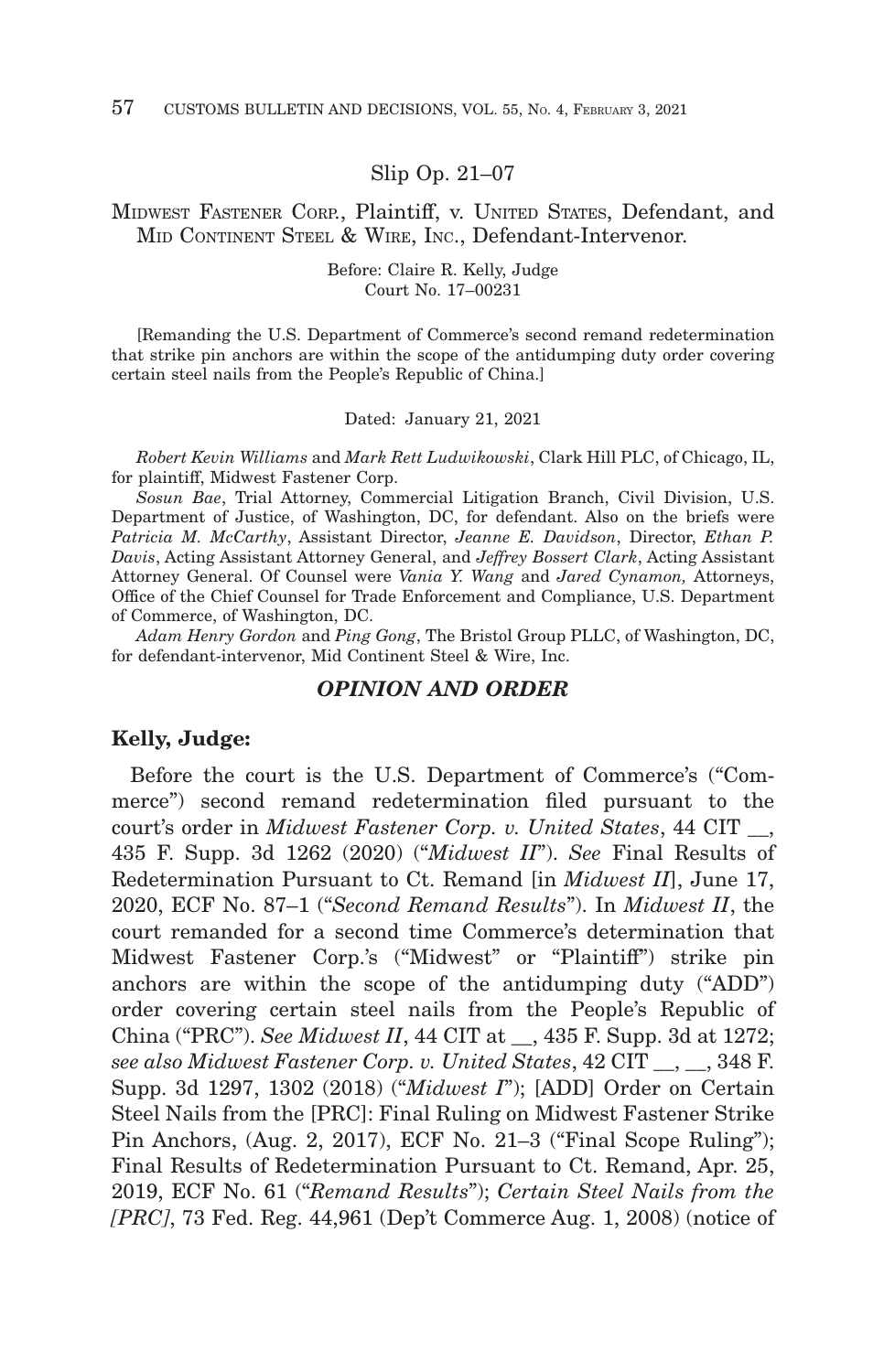[ADD] order) ("*PRC Nails Order*"). Commerce, under respectful pro $test<sup>1</sup>$  continued to find that Midwest's strike pin anchors fall within the scope of the *PRC Nails Order*. *See generally Second Remand Results*. On August 28, 2020, the Court of Appeals for the Federal Circuit ("Court of Appeals") decided *OMG, Inc. v. United States*, 972 F.3d 1358 (Fed. Cir. 2020), *aff'g* 43 CIT \_\_, 389 F. Supp. 3d 1312 (2019) ("*OMG*"), interpreting nearly identical language in the ADD and countervailing duty ("CVD") orders covering certain steel nails from, in pertinent part, the Socialist Republic of Vietnam ("Vietnam"). For the following reasons, the court reconsiders its ruling in *Midwest I*, and remands Commerce's *Second Remand Results* with instructions to render its determination in conformity with *OMG*.

# **BACKGROUND**

The court assumes familiarity with the facts as set forth in its previous opinion and recounts the facts relevant to the issues currently before the court. *See Midwest II*, 44 CIT at \_\_, 435 F. Supp. 3d at 1265–66. On August 1, 2008, Commerce issued the *PRC Nails Order*, which covers, in pertinent part, "nails . . . constructed of two or more pieces." *See PRC Nails Order*, 73 Fed. Reg. at 44,961. Midwest is an importer of strike pin anchors.<sup>2</sup> On August 2, 2017, Commerce, at Midwest's request, issued a final scope ruling determining that Midwest's strike pin anchors are unambiguously covered by the scope of the *PRC Nails Order* based on the plain language of the order, as well as its analysis of sources enumerated under 19 C.F.R. § 351.225(k)(1) (2017).3 *See* Final Scope Ruling at 10–13. As such, Commerce did not perform an analysis of factors enumerated under § 351.225(k)(2) ("(k)(2) analysis"). *Id.*

In *Midwest I*, the court remanded Commerce's determination, holding that neither the plain language of the *PRC Nails Order*, nor Commerce's analysis under 19 C.F.R.  $\S 351.225(k)(1)$  "explain what it means for a product to be a nail constructed of two or more pieces."

<sup>1</sup> By adopting a position "under protest," Commerce preserves its right to appeal. *See Viraj Grp., Ltd. v. United States*, 343 F.3d 1371, 1376 (Fed. Cir. 2003). 2 As explained in the previous opinion:

Midwest's strike pin anchors have four components—a steel pin, a threaded body, a nut and a flat washer. Midwest avers that the pin component is not meant to be removed from the anchor and can only be removed with the aid of a claw hammer or pliers. The strike pin anchor is prepared for use by first drilling a hole through an object, and then drilling another hole into the masonry upon which the object is to be attached. After the two holes are aligned, the anchor is pushed throughthe hole in the object and into the hole in the masonry. The nut and washer components are then tightened to orient and position the anchor, and the pin component is subsequently struck with a hammer. The action of striking the pin component expands the anchor body and results in the fastening of the desired item against the masonry.

*Midwest II*, 44 CIT at \_\_, 435 F. Supp. 3d at 1265–66 (citations omitted).

<sup>3</sup> Further citations to the Code of Federal Regulations are to the 2017 edition.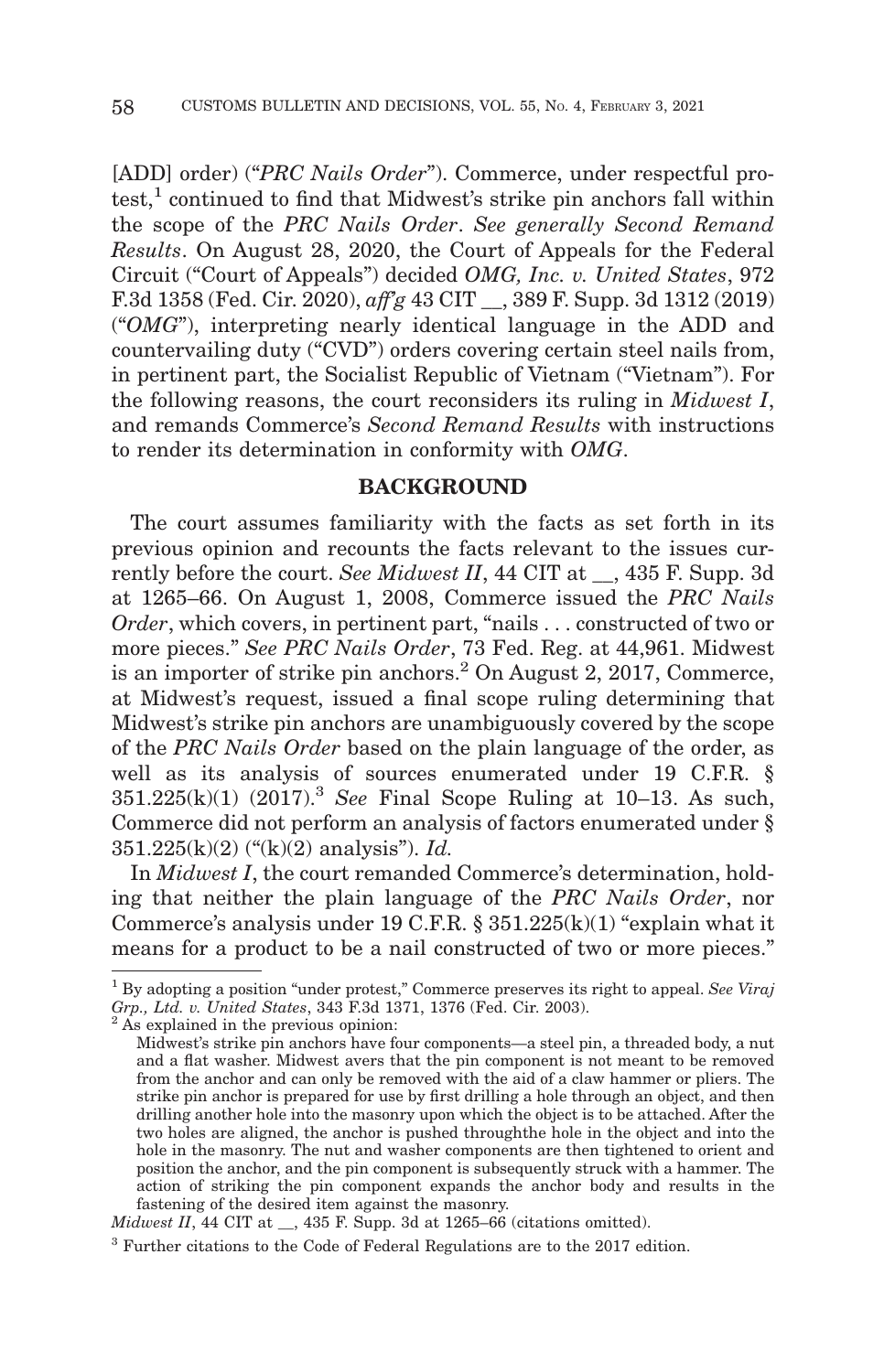*Midwest I*, 42 CIT at \_\_, 348 F. Supp. 3d at 1302 (discussing Commerce's reliance on prior scope determinations and a report of the U.S. International Trade Commission). After consulting dictionary definitions of the terms "nails" and "constructed", the court concluded that Commerce's determination that the *PRC Nails Order* unambiguously covers strike pin anchors is unsupported by substantial evidence and remanded for Commerce to conduct a formal scope inquiry and (k)(2) analysis. *Midwest I*, 42 CIT at \_\_, 348 F. Supp. 3d at 1306.

On remand, Commerce continued to assert that the *PRC Nails Order* unambiguously covers Midwest's strike pin anchors, *Remand Results* at 7–11, but conducted a (k)(2) analysis under protest. *Id.* at 11–19. In *Midwest II*, the court held Commerce's position that the scope of the order unambiguously covers Midwest's strike pins anchors was unsupported by substantial evidence because Commerce's analysis did not reasonably demonstrate how the phrase "nails . . . constructed of two or more pieces" encompasses the strike pin anchors. *See Midwest II*, 44 CIT at \_\_, 435 F. Supp. 3d at 1267–71; *see also PRC Nails Order*, 73 Fed. Reg. at 44,961. The court also held that Commerce's (k)(2) analysis erred in several respects, *see Midwest II*, 44 CIT at \_\_, 435 F. Supp. 3d at 1271–72, and rejected Commerce's attempt to find only the pin component dutiable. *See id.* at \_\_, 435 F. Supp. 3d at 1273.

For its second remand redetermination, Commerce again maintained that the *PRC Nails Order* is unambiguous, but conducted a revised (k)(2) analysis in light of *Midwest II*. *See Second Remand Results* at 6–28. However, after briefing on the *Second Remand Results* before this court concluded, the Court of Appeals issued *OMG*. *See generally* 972 F.3d 1358. In *OMG*, the Court of Appeals affirmed a decision of this Court disposing of an appeal from Commerce's final ruling clarifying the scope of ADD and CVD orders covering certain steel nails from, in pertinent part, Vietnam. *See generally id.*; *see also Certain Steel Nails from [Vietnam]*, 80 Fed. Reg. 41,006 (Dep't Commerce July 14, 2015) ([CVD] order) ("*Vietnam CVD Order*"); *Certain Steel Nails from the Republic of Korea, Malaysia, the Sultanate of Oman, Taiwan, and [Vietnam]*, 80 Fed. Reg. 39,994 (Dep't Commerce July 13, 2015) ([ADD] orders) ("*Vietnam ADD Order*") (collectively, "*Vietnam Orders*").

As with the *PRC Nails Order*, the pertinent language from the *Vietnam Orders* states that the orders cover "[c]ertain steel nails . . . of one piece construction or constructed of two or more pieces." *Compare Vietnam CVD Order*, 80 Fed. Reg. at 41,006 (citations omitted), *and Vietnam ADD Order*, 80 Fed. Reg. at 39,995 (citations omitted),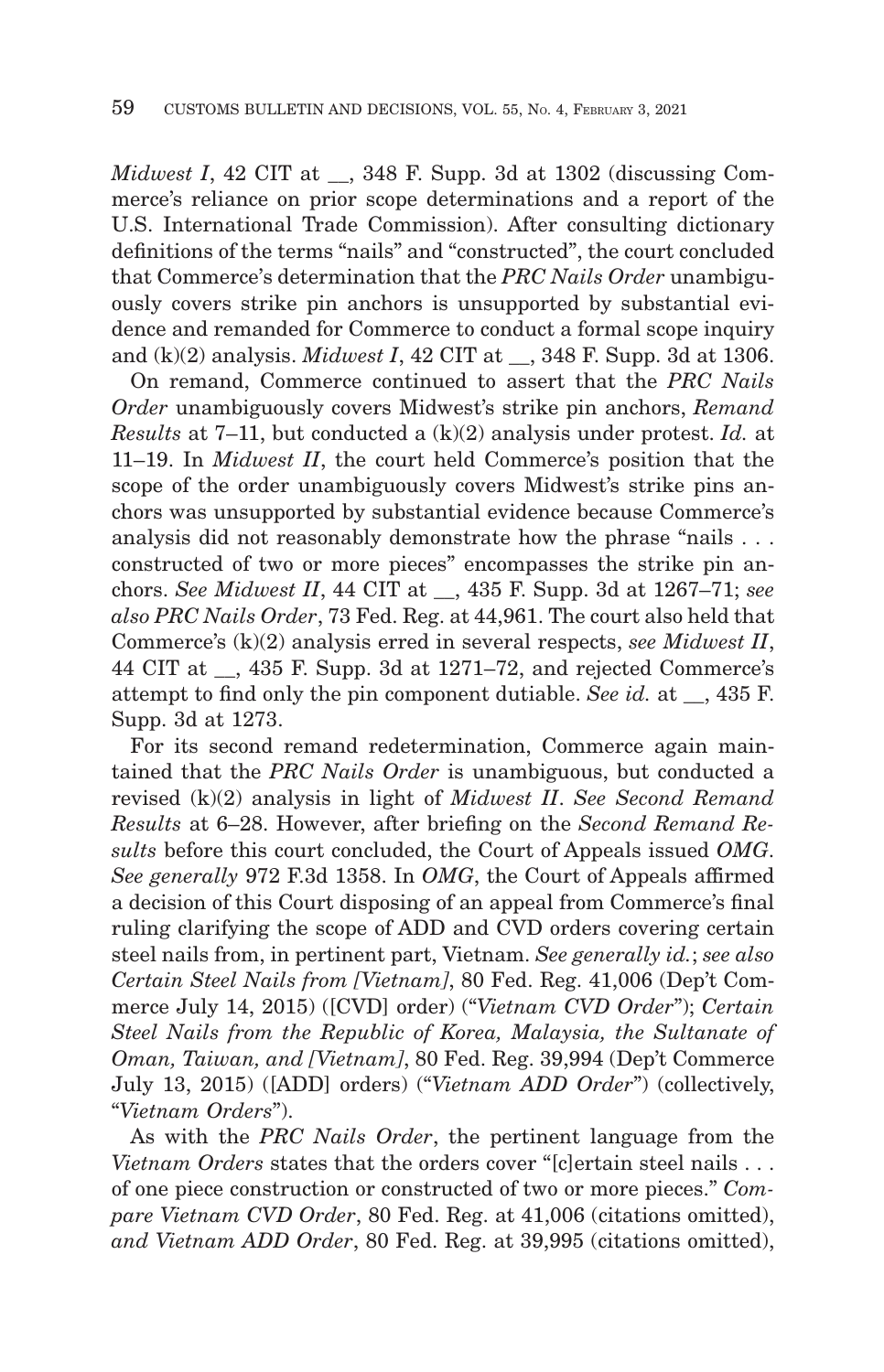*with PRC Nails Order*, 73 Fed. Reg. at 44,961.<sup>4</sup> As such, the court requested the parties brief their respective positions on the relevance of *OMG* to the disposition of this action. *See* Letter Req. Suppl. Briefing, Sept. 8, 2020, ECF No. 93.

In their responses, all parties indicated that whether Midwest's anchors fall within the scope of the order should be reconsidered in light of *OMG*. *See* Def.'s Resp. Ct.'s Order on Suppl. Briefing, Nov. 3, 2020, ECF No. 97; Def.-Intervenor's Resp. Ct.'s Order on Suppl. Briefing, Nov. 3, 2020, ECF No. 98; Pl.'s Resp. Ct.'s Order on Suppl. Briefing, Nov. 4, 2020, ECF No. 99.

### **JURISDICTION AND STANDARD OF REVIEW**

The court has jurisdiction over Plaintiff's challenge to Commerce's scope determination pursuant to section 516A of the Tariff Act of 1930, as amended, 19 U.S.C. § 1516a(a)(2)(B)(vi) (2012),<sup>5</sup> and 28 U.S.C. § 1581(c) (2012), which grant the court authority to review actions contesting scope determinations that find certain merchandise to be within the class or kind of merchandise described in an

<sup>4</sup> The scope language with respect to the *Vietnam Orders* and *PRC Nails Order* are nearly identical. In pertinent part, the *Vietnam Orders* cover:

certain steel nails having a nominal shaft length not exceeding 12 inches. Certain steel nails include, but are not limited to, nails made from round wire and nails that are cut from flat-rolled steel. Certain steel nails may be of one piece construction or constructed of two or more pieces. Certain steel nails may be produced from any type of steel, and may have any type of surface finish, head type, shank, point type and shaft diameter. Finishes include, but are not limited to, coating in vinyl, zinc (galvanized, including but not limited to electroplating or hot dipping one or more times), phosphate, cement, and paint. Certain steel nails may have one or more surface finishes. Head styles include, but are not limited to, flat, projection, cupped, oval, brad, headless, double, countersunk, and sinker. Shank styles include, but are not limited to, smooth, barbed, screw threaded, ring shank and fluted. Screw-threaded nails subject to this proceeding are driven using direct force and not by turning the nail using a tool that engages with the head. Point styles include, but are not limited to, diamond, needle, chisel and blunt or no point.

*Vietnam CVD Order*, 80 Fed. Reg. at 41,006 (citations omitted); *Vietnam ADD Order*, 80 Fed. Reg. at 39,995 (citations omitted). The *PRC Nails Order* covers:

certain steel nails having a shaft length up to 12 inches. Certain steel nails include, but are not limited to, nails made of round wire and nails that are cut. Certain steel nails may be of one piece construction or constructed of two or more pieces. Certain steel nails may be produced from any type of steel, and have a variety of finishes, heads, shanks, point types, shaft lengths and shaft diameters. Finishes include, but are not limited to, coating in vinyl, zinc (galvanized, whether by electroplating or hot dipping one or more times), phosphate cement, and paint. Head styles include, but are not limited to, flat, projection, cupped, oval, brad, headless, double, countersunk, and sinker. Shank styles include, but are not limited to, smooth, barbed, screw threaded, ring shank and fluted shank styles. Screw-threaded nails subject to this proceeding are driven using direct force and not by turning the fastener using a tool that engages with the head. Point styles include, but are not limited to, diamond, blunt, needle, chisel and no point.

*PRC Nails Order*, 73 Fed. Reg. at 44,961.

<sup>5</sup> Further citations to the Tariff Act of 1930, as amended, are to the relevant provisions of Title 19 of the U.S. Code, 2012 edition.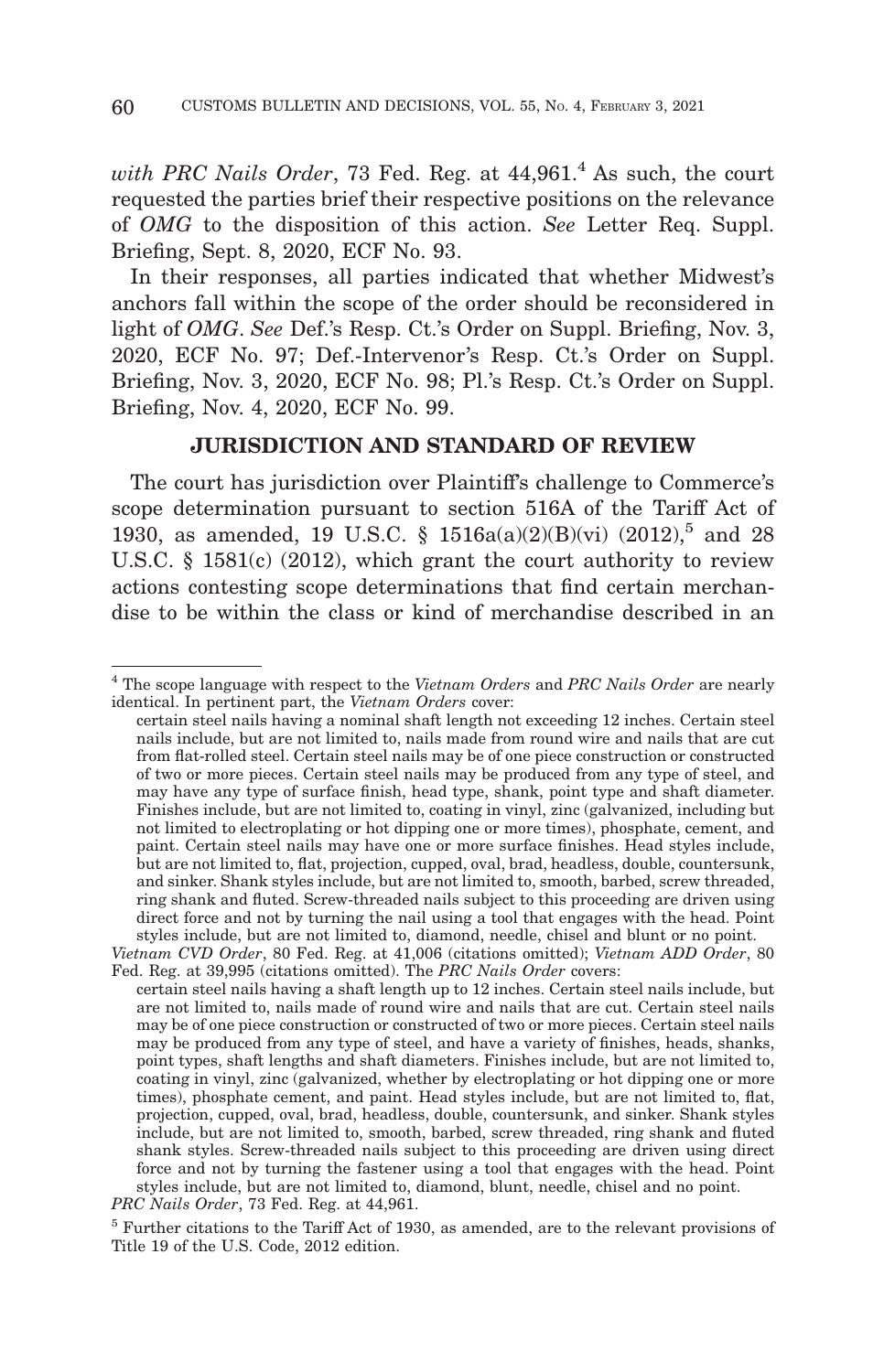ADD or CVD order. *See* 19 U.S.C. § 1516a(a)(2)(B)(vi); 28 U.S.C. § 1581(c) (2012). The court will uphold Commerce's determination unless it is "unsupported by substantial evidence on the record, or otherwise not in accordance with law . . ." 19 U.S.C. §  $1516a(b)(1)(B)(i)$ .

#### **DISCUSSION**

The language of an antidumping duty order dictates its scope. *See Duferco Steel, Inc. v. United States*, 296 F.3d 1087, 1097 (Fed. Cir. 2002) ("*Duferco*") (citing *Ericsson GE Mobile Commc'ns, Inc. v. United States*, 60 F.3d 778, 782 (Fed Cir. 1995) ("*Ericsson GE Mobile*")). Commerce's regulations authorize it to issue scope rulings to clarify whether a particular product is within the scope of an order. *See* 19 C.F.R. § 351.225(a). To determine whether a product is within the scope of an ADD order, Commerce looks at the plain language of that order. *See Duferco*, 296 F.3d at 1097. When considering the scope language, Commerce will take into account descriptions of the merchandise contained in: (1) the petition; (2) the initial investigation; and (3) past determinations by the Commission and by Commerce, including prior scope determinations (collectively  $\mathcal{C}(k)(1)$  sources"). 19 C.F.R. § 351.225(k)(1); *see also* 19 C.F.R. § 351.225(d). When the (k)(1) sources are not dispositive, Commerce will initiate a formal scope inquiry and further consider:

- (i) The physical characteristics of the product;
- (ii) The expectations of the ultimate purchasers;
- (iii) The ultimate use of the product;
- (iv) The channels of trade in which the product is sold; and
- (v) The manner in which the product is advertised and displayed.

19 C.F.R. § 351.225(k)(2).

Commerce has broad authority "to interpret and clarify its antidumping duty orders." *Ericsson GE Mobile*, 60 F.3d at 782; *see also King Supply Co., LLC v. United States*, 674 F.3d 1343, 1348 (Fed. Cir. 2012) (stating that "Commerce is entitled to substantial deference with regard to its interpretations of its own antidumping orders."). However, Commerce may not interpret an order "so as to change the scope of that order, nor can Commerce interpret an order in a manner contrary to its terms." *Eckstrom Indus., Inc. v. United States*, 254 F.3d 1068, 1072 (Fed. Cir. 2001) (citing *Wheatland Tube Co. v. United States*, 161 F.3d 1365, 1370 (Fed. Cir. 1998)).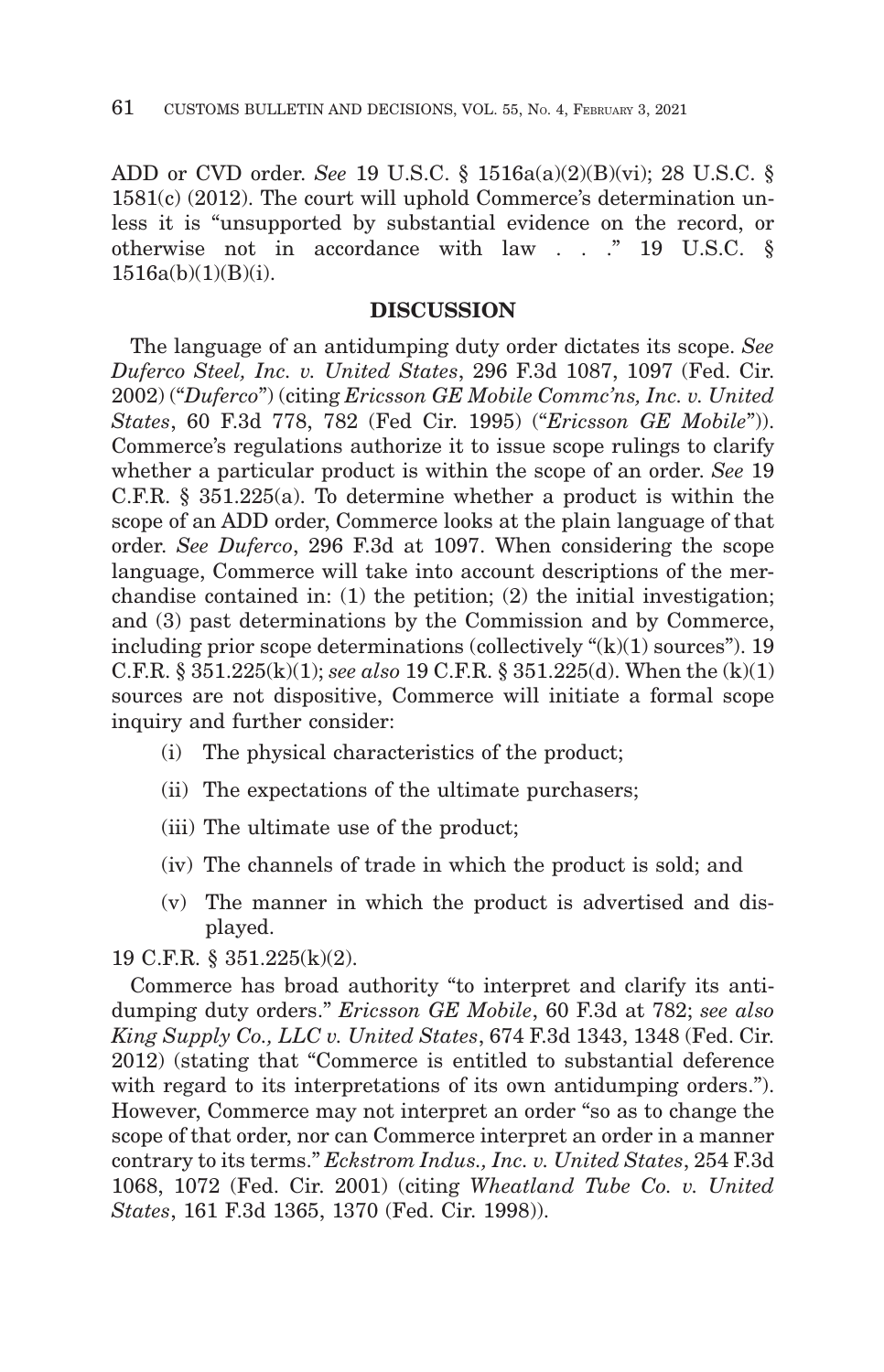In *OMG* the Court of Appeals acknowledged that "the language of the [*Vietnam Orders*] may not unambiguously define the universe of 'nails . . . constructed of two or more pieces' in every context." *OMG*, 972 F.3d at 1364. However, the Court of Appeals held that the *Vietnam Orders* were unambiguous with respect to the importer's anchors, that the anchors are not nails regardless of whether they are comprised of two-pieces, and that Commerce erred in focusing its analysis on the pin-component of the anchor. *See id.* at 1364–66.

In light of the Court of Appeals' ruling in *OMG*, the court reconsiders its ruling in *Midwest I*. The court retains the general power to reconsider non-final orders. *See, e.g.*, *Union Steel v. United States*, 35 CIT 1647, 1659, 804 F. Supp. 2d 1356, 1367 (2011). U.S. Court of International Trade Rule 54(b) allows the court to revisit non-final determinations, as justice requires, meaning when necessary under the relevant circumstances. *See Irwin Indus. Tool Co. v. United States*, 41 CIT \_\_, 269 F. Supp. 3d 1294, 1300–01 (2017). The court may consider "whether there has been a controlling or significant change in the law or whether the court previously 'patently' misunderstood the parties, decided issues beyond those presented, or failed to consider controlling decisions or data." *Id.* at \_\_, 269 F. Supp. 3d at 1301 (citations omitted). *OMG* constitutes a controlling or significant change in the law that warrants reconsideration of the court's ruling in *Midwest I*.

The court reconsiders its ruling that the language of the *PRC Nails Order* is ambiguous as well as the court's consequent instruction to Commerce to perform a (k)(2) analysis. Although *Midwest I* observed that neither the words of the *PRC Nails Order*, prior scope rulings, nor the ITC report clarified what it meant for a product to be a nail constructed of two or more pieces, *see Midwest I*, 348 F. Supp. 3d at 1302, Commerce should now make its determination in accordance with the Court of Appeals' product-specific analysis of the scope of the *Vietnam Orders*. *See OMG*, 972 F.3d at 1364; *compare Vietnam CVD Order*, 80 Fed. Reg. at 41,006 (citations omitted), *and Vietnam ADD Order*, 80 Fed. Reg. at 39,994 (citations omitted), *with PRC Nails Order*, 73 Fed. Reg. at 44,961.6 As such, the court remands the *Second Remand Results* for reconsideration in conformity with *OMG*.

<sup>6</sup> For the same reasons set forth in *OMG*, the Court of Appeals also affirmed this Court's decision in *Simpson Strong-Tie Co. v. United States*, 43 CIT \_\_, 393 F. Supp. 3d 1251 (2019), *aff'd*, 818 Fed. Appx. 1019 (Fed. Cir. 2020), which concluded that certain zinc and nylon anchors were outside the scope of ADD and CVD orders covering steel nails from the PRC.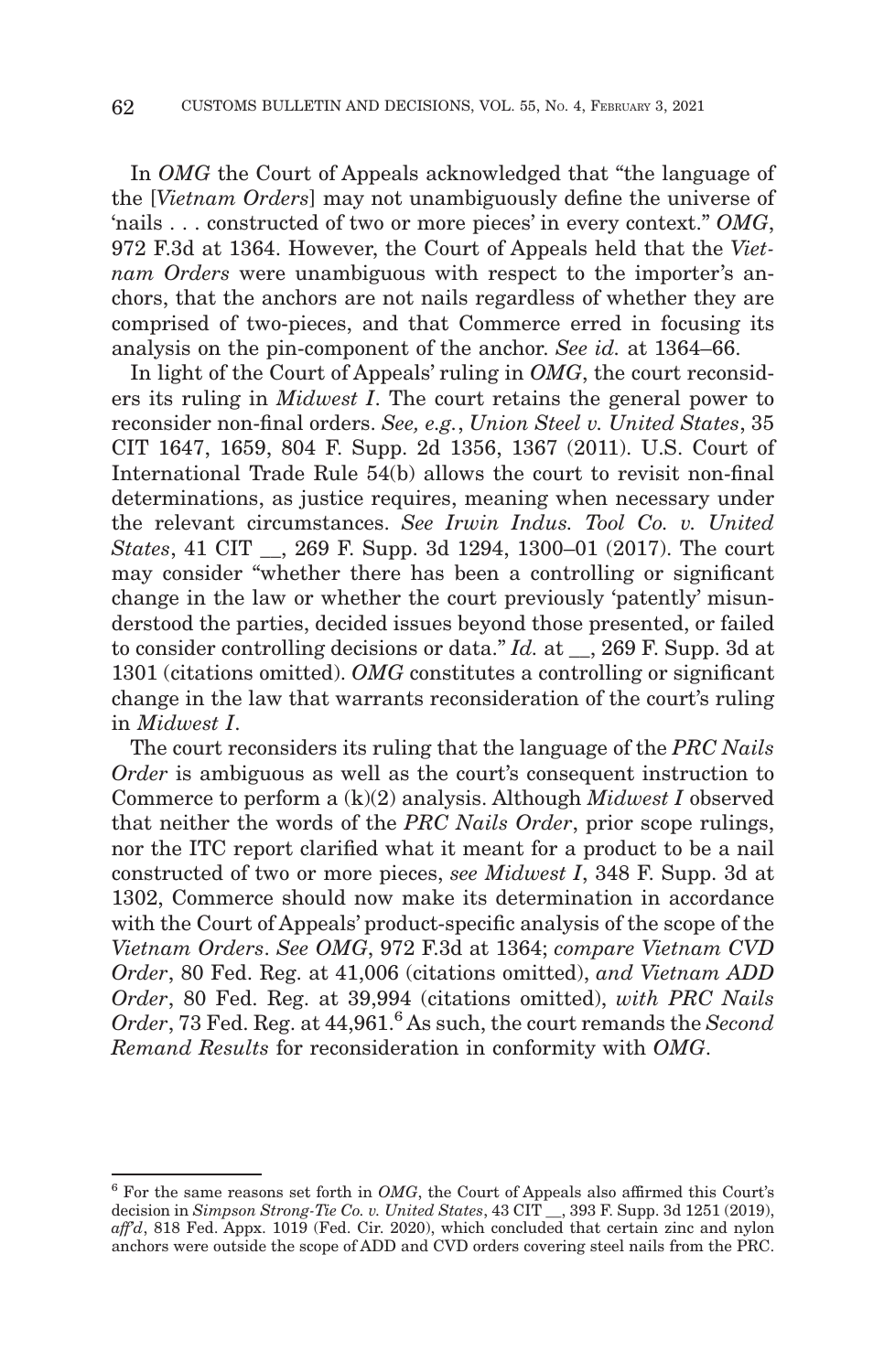## **CONCLUSION**

For the foregoing reasons, it is

**ORDERED** that Commerce's redetermination is remanded for reconsideration consistent with this opinion; and it is further

**ORDERED** that Commerce shall file its remand redetermination with the court within 60 days of this date; and it is further

**ORDERED** that the parties shall have 30 days thereafter to file comments on the remand redetermination; and it is further

**ORDERED** that the parties shall have 30 days to file their replies to comments on the remand redetermination; and it is further

**ORDERED** that the parties shall have 14 days thereafter to file the Joint Appendix; and it is further

**ORDERED** that Commerce shall file the administrative record within 14 days of the date of filing of its remand redetermination. Dated: January 21, 2021

New York, New York

*/s/ Claire R. Kelly* CLAIRE R. KELLY, JUDGE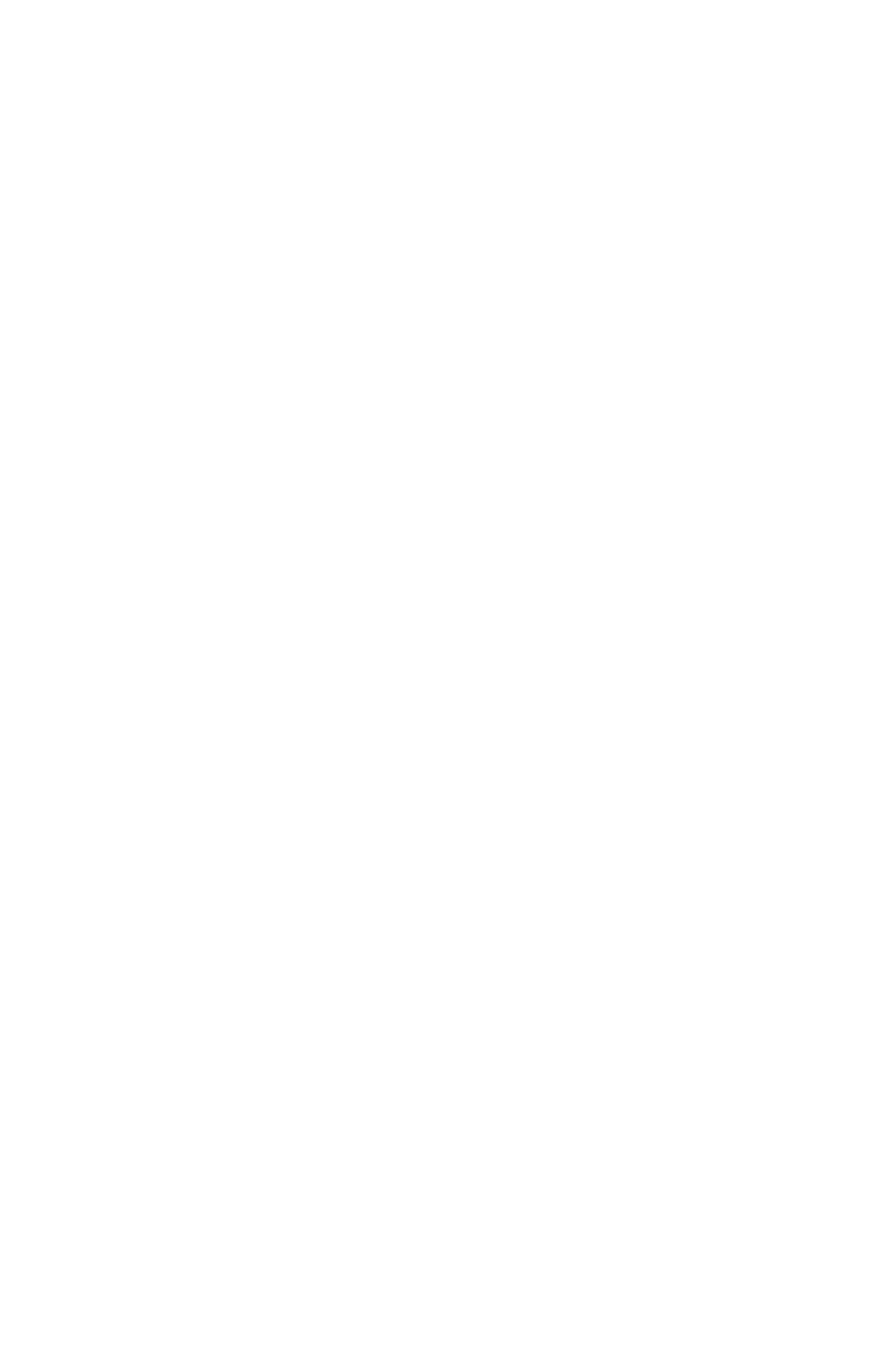# **Index**

*Customs Bulletin and Decisions Vol. 55, No. 4, February 3, 2021*

# *U.S. Customs and Border Protection*

# *General Notices*

*Page*

| Notification of Temporary Travel Restrictions Applicable to Land Ports of<br>Entry and Ferries Service Between the United States and Canada; |   |
|----------------------------------------------------------------------------------------------------------------------------------------------|---|
| Notification of Temporary Travel Restrictions Applicable to Land Ports of<br>Entry and Ferries Service Between the United States and Mexico; | 2 |
| Notification of Temporary Travel Restrictions Applicable to Land Ports of<br>Entry and Ferries Service Between the United States and Canada  | 3 |
| Notification of Temporary Travel Restrictions Applicable to Land Ports of<br>Entry and Ferries Service Between the United States and Mexico  | 7 |

# *U.S. Court of International Trade* Slip Opinions

|                                                                       | Slip Op. No. | Page |
|-----------------------------------------------------------------------|--------------|------|
| Prime Time Commerce LLC, Plaintiff, v. United States,                 |              |      |
|                                                                       | $21 - 0.5$   | 13   |
| PrimeSource Building Products, Inc., Plaintiff, v. United States,     |              |      |
|                                                                       | $21 - 06$    | 23   |
| Oman Fasteners, LLC, Plaintiff, v. United States, et al.,             |              |      |
|                                                                       | $21 - 06$    | 23   |
| Astrotech Steels Private Ltd., Plaintiff, v. United States, et al.,   |              |      |
| Defendants                                                            | $21 - 06$    | 23   |
| Trinity Steel Private Ltd., Plaintiff, v. United States, et al.,      |              |      |
| Defendants                                                            | $21 - 06$    | 24   |
| New Supplies Co., Inc., et al., Plaintiffs, v. United States, et al., |              |      |
|                                                                       | $21 - 06$    | 24   |
| Aslanbas Nail and Wire Co., et al., Plaintiffs, v. United States,     |              |      |
|                                                                       | $21 - 06$    | 24   |
| J. Conrad Ltd, Plaintiff, v. United States, et al., Defendants        | $21 - 06$    | 24   |
| Metropolitan Staple Corporation, Plaintiff, v. United States, et      |              |      |
|                                                                       | $21 - 06$    | 24   |
| Southern Carlson, Inc., et al., Plaintiffs, v. United States, et al., |              |      |
|                                                                       | $21 - 06$    | 24   |
| Tempo Global Resources, LLC, Plaintiff, v. United States, et al.,     |              |      |
|                                                                       | $21 - 06$    | 24   |
| Farrier Product Distribution, Inc., Plaintiff, v. United States, et   |              |      |
|                                                                       | $21 - 06$    | 24   |